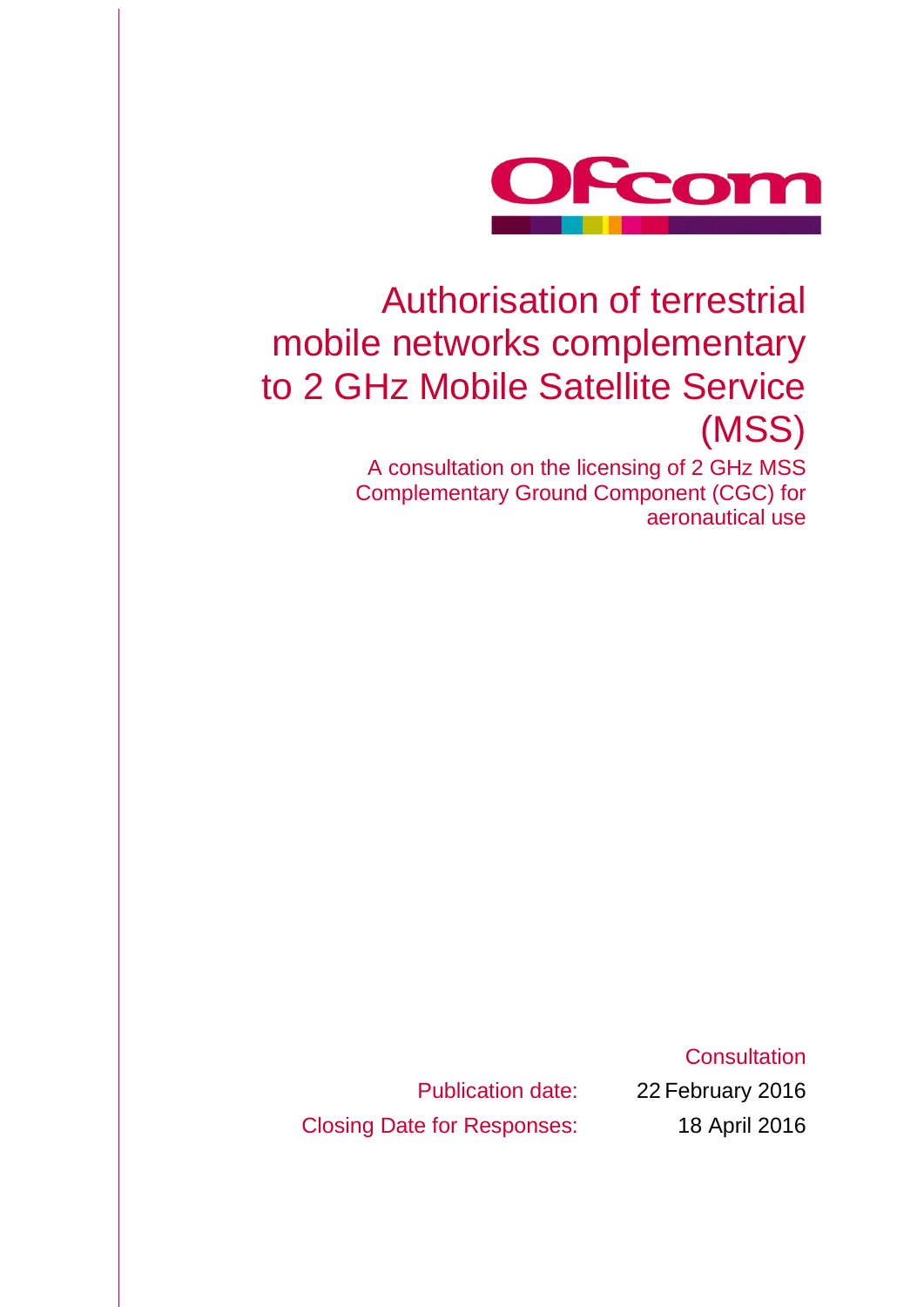# About this document

This document consults on proposals to authorise terrestrial base stations which allow 'direct air-to-ground' mobile satellite service (MSS) communications to aircraft.

MSS are communications satellites, intended for use with mobile and portable wireless communications for terrestrial, maritime and aeronautical service.

This consultation looks at the authorisation of these base stations, which form one end of the direct air-to-ground based links. .

This work follows plans from Inmarsat to use spectrum in the 2 GHz band to provide broadband services to passengers on aircraft. The company plans to do this through a combination of satellite and ground based communication links to aircraft.

Inmarsat is one of two companies awarded MSS spectrum access rights in 2009, in the 2 GHz band, under an EU-led pan-European harmonised selection and award process.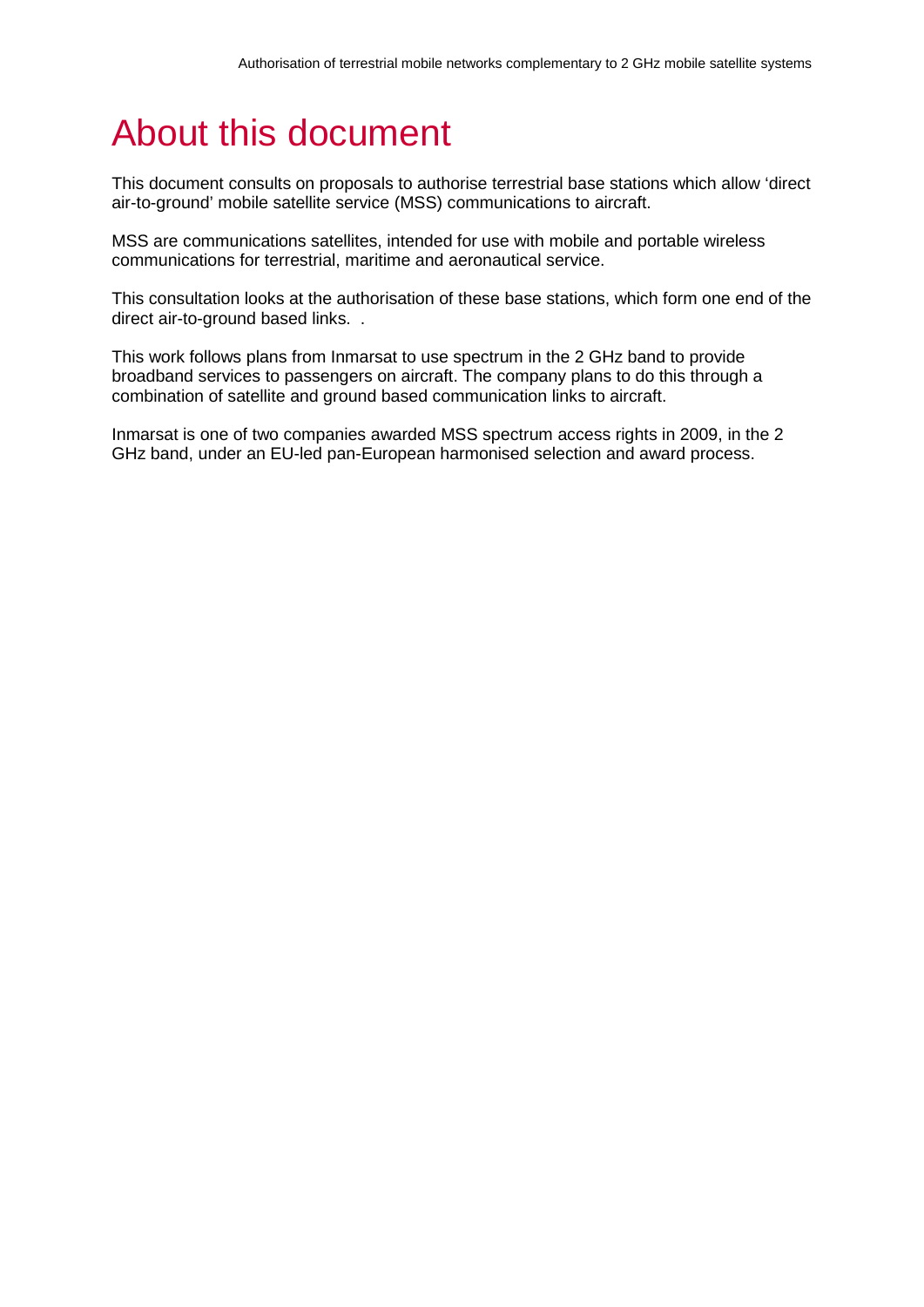# **Contents**

| <b>Section</b> |                                                                     | Page           |
|----------------|---------------------------------------------------------------------|----------------|
| 1              | <b>Executive Summary</b>                                            |                |
| $\overline{2}$ | Introduction                                                        | 3              |
| 3              | Legal Framework for 2 GHz MSS and CGC                               | 5              |
| 4              | Inmarsat's planned aeronautical broadband service                   | $\overline{7}$ |
| 5              | UK authorisations required for the proposed aeronautical<br>service | 10             |
| 6              | Consistency with the EU legislative framework for CGC               | 13             |
| 7              | Proposals for licensing Inmarsat's DG2A base stations               | 14             |
| 8              | Spectrum fees                                                       | 19             |
| 9              | Next steps                                                          | 26             |
| Annex          |                                                                     | Page           |
| 1              | Responding to this consultation                                     | 27             |
| $\overline{2}$ | Ofcom's consultation principles                                     | 29             |
| 3              | Consultation response cover sheet                                   | 30             |
| 4              | <b>Consultation questions</b>                                       | 32             |
| 5              | Technical due diligence                                             | 33             |
| 6              | Example Network 2 GHz Licence                                       | 38             |
| 7              | Glossary                                                            | 50             |
|                |                                                                     |                |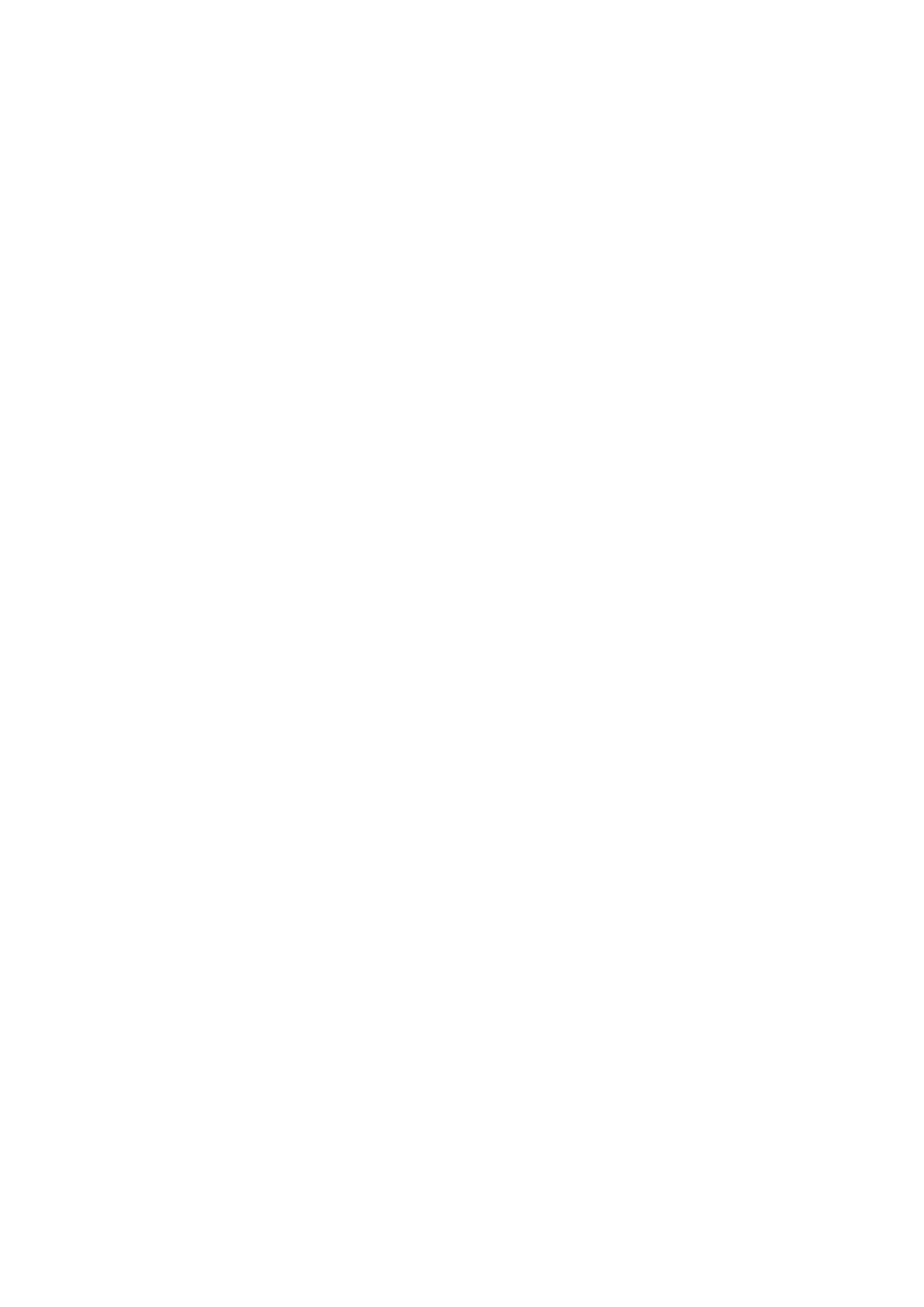## **Section 1**

# <span id="page-4-0"></span>**Executive Summary**

- [1](#page-4-1).1 Inmarsat Ventures Limited (Inmarsat) is one of two companies<sup>1</sup> that were awarded Mobile Satellite Services (MSS) spectrum, in the 2 GHz band, under an EU-led pan-European selection and authorisation process. We refer to these companies as the "2 GHz MSS operators".
- 1.2 Inmarsat has expressed the wish to use this radio spectrum band to provide broadband services to passengers on aircraft. It plans to do this through a combination of satellite and ground based communication (DA2G) links to the aircraft.
- 1.3 The use of the spectrum in a complementary ground based network was anticipated in the EU award process and termed "Complementary Ground Component (CGC)".
- 1.4 In [2](#page-4-2)009, we consulted  $2$  on the terms of a wireless telegraphy licence, which would permit the use of this radio spectrum band by a CGC network (the "Spectrum Access 2GHz Licence"). In 2009, there were no concrete plans for the type of service that CGC might support. However, the CGC licence conditions were designed for a service provided to terrestrial users. Inmarsat is now proposing to develop and roll out the ground based CGC of the MSS system to support a mobile broadband service to aircraft - as part of a combined satellite and terrestrial system.
- 1.5 In this context, this document consults on a new and additional CGC Licence in order to authorise the DA2G base stations within the proposed aeronautical service. It also:
	- explains how Inmarsat's combined satellite and terrestrial system is planned to operate;
	- sets out how each of the individual radio elements needed to deliver the service are, or will be, authorised; and
	- considers the consistency of Inmarsat's planned use of the spectrum with the EU legal framework
- 1.6 For this additional CGC Licence we propose to adapt the conditions contained in the Spectrum Access 2 GHz Licence in the following three ways:
	- revise the format of the Licence from a UK-wide Spectrum Access Licence, to a Network Licence authorising use at specific locations identified in the Licence Schedule (and we refer to this as a "Network 2 GHz Access" licence accordingly);
	- revise the technical conditions to ensure compatibility with existing and planned users in the same and adjacent bands; and

<span id="page-4-1"></span><sup>1</sup> The other company is EchoStar Mobile Limited (EchoStar) (formerly Solaris Mobile Limited (Solaris)).  $\overline{a}$ 

<span id="page-4-2"></span><http://stakeholders.ofcom.org.uk/consultations/cgcs2/statement/>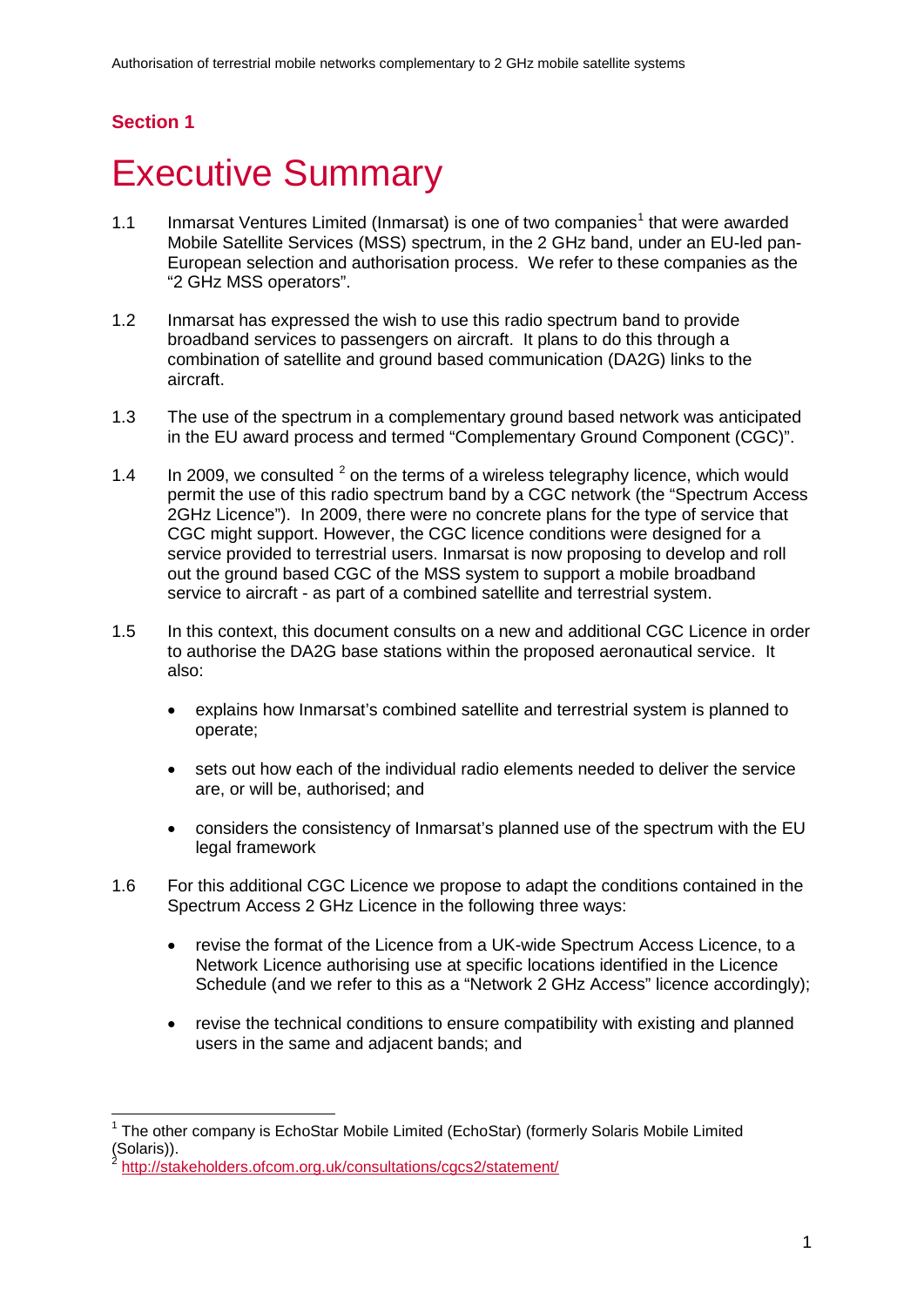- revise the fees in a way that provides an incentive to locate base stations away from highly populated areas.
- 1.7 We propose to include technical conditions in the licence that take into account compatibility studies undertaken by  $CEPT<sup>3</sup>$  $CEPT<sup>3</sup>$  $CEPT<sup>3</sup>$  to safeguard adjacent users, both in-band and adjacent, from harmful interference.
- 1.8 We propose to base the fees on the UK-wide fee applicable to the Spectrum Access 2 GHz Licence of £554,000 per 2 x 1 MHz per annum. However, for this Network 2 GHz Licence we propose the fee to be based on a charge per individual base station, dependent on its location that will range from £825 to £64,000 per 2x 1 MHz per base station per annum, depending on the population density at the location of the base station.
- 1.9 We propose that this Licence only becomes available to the 2 GHz MSS operators following the:
	- successful launch of their MSS satellite:  $4$  and
	- conclusion of the consultation we will need to hold on the authorisation of the terminals on the aircraft themselves.
- 1.10 The Spectrum Access 2 GHz Licence referred to above will continue to be available to either 2 GHz MSS operator (to enable them to deploy, for example, a terrestrial mobile service). However, we propose that the same condition is adopted as for the Network 2 GHz Licence, namely that it will only be available to a 2 GHz operator once its MSS satellite is launched successfully.<sup>[5](#page-5-2)</sup>

<sup>&</sup>lt;sup>3</sup> <http://www.ecodocdb.dk/doks/relation.aspx?docid=2561>  $\overline{a}$ 

<span id="page-5-1"></span><span id="page-5-0"></span><sup>4</sup> And subject to the conclusion of the current enforcement action

<span id="page-5-2"></span><sup>&</sup>lt;sup>5</sup> And subject to the conclusion of the current enforcement action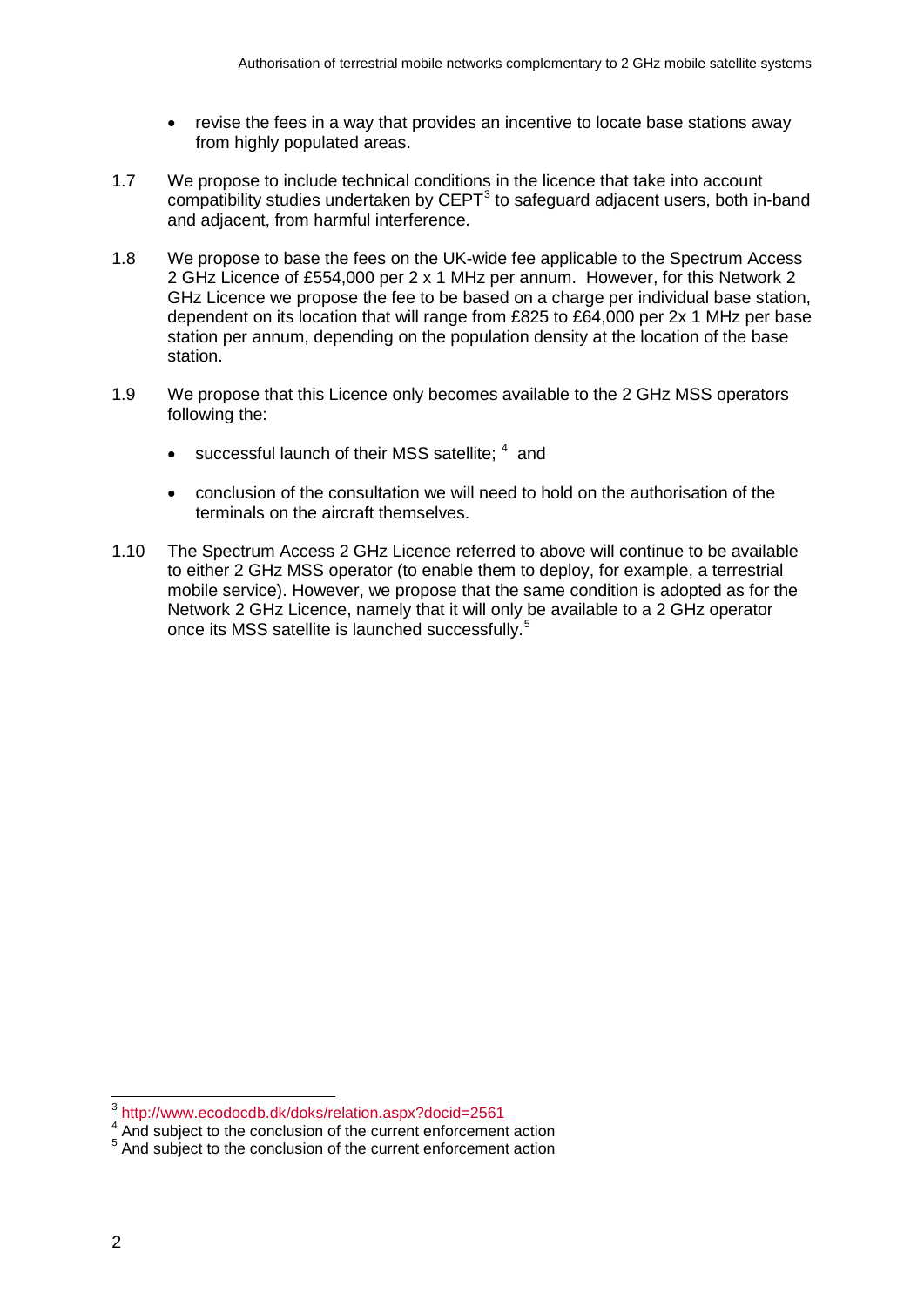# **Section 2**

# <span id="page-6-0"></span>**Introduction**

- 2.1 Inmarsat is one of two companies<sup> $6$ </sup> selected by the European Commission in 2009 as operators of Mobile Satellite Services (MSS) systems, in the 2 GHz band, under an EU pan-European selection and authorisation process. We refer to these companies as the "2 GHz MSS operators".
- 2.2 Inmarsat has expressed the wish to use this radio spectrum band to provide broadband services to passengers on aircraft. It plans to do this through a combination of satellite and ground based communications links to the aircraft.
- 2.3 The use of the spectrum in a complementary ground based network was anticipated in the EU award process and termed "Complementary Ground Component (CGC)".
- 2.4 In 2009, following consultation, we made a Statement<sup>[7](#page-6-2)</sup> on the terms of a wireless telegraphy licence which would permit the use of this radio spectrum band by a CGC network ("the Spectrum Access 2 GHz Licence"). In 2009, there were no concrete plans for the type of service that CGC might support. However, the CGC licence conditions were designed for a service provided to terrestrial users.
- 2.5 Inmarsat is now proposing to develop and roll out the ground based CGC of the MSS system to support a mobile broadband service to aircraft - as part of a combined satellite and terrestrial system. Inmarsat has, therefore, requested that Ofcom review the authorisation regime for the CGC component in light of these plans.
- 2.6 We understand that Inmarsat's CGC network is intended to be similar in purpose to the Direct Air to Ground (DA2G) networks which provide broadband service to aircraft in US and which have been discussed in Europe. We therefore use the term DA2G to refer to the terrestrial component of the combined satellite and terrestrial system.
- 2.7 In this context, this document considers the development of a new and additional Licence to authorise CGC base stations for this DA2G use. In particular, we:
	- i) provide the legal framework for 2 GHz MSS and CGC;
	- ii) provide an overview of Inmarsat's planned aeronautical system;
	- iii) explain the authorisations required for the different radio elements of the planned aeronautical system;
	- iv) consider the consistency of Inmarsat's planned use of the spectrum and the EU legal framework;
	- v) propose how we will licence the CGC base stations (including technical conditions which take into account CEPT compatibility studies and are consistent with these compatibility studies);

<span id="page-6-1"></span> $6$  The other company is EchoStar (formerly Solaris).

<span id="page-6-2"></span><http://stakeholders.ofcom.org.uk/consultations/cgcs2/statement/>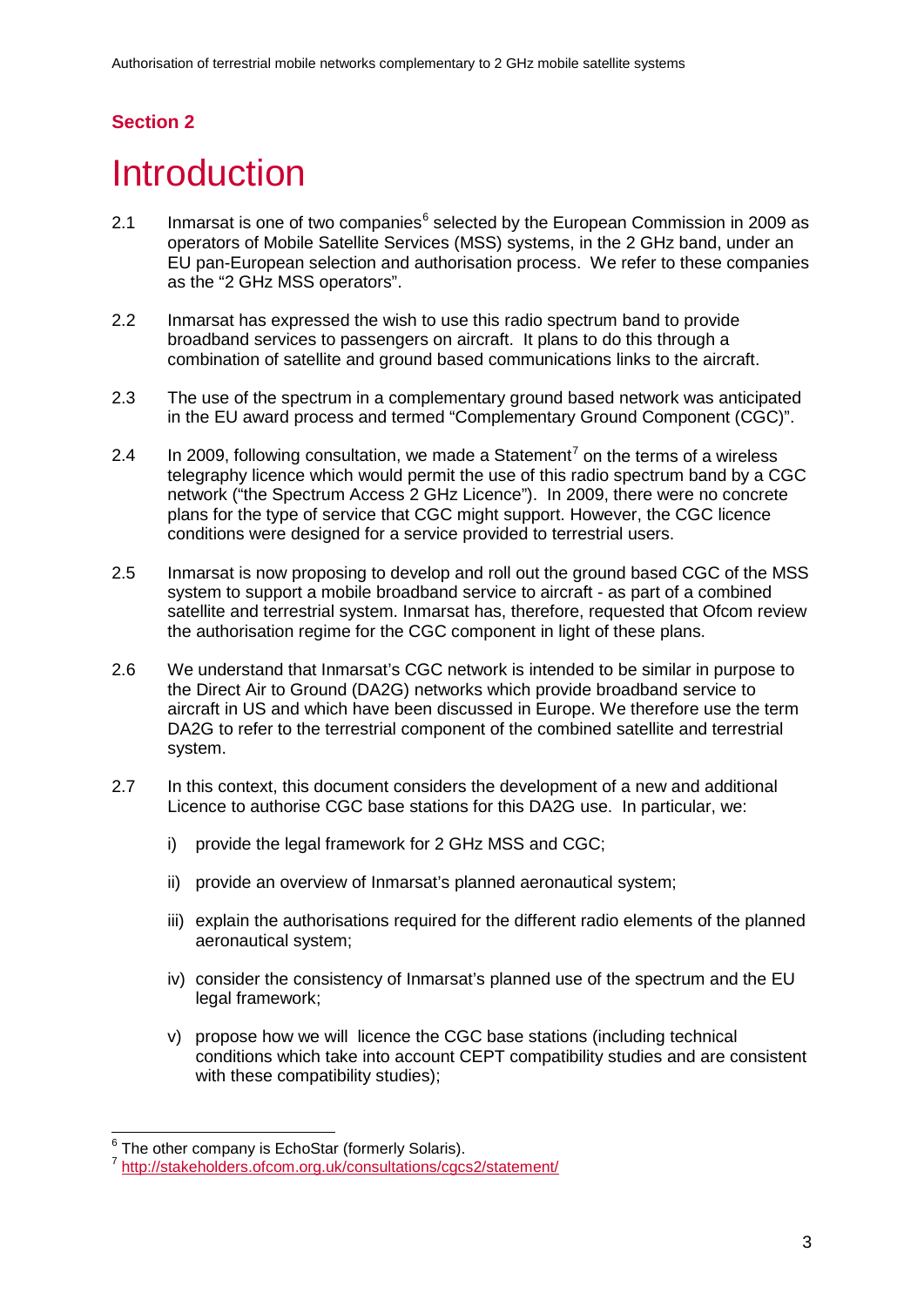- vi) propose spectrum fees for this new form of CGC Licence; and
- vii) outline our planned next steps.
- 2.8 Whilst we describe and discuss the whole MSS system in this document, we are consulting at this time only on the authorisation of the CGC base stations. Other authorisations will be required for the terminals installed on the aircraft, and these will be the subject of a separate consultation processes later in 2016. We explain how all radio equipment required to deliver the service are, or will be, authorised in [Section](#page-13-1)  [5.](#page-13-1)
- 2.9 We plan to make this new licence available to both Inmarsat and EchoStar. Therefore in this document we refer to the entire frequency bands made available to 2 GHz MSS CGC. Each company, however, would only be able to apply for a licence that covers the frequencies it is authorised to use (i.e. Inmarsat could apply for a licence in respect of the frequencies 2170 to 2185 MHz and EchoStar could apply for a licence in respect of in respect of the frequencies 2185 to 2200 MHz). In addition, both companies will be able to apply for the Spectrum Access 2 GHz Licence, the terms of which were set out in our 2009 CGC Statement.

## **Impact Assessment**

- 2.10 The analysis presented in this document represents an impact assessment, as defined in section 7 of the Communications Act 2003 (the Act).
- 2.11 Impact assessments provide a valuable way of assessing different options for regulation and showing why the preferred option was chosen. They form part of best practice policy-making. This is reflected in section 7 of the Act, which means that generally we have to carry out impact assessments where our proposals would be likely to have a significant effect on businesses or the general public, or when there is a major change in Ofcom's activities. However, as a matter of policy Ofcom is committed to carrying out and publishing impact assessments in relation to the great majority of our policy decisions. For further information about our approach to impact assessments, see the guidelines, Better policy-making: Ofcom's approach to impact assessment, which are on our website:

http://www.ofcom.org.uk/consult/policy\_making/guidelines.pdf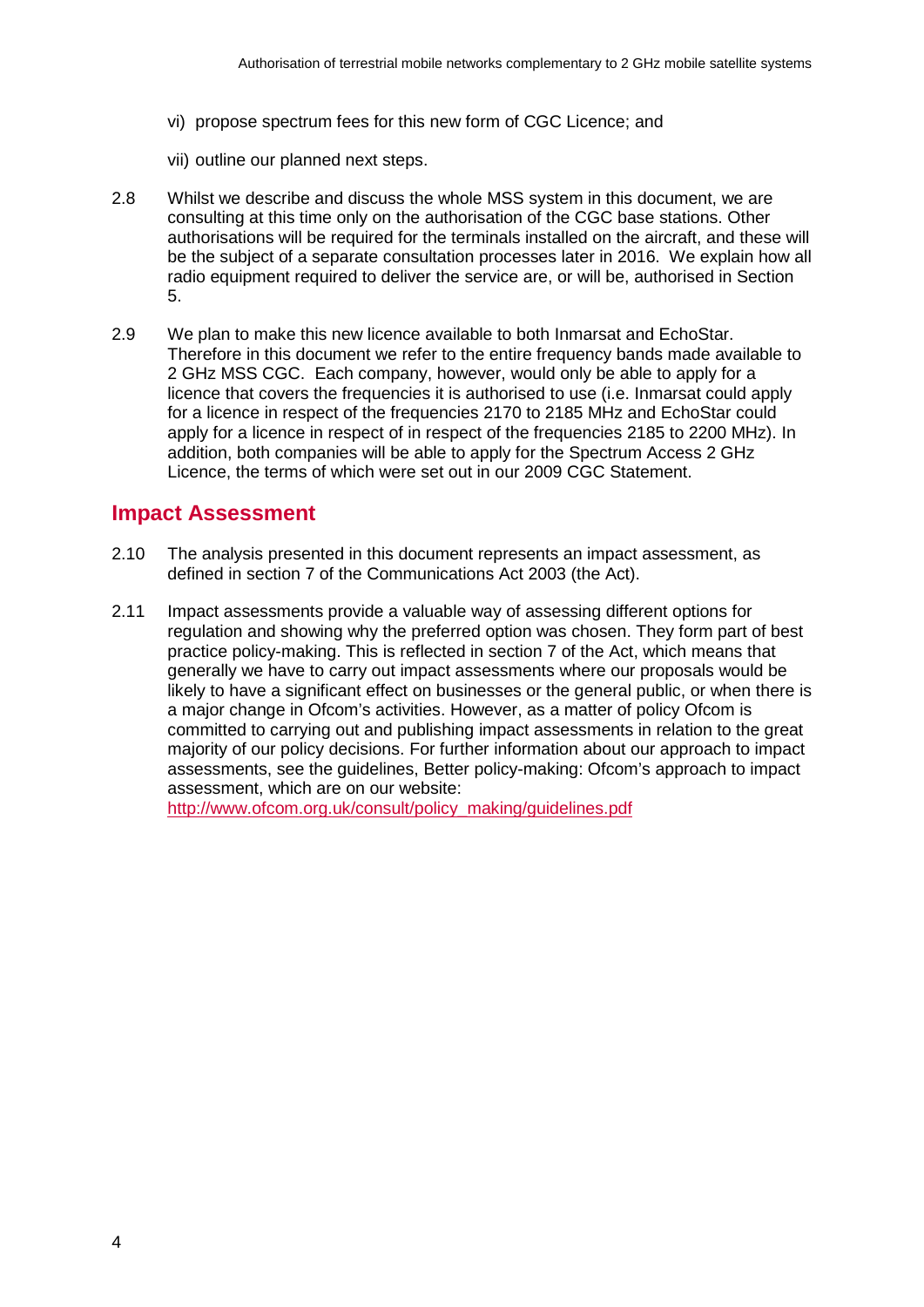# <span id="page-8-5"></span>**Section 3**

# <span id="page-8-0"></span>Legal Framework for 2 GHz MSS and CGC.

- 3.1 MSS are radio communication services provided by an electronic communications network between a mobile earth station and one or more space stations, or between mobile earth stations by means of one or more space stations.
- 3.2 According to Recital 3 of Decision 2007/9[8](#page-8-1)/EC<sup>8</sup> systems capable of providing MSS *"are seen as an innovative alternative platform able to provide various types of pan-European telecommunications and broadcasting/multicasting services regardless of the location of end users, such as high speed internet/intranet access, mobile multimedia and public protection and disaster relief. These services could improve coverage of rural areas in the Community, thus bridging the digital divide in terms of geography. The introduction of new systems providing MSS would potentially contribute to the development of the internal market and enhance competition by increasing the offering and availability of pan-European services and end-to-end connectivity as well as encouraging efficient investments."*
- <span id="page-8-6"></span>3.3 Therefore, the European Commission decided to harmonise the conditions for the availability and efficient use of the frequency bands 1980 to 2010 MHz (earth-to-space) and 2170 to 2200 MHz (space-to-earth) for systems providing MSS.<sup>[9](#page-8-2)</sup>
- 3.4 The harmonised EU approach is contained in a number of Decisions addressed to, and therefore binding on, Member States. The UK implemented the EU Decisions via The Authorisation of Frequency Use for the Provision of Mobile Satellites Services (European Union) Regulations 2010, as amended (the "Regulations").
- 3.5 In one of these EU Decisions, Decision 2009/449/ $EC^{10}$ , the European Commission selected Inmarsat and Solaris (now EchoStar) as the 2 GHz MSS operators and required Member States to authorise these operators to provide MSS and CGC in their jurisdiction.
- 3.6 Inmarsat was duly authorised, in respect of the United Kingdom, by Ofcom on 31 August 2010, authorisation reference 0828371/1, ("Inmarsat's Authorisation").<sup>[11](#page-8-4)</sup> Inmarsat's Authorisation authorises Inmarsat to transmit and receive from a space station(s) operating within the frequency bands 1980 to 1995MHz for earth to space communications and 2170 to 2185 MHz for space to earth communications. Inmarsat's Authorisation was granted for a period of eighteen years with effect from 14 May 2009.

[lex.europa.eu/LexUriServ/LexUriServ.do?uri=OJ:L:2007:043:0032:0034:EN:PDF](http://eur-lex.europa.eu/LexUriServ/LexUriServ.do?uri=OJ:L:2007:043:0032:0034:EN:PDF)

<span id="page-8-1"></span> $8$  Decision 2007/98/EC means Commission Decision of 14 February 2007 on the harmonised use of radio spectrum in the 2 GHz frequency bands for the implementation of systems providing mobile satellite services. [http://eur-](http://eur-lex.europa.eu/LexUriServ/LexUriServ.do?uri=OJ:L:2007:043:0032:0034:EN:PDF) $\overline{a}$ 

Article 1 of the Decision 2007/98/EC.

<span id="page-8-3"></span><span id="page-8-2"></span><sup>10</sup> Decision 2009/449/EC means Commission Decision of 13 May 2009 on the selection of operators of pan-European systems providing mobile satellite services (MSS). [http://eur](http://eur-lex.europa.eu/LexUriServ/LexUriServ.do?uri=OJ:L:2009:149:0065:0068:EN:PDF)[lex.europa.eu/LexUriServ/LexUriServ.do?uri=OJ:L:2009:149:0065:0068:EN:PDF](http://eur-lex.europa.eu/LexUriServ/LexUriServ.do?uri=OJ:L:2009:149:0065:0068:EN:PDF)

<span id="page-8-4"></span>Solaris (now EchoStar) was granted its authorisation on the same date.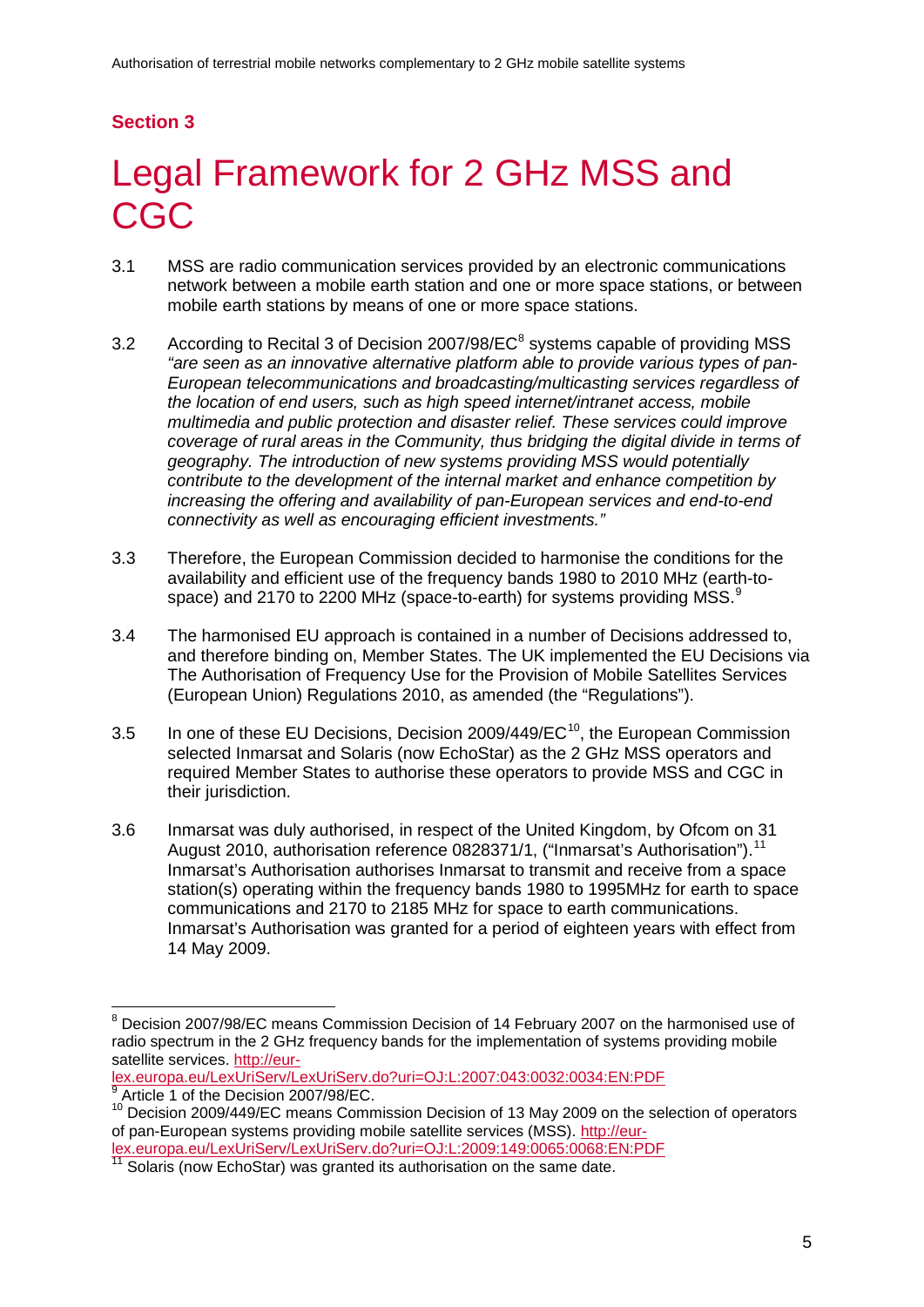- <span id="page-9-4"></span>3.7 Regulation 13(2) of the Regulations requires Ofcom, pursuant to our powers under the Wireless Telegraphy Act 2006, to grant to the MSS operators, if requested, the authorisation necessary for the provision of CGC of systems providing MSS. Such authorisation must be subject to the common conditions specified in Article 8(3) of Decision 626/2008/EC.<sup>[12](#page-9-0)</sup>
- 3.8 We consulted, and concluded, on a regulatory framework for CGC in 2009 based on the information we had at that time (the "2009 statement"<sup>[13](#page-9-1)</sup>). This took the form of a "Spectrum Access 2 GHz Licence". It included a set of technical and non-technical conditions that would permit the use of CGC for any technology complying with the block edge masks set out in the licence (including, for example, terrestrial mobile services). It also set out associated fee levels.<sup>14</sup> Inmarsat has since decided it wishes to use the spectrum to provide broadband services to aircraft (which we refer to as "aeronautical broadband"). The components of this service are described in the next section.
- 3.9 We note, however, that since winning the rights to use the spectrum neither of the 2 GHz MSS operators (Inmarsat or Solaris / EchoStar) has completed the required milestones in the prescribed time. As a result, the UK is bringing enforcement action against both operators in line with the EU Decision 2011/667/EU <sup>[15](#page-9-3)</sup> as implemented in the UK by the Regulations.

[lex.europa.eu/LexUriServ/LexUriServ.do?uri=OJ:L:2008:172:0015:0024:en:PDF](http://eur-lex.europa.eu/LexUriServ/LexUriServ.do?uri=OJ:L:2008:172:0015:0024:en:PDF)

<span id="page-9-0"></span> $12$  Decision 626/2008/EC which means Decision No. 626/2008/EC of the European Parliament and of the Council of 30 June 2008 on the selection and authorisation of systems providing mobile satellite services (MSS). [http://eur-](http://eur-lex.europa.eu/LexUriServ/LexUriServ.do?uri=OJ:L:2008:172:0015:0024:en:PDF) $\overline{a}$ 

<span id="page-9-3"></span>

<span id="page-9-2"></span><span id="page-9-1"></span><sup>&</sup>lt;sup>13</sup> http://stakeholders.ofcom.org.uk/consultations/cgcs2/statement/<br><sup>14</sup> To date neither operator has applied for this Licence<br><sup>15</sup> Decision 2011/667/EU means Commission Decision of 10 October 2011 on modalities for coordinated application of the rules on enforcement with regard to mobile satellite services (MSS) pursuant to Article 9(3) of Decision No 626/2008/EC of the European Parliament and of the Council. <http://eur-lex.europa.eu/legal-content/EN/TXT/PDF/?uri=CELEX:32011D0667&from=EN>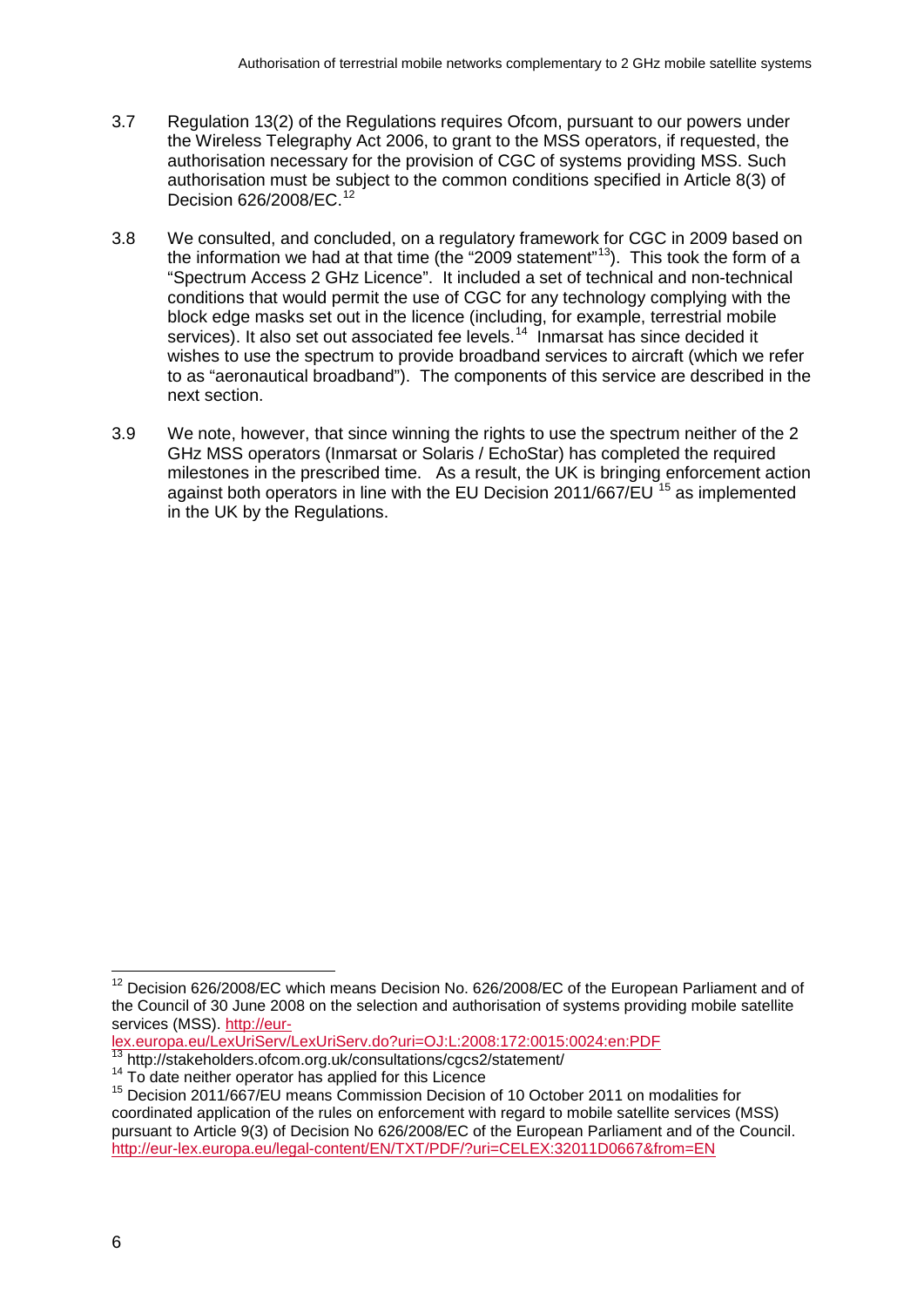## **Section 4**

# <span id="page-10-0"></span>Inmarsat's planned aeronautical broadband service

- 4.1 Inmarsat has told us that, following the successful launch and operation of its 2GHz satellite, it wishes to provide a mobile broadband service to aircraft flying over the EU. They wish to use a combination of satellite and ground based components as part of an integrated system. Inmarsat refers to this service as its "European Aviation Network" or EAN. It plans to provide broadband connectivity to aircraft passengers. It also plans to serve some operational requirements of the aircraft.
- 4.2 [Figure 1,](#page-10-1) below is a simplified illustration of the system diagram that Inmarsat has shared with us. It illustrates the different elements of Inmarsat's planned service. Note that both the traffic and traffic management links are bi-directional.



#### <span id="page-10-1"></span>**Figure 1: Inmarsat's Simplified European Aviation Network (EAN) System diagram**

- 4.3 There are various wireless communication links which form part of the proposed system.
- 4.4 Passengers on the plane use their own devices (smartphone, tablet, laptop etc.) to access broadband services via a standard Wi-Fi connection to the Comms Manager on the aircraft.
- 4.5 The Comms Manager on the aircraft then connects with the Routing engine on the ground (that Inmarsat refers to its "Integrated Transport" management centre) via one of two terminals on the aircraft: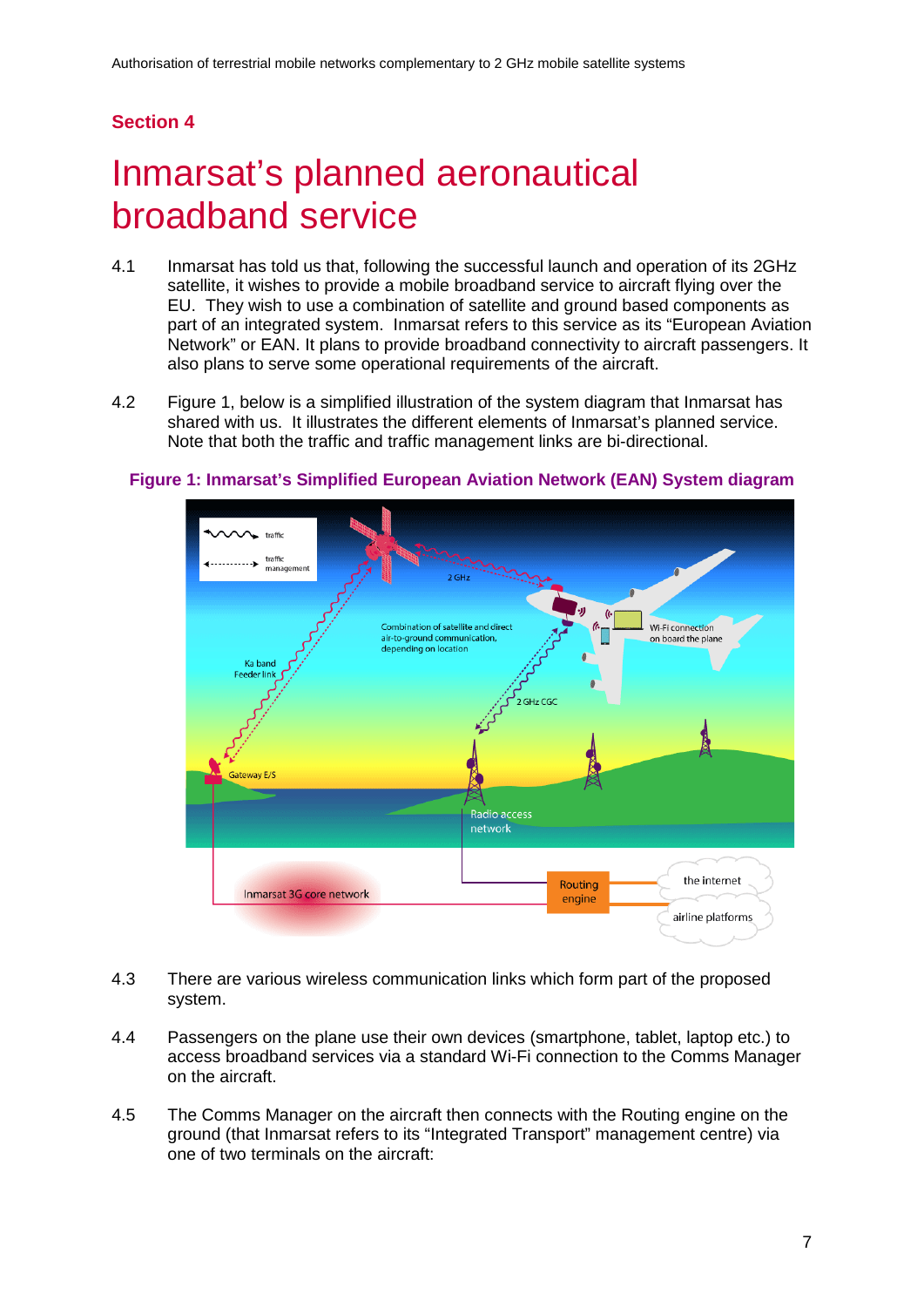- i) a satellite terminal on the top of the aircraft communicates via the satellite (using the 2 GHz spectrum) and the satellite's associated gateway earth stations / feeder links (using spectrum in Ka-band); and
- ii) a terminal (or terminals) on the underside of the aircraft communicates with base stations on the ground that are under the aircraft's flight path. This direct air to ground (DA2G) or CGC service link uses the same 2 GHz spectrum as the satellite component spectrum (exploiting the attenuation provided by the aircraft's fuselage in the separation of the terminals on the top and underside of the aircraft and their different directions of communication). The DA2G segment provides significant additional broadband capacity when the aircraft is flying over heavily used flight paths.
- <span id="page-11-2"></span>4.6 Inmarsat informs us that the EAN network has been designed as a hybrid network that will allow seamless roaming for users between both the satellite and DA2G segments.
- 4.7 Inmarsat plans to use the half of the 1980 2010 MHz frequency band (the MSS "uplink" band) awarded to it for aeronautical terminal-to-satellite and for aeronautical terminal-to-DA2G base station. It plans to use the half of the 2170 – 2200 MHz frequency band (MSS "downlink" band) awarded to it for satellite-to-aeronautical terminal and for DA2G base station-to aeronautical terminal. [16](#page-11-0) The EAN is planned, therefore, to use the same direction of transmission as the MSS satellite component.
- 4.8 A mechanism within the EAN (known as the "Integrated Transport centre") is intended to operate in a way that will decide whether the aircraft system should use the satellite or DA2G component according to prevailing congestion, traffic load and link quality to make optimum use of the available radio resources.
- 4.9 Inmarsat informs us that all network elements responsible for the seamless integration of satellite and ground segments of the EAN are planned to be owned and operated by Inmarsat. Inmarsat's Integrated Transport centre is also being planned to ensure that the satellite and ground segments do not interfere with each other, or with services in adjacent bands.
- 4.10 Inmarsat states that it plans to ensure that the system operates in accordance with relevant European Telecommunications Standards Institute (ETSI) standards and in accordance with the recommendations of ECC Report 233.<sup>17</sup>
- <span id="page-11-3"></span>4.11 Inmarsat states that it also plans to own and operate the satellite and gateway earth stations. Inmarsat say that the base stations are intended to be planned, built and operated by Deutsche Telecom on behalf of Inmarsat.
- 4.12 Inmarsat states that the service is planned to cover Europe's land masses, as well as the surrounding seas and neighbouring regions.

 $\overline{a}$ 

<span id="page-11-0"></span> $16$  In this document we refer to the entire 2 GHz MSS band as we plan to make the licence available to both companies selected and authorised under the EU harmonised process. Each of the 2 GHz operators would only be permitted to apply for a licence covering the specific frequencies assigned to them in Decision 2009/449/EC.

<span id="page-11-1"></span> $17$  This is the CEPT Report that described the compatibility studies that CEPT undertook between an aeronautical DA2G service in the 2 GHz band and other adjacent services. We discuss the results of this Report in [Section 7](#page-17-1) and [Annex](#page-36-1) 5.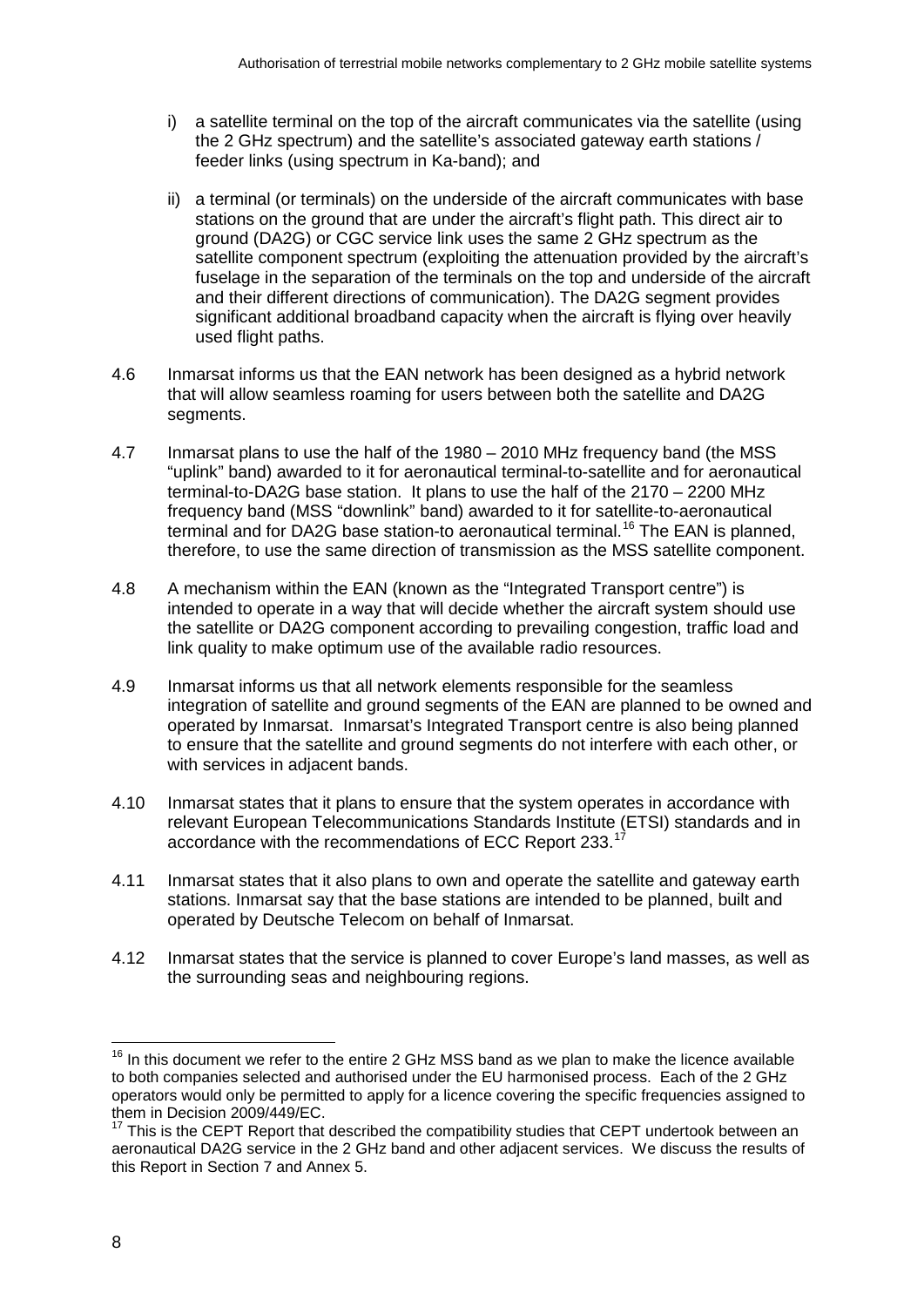- 4.13 Inmarsat intends to deploy the base stations within the satellite footprint. Roll-out is anticipated to begin mid-2016. Inmarsat is currently planning to test the system in 2017 and intends for the full terrestrial network to be deployed by end 2017/early 2018.
- <span id="page-12-0"></span>4.14 The intended coverage area of the satellite and base stations is shown in [Figure 2](#page-12-0) below.

#### **Figure 2: Inmarsat's EAN planned coverage area**



#### **Proposed S-band coverage**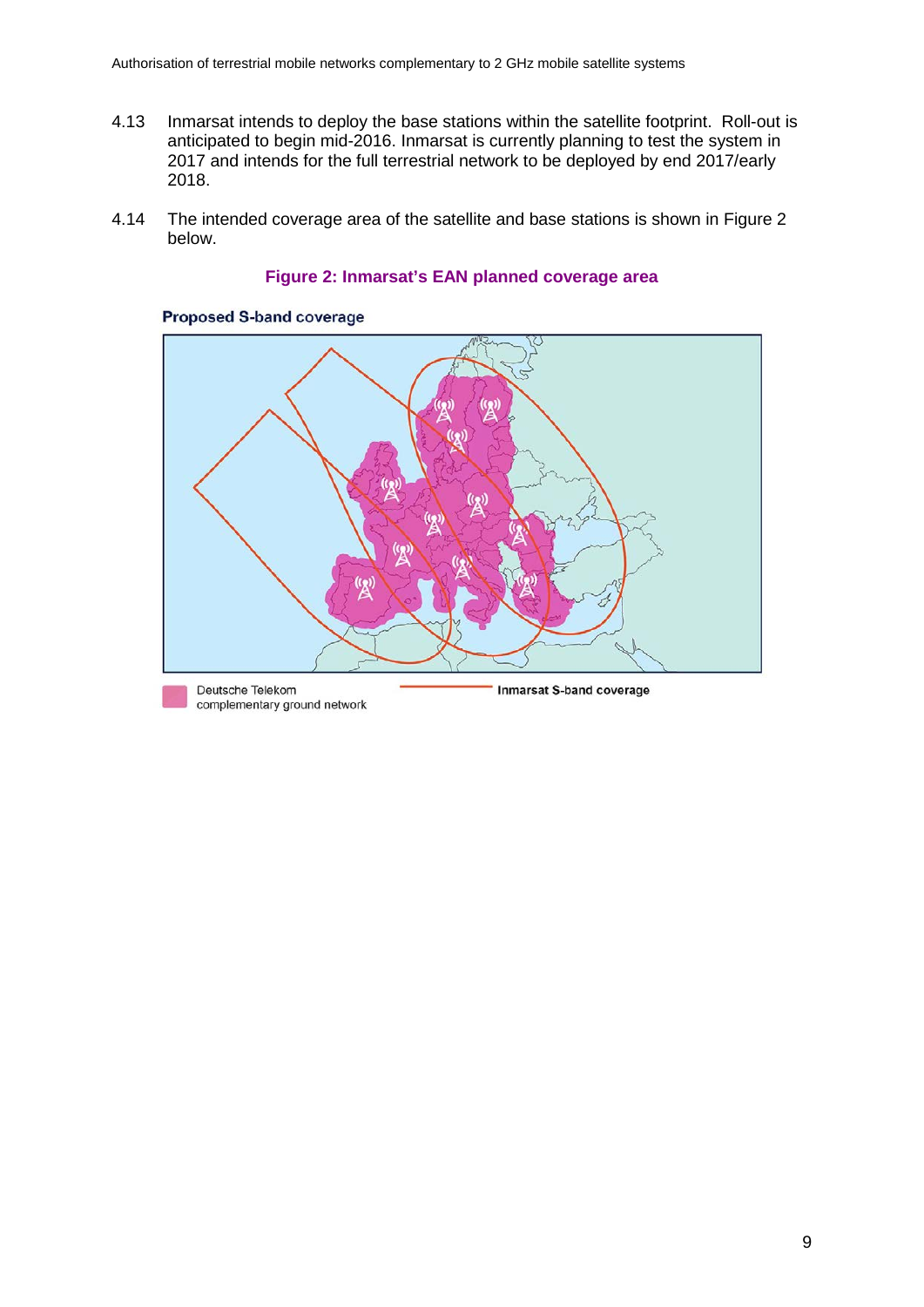# <span id="page-13-1"></span>**Section 5**

# <span id="page-13-0"></span>UK authorisations required for the proposed aeronautical service

- 5.1 Inmarsat's planned use of the 2 GHz spectrum bands to provide a broadband service to aircraft passengers includes a number of radio elements (as set out in section 4) that will need to be authorised in advance of a commercial roll-out of the service. Some of these authorisations already exist and others will need to be put in place. This section explains the authorisation requirements for each radio component, noting how we expect to put in place authorisations for those radio elements that have not yet been authorised.
- 5.2 As set out in the previous section, the MSS system provides two main links from the aircraft to public terrestrial networks such as the internet:
	- the MSS satellite link, and
	- the DA2G link.
- 5.3 We cover each of these in turn below before touching on the wireless links inside the aircraft itself.

## **The MSS satellite link**

- 5.4 The MSS satellite link would comprises two distinct radio elements. These are:
	- i) the MSS satellite; and
	- ii) the satellite terminal installed on the top of the aircraft which communicates with the MSS satellite.

## MSS satellite

5.5 As described in [Section 3,](#page-8-5) Inmarsat was granted an authorisation under the EU legislative framework for MSS. That authorisation was provided by Decision 2009/449/EC. In turn, the EU framework required the UK to grant an authorisation for the frequencies used. As set out in section 3, the UK implemented the EU Decisions via the Regulations and Inmarsat's Authorisation was granted on 31 August 2010.

## Terminal on aircraft

5.6 In common with any radio station or apparatus, aircraft radio stations (the radio equipment carried by UK-flagged aircraft) must be authorised by us under the Wireless Telegraphy Act 2006. We therefore issue an Aircraft Radio Licence in respect of each UK-flagged aircraft. We believe that the UK Aircraft Radio Licence also meets our international obligations<sup>[18](#page-13-2)</sup>

<span id="page-13-2"></span><sup>&</sup>lt;sup>18</sup> The 1944 Chicago Convention on International Civil Aviation is the principal international convention on civil aviation. Under Article 30 of this Convention, aircraft flying over another administration may carry radio apparatus if the apparatus is covered by a licence to install and  $\overline{a}$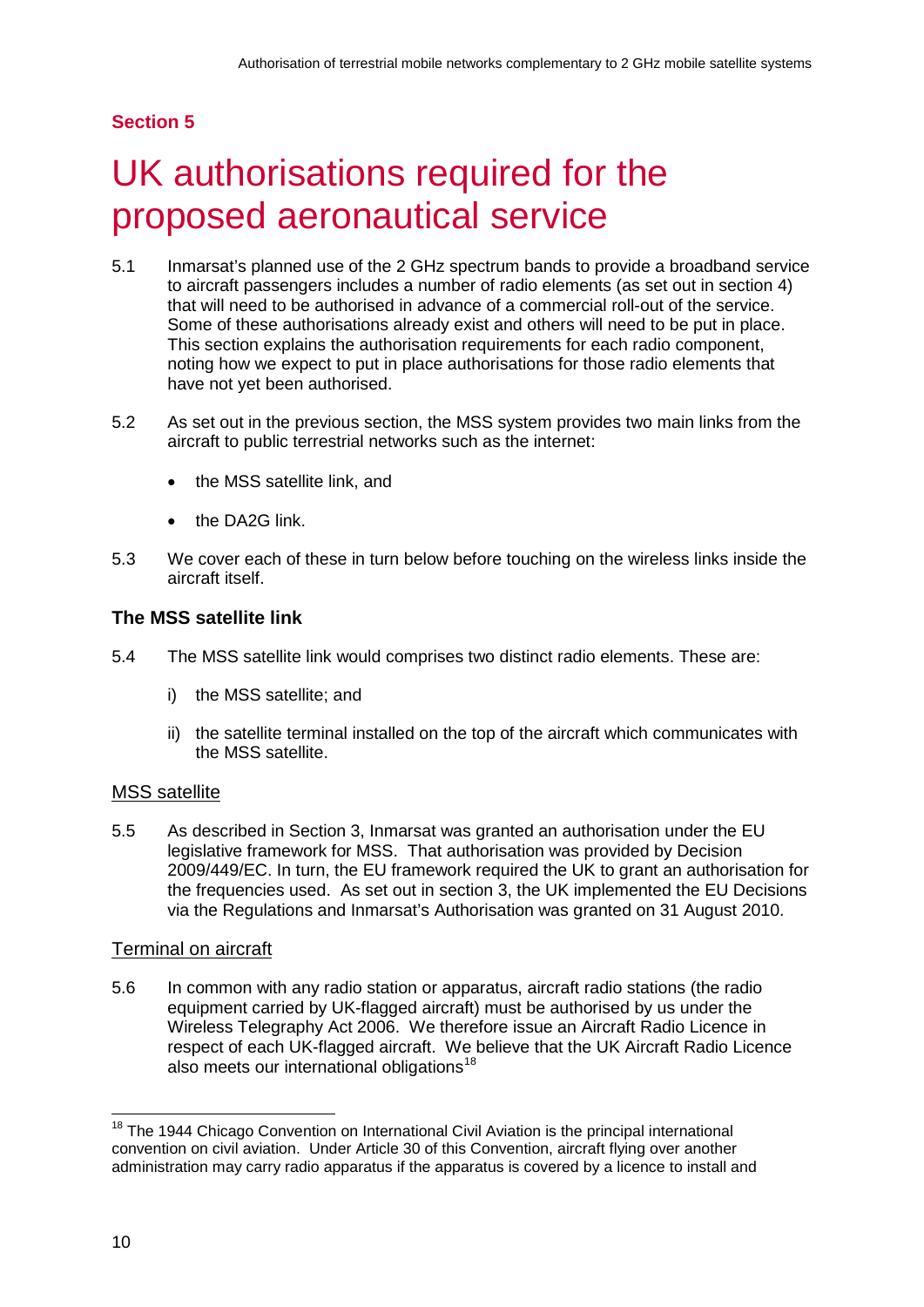- 5.7 Accordingly, the satellite terminal installed on the top of the aircraft would require authorisation. We anticipate that this would be done under Ofcom's usual approach to licensing, by including it in the Aircraft Radio Licence described above. Additional pieces of radio equipment not normally covered by the Aircraft Radio Licence (such as the satellite terminal) can be authorised for a particular aircraft by formally varying the Aircraft Radio Licence. For these satellite terminals, this would be on demand and free of charge.
- 5.8 However, we note that the technical conditions (needed to enable us to offer this variation) have not yet been finalised through ETSI. We expect to consult on this later in 2016 once the ETSI work has been finalised.
- 5.9 We do not authorise the installation or use of radio equipment on visiting (foreign registered) aircraft. However, under the Wireless Telegraphy (Visiting Ships and Aircraft) Regulations 1998 (S.I. 1998/2970), the radio equipment on visiting aircraft must be used such that it does not cause interference to wireless telegraphy. We can take remedial action in respect of interference traced to a visiting aircraft.

### Satellite gateway earth station

5.10 The satellite component also requires the use of satellite gateway earth stations. We understand these are planned to be located in other countries and so do not require UK authorisation.

## **The DA2G link**

- 5.11 The DA2G link that provides a link from the aircraft directly to the CGC base station would involves two distinct radio elements. These are:
	- i) the terminal (or terminals) installed on underside of the aircraft communicating with the ground base stations; and
	- ii) the base stations located on the ground at various locations across Europe (with some located in UK).

### Terminal on aircraft

5.12 In relation to the terminal on the underside of the aircraft, we would take the same approach to authorisation as for the terminal installed on the top of the aircraft (as described above).

### DA2G ground stations

5.13 The ground based stations will need to be authorised via a wireless telegraphy licence under section 8 of the Wireless Telegraphy Act 2006. The form of this licence is the subject of this consultation and the conditions that we propose to apply to this licence are set out in sections 7 and 8.

operate it. Article 18 and Appendix 16 of the Radio Regulations (published by the International Telecommunication Union) also provide that an aircraft must carry a licence that covers the radio equipment on board. -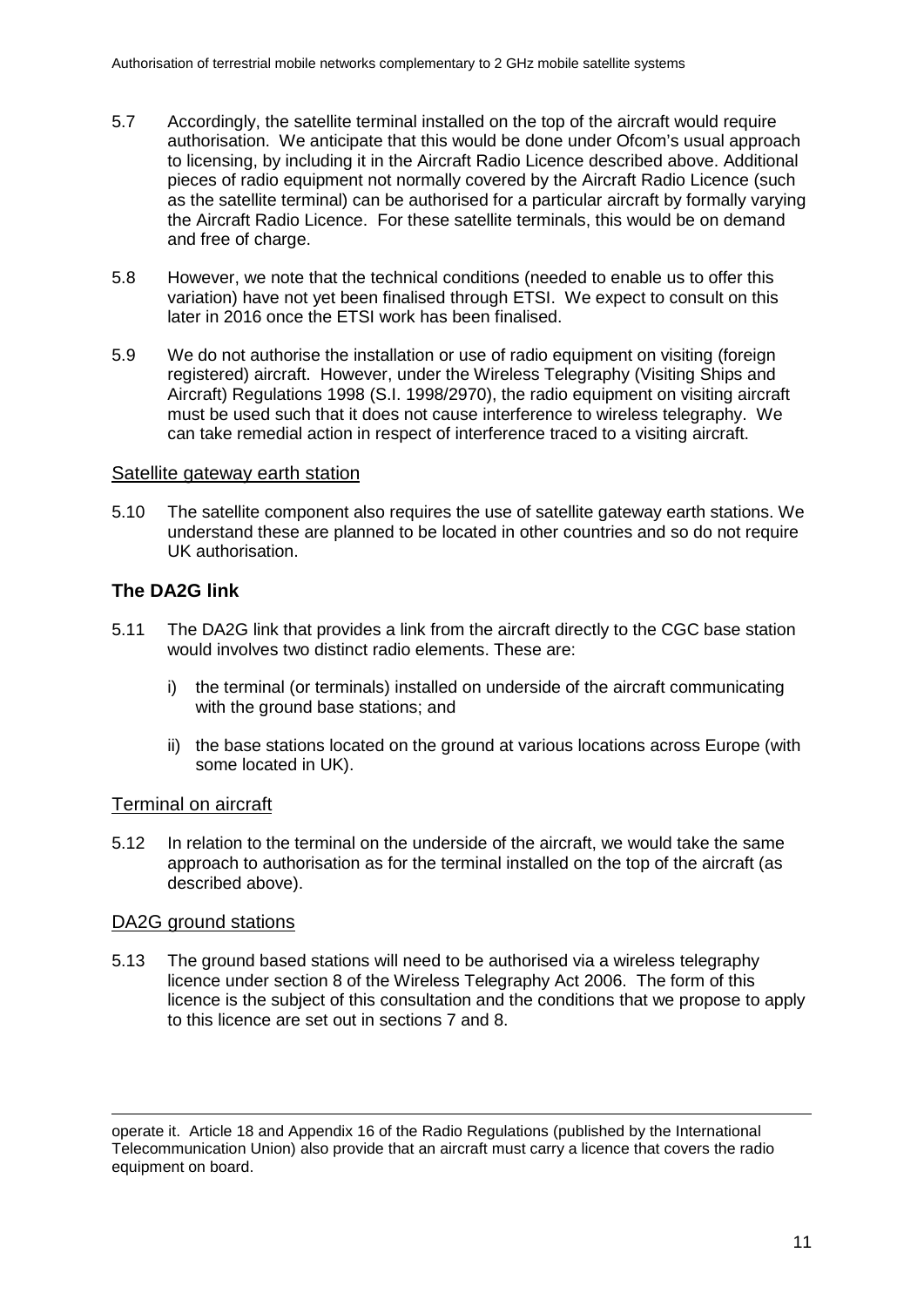## **Wireless use on board the aircraft**

## Wi-Fi router

5.14 The Wi-Fi router on board the aircraft (which forms part of the Comms manager) is exempted from the need for a licence under the Wireless Telegraphy Act. However, in order to allow aircraft to meet the requirements of the Chicago Convention that all radio equipment on an aircraft is covered by a licence (see footnote 19), we expect to add this Wi-Fi application as an available Notice of Variation of an Aircraft Radio Licence (taking the same approach as for the terminals installed on the aircraft described above).

## Passenger devices

5.15 Finally the smartphones, tablets and laptops which are in possession of passengers and others on board aircraft when operating in Wi-Fi mode are already exempted from the need for a licence.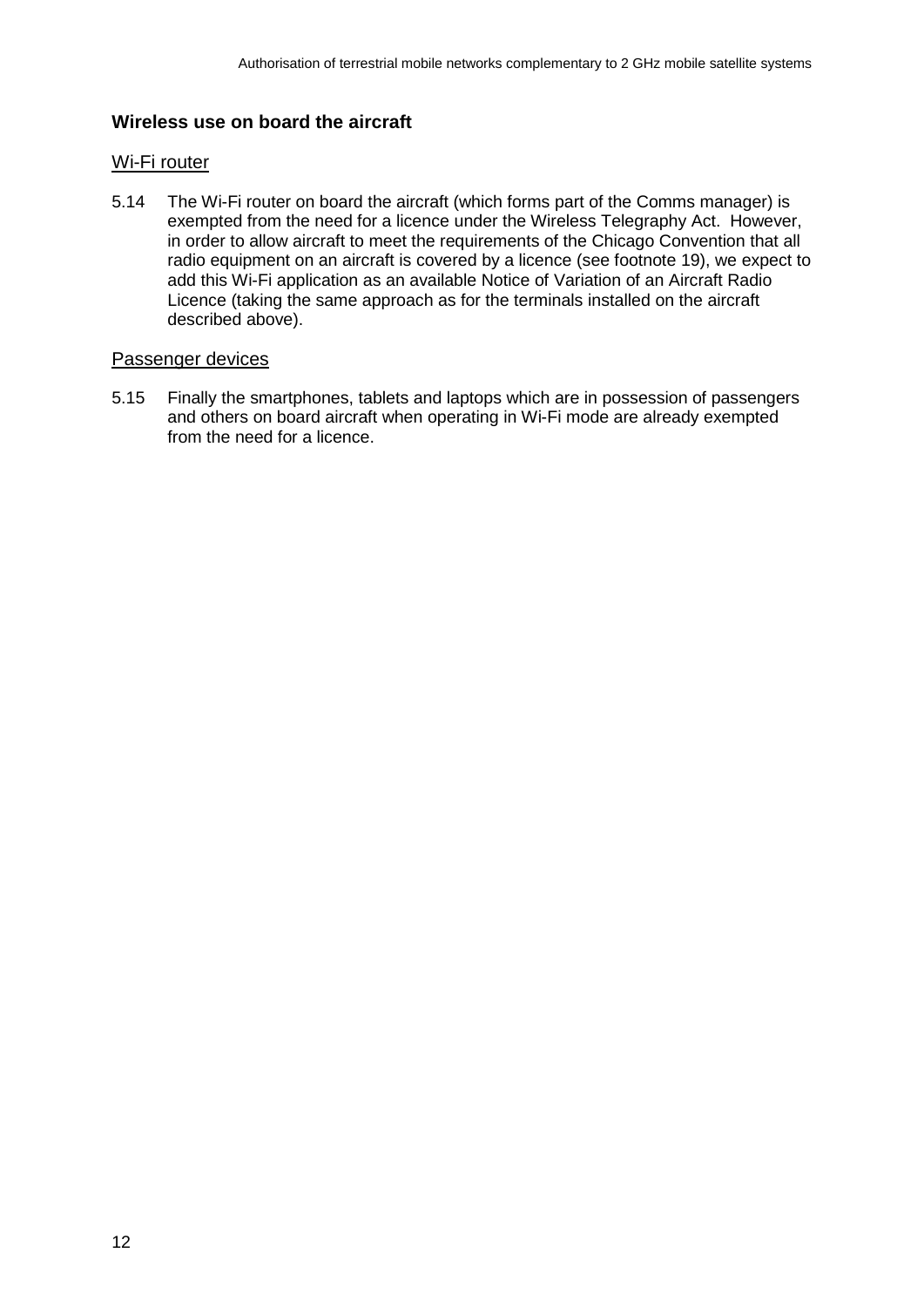## **Section 6**

# <span id="page-16-0"></span>6 Consistency with the EU legislative framework for CGC

- 6.1 Inmarsat is proposing to provide this service using the spectrum access rights that it holds under the pan-European award process. As set out in paragraph [3.3](#page-8-6) to [3.7](#page-9-4) above, Inmarsat holds an authorisation to use the relevant frequencies between the satellite and ground user terminals in the UK under the Regulations.
- 6.2 The Regulations specify, in accordance with the EU legislation, that either company must be granted on request a complementary ground component licence.
- 6.3 In light of Inmarsat's plans, which Ofcom has been informed of, Ofcom has given thought to whether the base stations of the DA2G component could be authorised by Ofcom by means of the CGC wireless telegraphy licence and, if so, whether that would be appropriate.
- 6.4 Decision 626/2008/EC defines CGC:

"'complementary ground components' of mobile satellite systems shall mean ground-based stations used at fixed locations, in order to improve the availability of MSS in geographical areas within the footprint of the system's satellite(s), where communications with one or more space stations cannot be ensured with the required quality."

- 6.5 It should be noted that although the definition of CGC in Decision 626/2008/EC and Decision 2007/98/EC includes the phrase "in order to improve the availability of MSS", the term "MSS" is defined in these Decisions as the combination of the satellite component and the CGC (i.e. it is not limited to the satellite component). Accordingly, any service carried over the CGC will, by definition, improve the availability of MSS as defined in the Decisions.
- 6.6 From the information given to us by Inmarsat we understand that Inmarsat plans to deploy CGC through the use of terrestrial base stations at fixed locations. These stations would be located within the footprint of their MSS satellite component and would be used to provide additional capacity to the MSS satellite component in areas of high demand, such as high density flight paths. If the MSS system did not include the CGC then the quality of the service aboard aircraft would suffer. This is because the "contention ratio" would be increased beyond the effective capacity of the MSS satellite component.
- 6.7 We, therefore, consider that Inmarsat's planned use of CGC meets the definition of CGC as set-out in the Decision 626/2008/EC.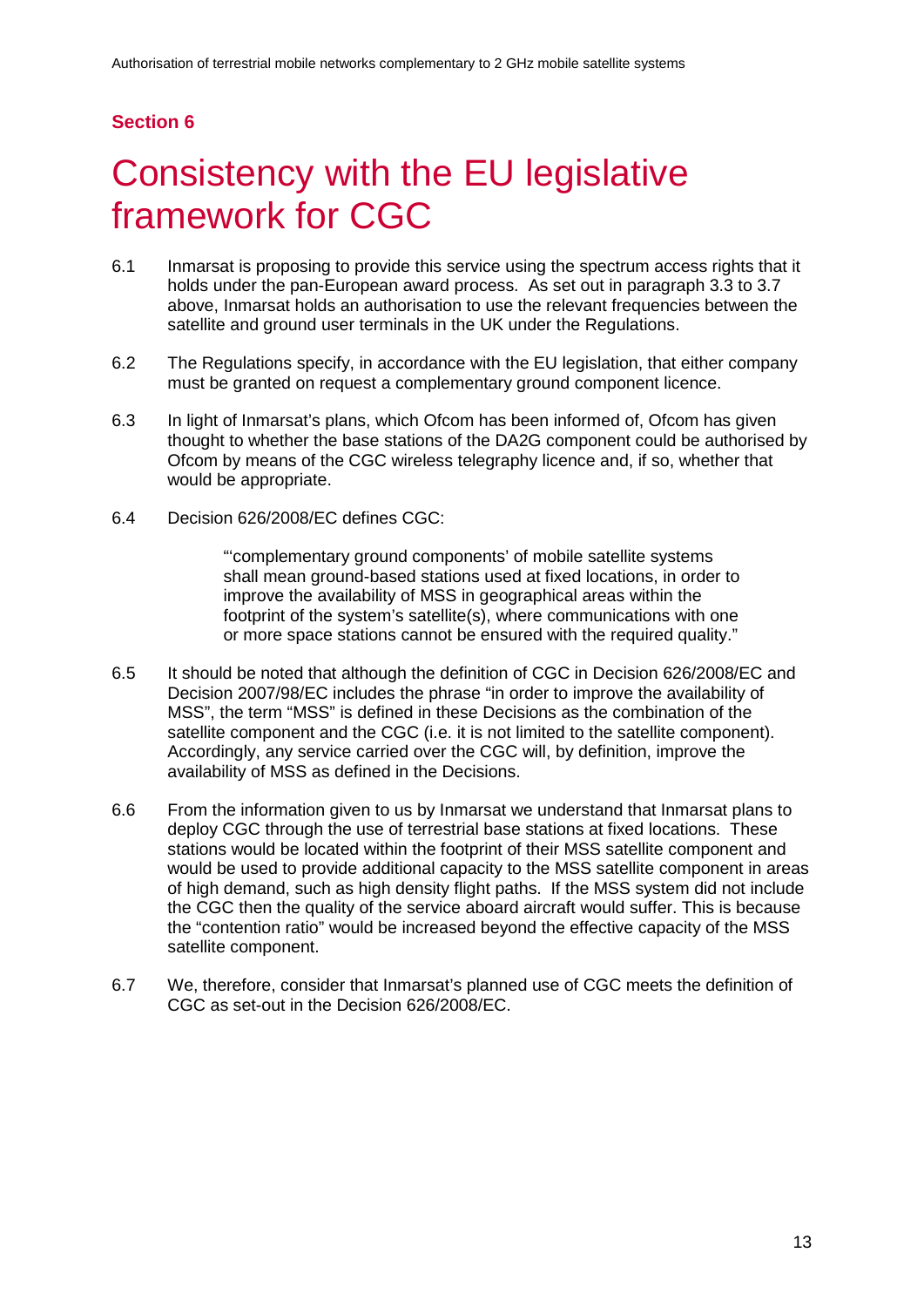# <span id="page-17-1"></span>**Section 7**

# <span id="page-17-0"></span>7 Proposals for licensing Inmarsat's DG2A base stations

- 7.1 In 2009, when we made the Spectrum Access 2 GHz Licence available on request (to Inmarsat and Solaris / EchoStar), there were no concrete plans for the type of service that CGC might support. As set out above, Inmarsat is now proposing to use the terrestrial CGC component of the MSS to offer a mobile broadband service to aircraft as part of a combined satellite and terrestrial system. Inmarsat has, therefore, requested Ofcom to review the authorisation regime for the CGC component to facilitate this use for UK-based CGC base stations.
- 7.2 Our view is that it would be appropriate to base a wireless telegraphy licence to authorise the base stations on the terms and conditions of the Spectrum Access 2 GHz Licence that we have already consulted and concluded on in 2009. However, adapting these terms and conditions, where appropriate, to reflect the requirements of the proposed aeronautical service. In particular, we propose to adapt:
	- the format of the licence from a UK-wide Spectrum Access Licence to a site specific Network Licence (in which transmissions are authorised at specific ground stations sites, listed in a schedule) – we refer to the proposed licence as the ""Network 2 GHz Licence";
	- the technical conditions so as to reflect the needs of the DA2G service whilst still protecting adjacent spectrum users; and
	- the structure of the fee.
- 7.3 We believe the other non-technical conditions of the Spectrum Access 2 GHz Licence remain fit for purpose for the proposed Network 2 GHz Licence.
- 7.4 In particular, in accordance with the requirements of the Regulations the licence will include a fixed term to 2027.
- 7.5 This licence would, in principle, be also available to EchoStar (although EchoStar has, to date, made no specific request of us in respect of 2 GHz CGC authorisation).
- 7.6 We consider that this Network 2 GHz Licence should only become available to the 2 GHz MSS operators following the:
	- successful launch of their MSS satellite,<sup>[19](#page-17-2)</sup> as we consider this to be appropriate in light of the enforcement action referred to earlier (noting that, in any case, Inmarsat has requested the licence be available subsequent to the launch of the MSS satellite component); and
	- conclusion of the consultation process covering the authorisation of the terminals installed on the aircraft. We are not able to consult on these arrangements until the associated work has been completed in ETSI.

<span id="page-17-2"></span><sup>&</sup>lt;sup>19</sup> And subject to the conclusion of the current enforcement action  $\overline{a}$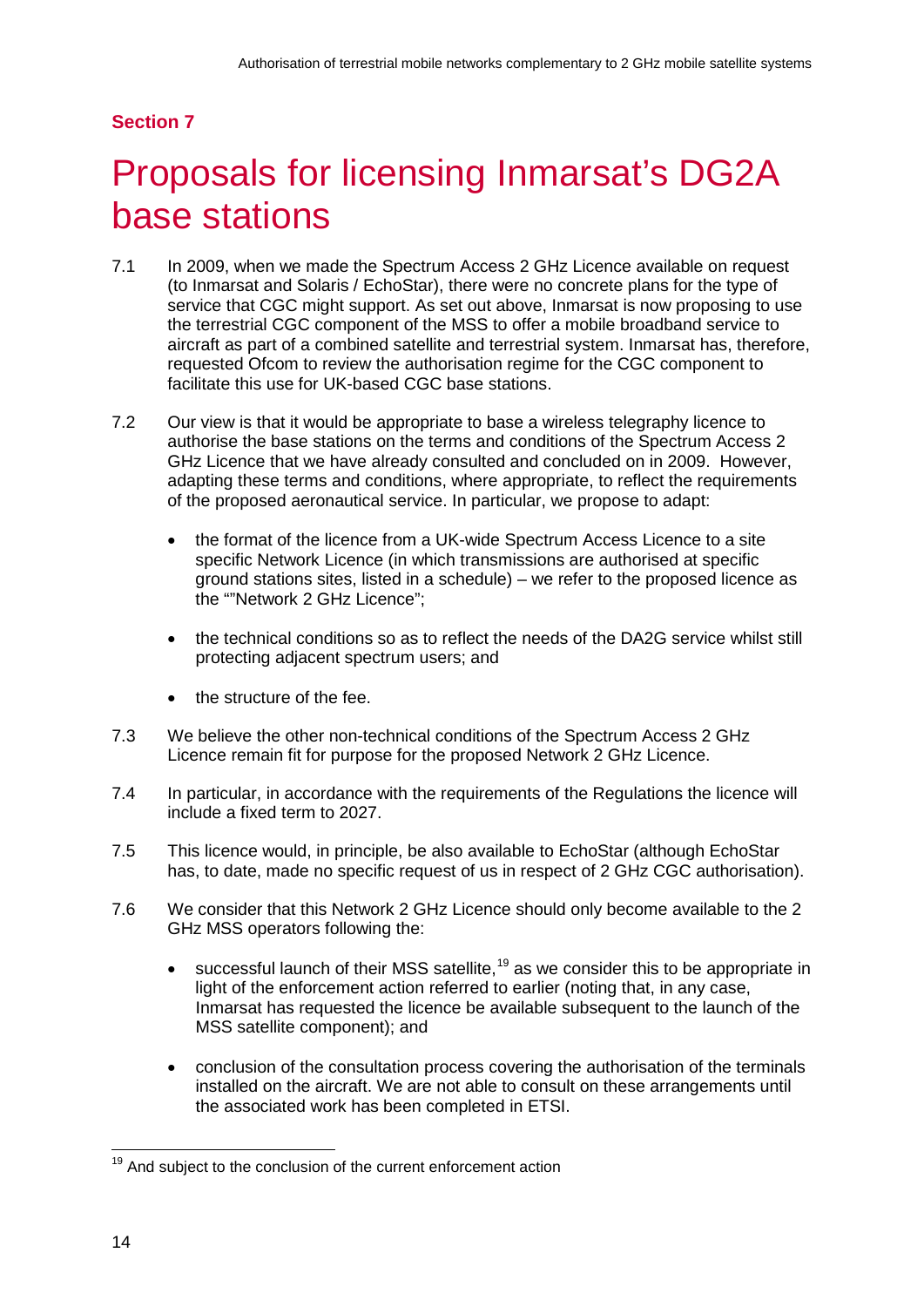- 7.7 This approach would enable us to have certainty that all elements of the system would not cause harmful interference to other users before authorising any part of the system.
- 7.8 The Spectrum Access 2 GHz Licence will continue to be available to either 2 GHz MSS operator (to enable them to deploy, for example, a terrestrial mobile service). However, we propose that the same condition is adopted as for the Network 2 GHz Licence, namely that it will only be available to a 2 GHz operator once its MSS satellite is launched successfully. <sup>[20](#page-18-0)</sup>

# **The licence "common conditions"**

- 7.9 As set out in our 2009 statement the proposed CGC wireless telegraphy licence would contain the "common conditions" which are required for each Member State's authorisation by the EU legislative framework (Decision 626/2008/EC), and also by the UK regulations.
- 7.10 The four common conditions are:
	- i) operators shall use the assigned radio spectrum for the provision of complementary ground components of mobile satellite systems;
	- ii) complementary ground components shall constitute an integral part of the mobile satellite system and shall be controlled by the satellite resource and network management mechanisms; they shall use the same direction of transmission and the same portions of frequency bands as the associated satellite component and shall not increase the spectrum requirement of the associated satellite system;
	- iii) independent operation of complementary ground components in case of failure of the satellite component of the associated mobile satellite system shall not exceed 18 months;
	- iv) rights of use and authorisations shall be granted for a period of time ending no later than the expiry of the authorisation of the associated mobile satellite system.
- 7.11 We consider each of these in turn.

## **Use of the assigned radio spectrum for CGC**

7.12 As explained above, Inmarsat's Authorisation authorises it to use the frequency bands from 1980 to 1995 MHz for earth to space communications and from 2170 to 2185 MHz for space to earth communications. However, we propose the new Network 2 GHz Licence for CGC would be available to both 2 GHz operators but would only permit the use of the frequency bands they have been awarded under Decision 2009/449/EC.

## **Requirement for CGC to constitute an integral part of the mobile satellite system**

7.13 As we discuss in paragraphs [4.6-](#page-11-2)[4.11](#page-11-3) above, Inmarsat's have stated that its proposed broadband to aircraft system is designed as a hybrid network that allows roaming by the aircraft between both the satellite and DA2G segments. The

<span id="page-18-0"></span><sup>&</sup>lt;sup>20</sup> And subject to the conclusion of the current enforcement action  $\overline{a}$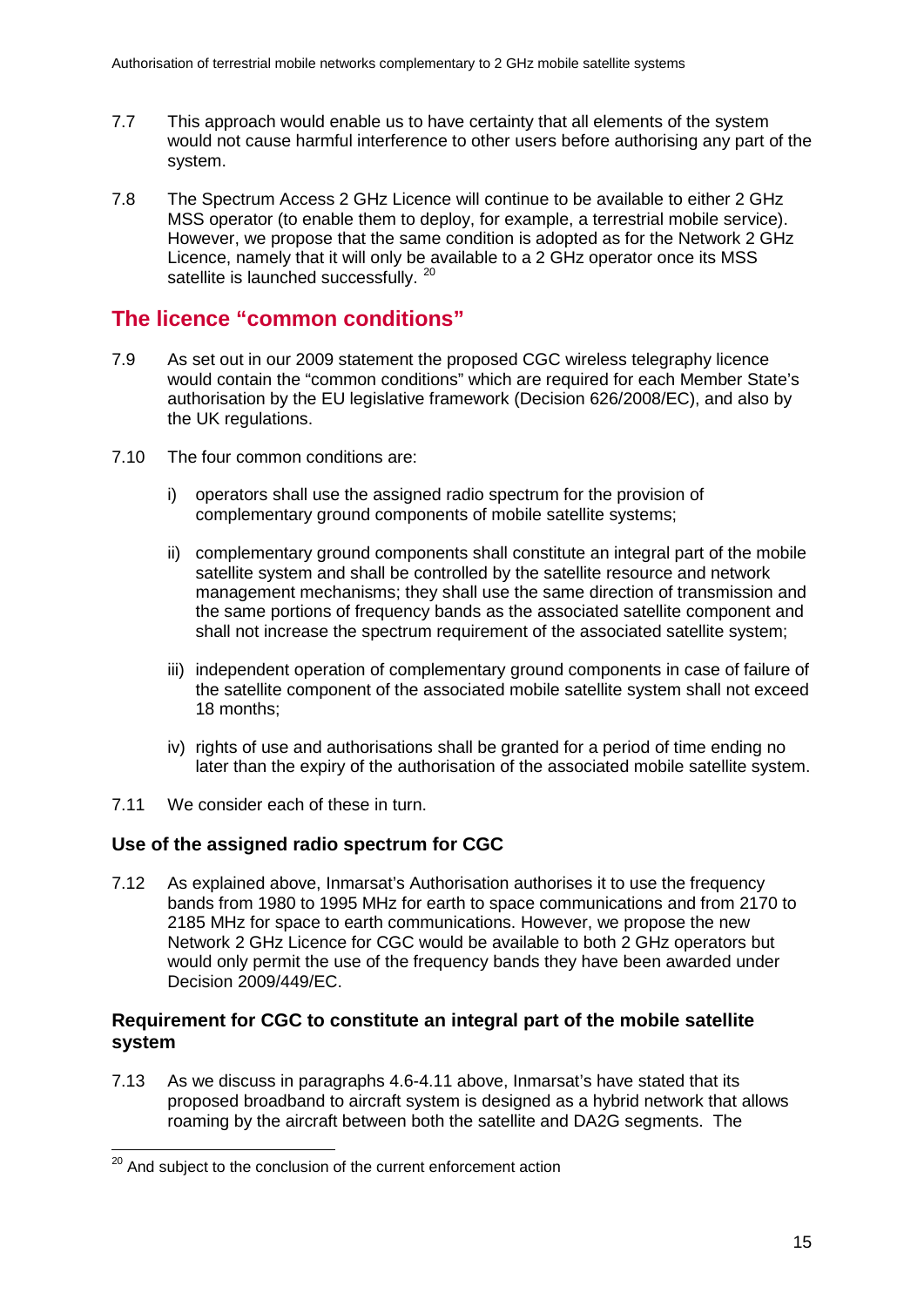"Integrated Transport centre" decides whether to use the satellite or ground component according to prevailing congestion, traffic load and link quality to make optimum use of the available radio resources.

- 7.14 All network elements responsible for the seamless integration of satellite and ground segments of the system are intended to be owned and operated by Inmarsat.
- 7.15 Inmarsat's Integrated Transport centre is also intended by Inmarsat to work in a way which ensures that the satellite and ground segments do not interfere with each other, or with services in adjacent bands.

### **Independent operation of the MSS satellite**

7.16 We have not been requested to licence the CGC in advance of the successful launch of the MSS satellite component and we do not propose to do so. We propose to include a condition (as in the Sample Spectrum Access 2 GHz Licence of 2009) that restricts such independent operation in the light of a subsequent failure of the MSS satellite component to 18 months, as required by the European legislation.

## **Term of licence**

7.17 We propose to include a condition limiting the licence to a fixed term expiring on the same date as the authorisation for the satellite component of the MSS.

## **CEPT compatibility studies for aeronautical use**

- 7.18 Inmarsat plans to use the LTE Radio Access Network (eNodeB) at DA2G base stations. These ground based DA2G base stations are comparable to mobile cellular base stations operating, or planned to be operated in the adjacent bands
- 7.19 The CEPT has studied the co-existence issues for Inmarsat's planned aeronautical use and systems operating in the adjacent bands. The conclusions are presented in ECC Report 233. We understand that representatives of the potentially affected parties participated in this work and concurred with its conclusions. The report looks at eleven potential interference scenarios to other adjacent systems. Systems studied are:
	- DA2G,
	- Cellular networks,
	- Video Program Making and Special Events (PMSE), Video Link Cordless Cameras (VLCC),
	- Mobile Communication on Aircraft (MCA) and
	- $\bullet$  LTE-public mobile use by CGC of other MSS systems.<sup>[21](#page-19-0)</sup>
- 7.20 The report recommends five mitigation measures to prevent harmful interference. All mitigation measures relate to the Aeronautical DA2G terminal. The ECC Report concludes that no special mitigation measures are required for the DA2G base

 $\overline{a}$ 

<span id="page-19-0"></span><sup>&</sup>lt;sup>21</sup> See ECC Report 233 for details of the compatibility analysis and required mitigations: <http://www.ecodocdb.dk/doks/relation.aspx?docid=2561>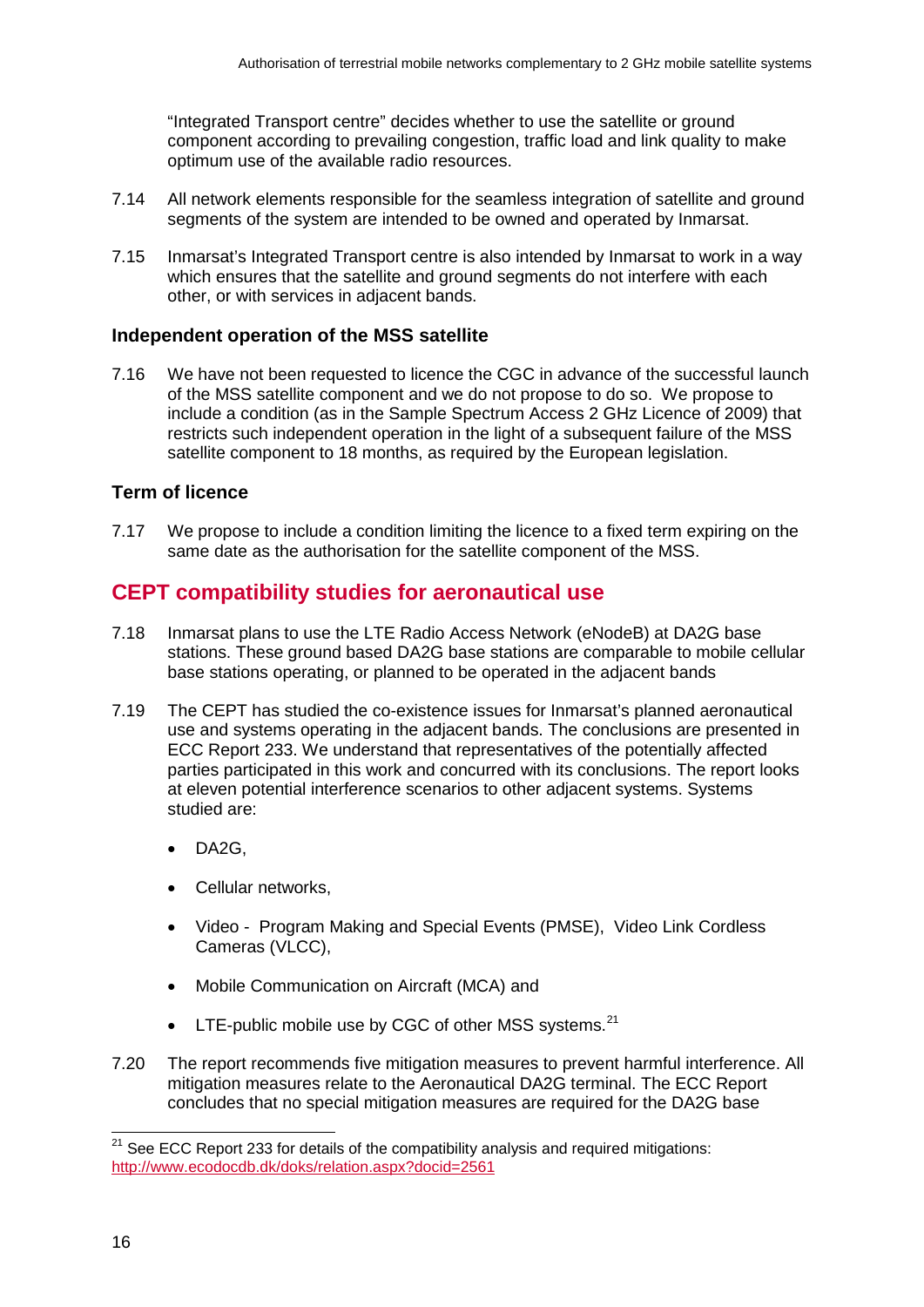station. This can function with the basic system parameters as prescribed in the maximum permissible power level and Block Edge Mask we propose, below, to be included in the Technical conditions of the proposed Licence.

## **DA2G base stations**

- 7.21 We have carried out technical due diligence on the ECC Report 233 and are content that ECC Report 233 makes a thorough assessment of the interference scenarios and the potentially affected adjacent systems.
- 7.22 We are also satisfied that any proposed Complement Ground Component system operating in the 1980 – 2010 MHz and 2170 – 2200 MHz band and licensed in accordance with the technical conditions set-out in this section is in accordance with the assumptions made in ECC Report 233 and, therefore, will not cause harmful interference to adjacent users. We provide further detail on the technical due diligence we have undertaken to come to this conclusion in [Annex](#page-36-1) 5.

## **Aeronautical terminals**

- 7.23 In [Annex](#page-36-1) 5 we also provide details on our understanding of the mitigations that would be required for the aeronautical terminals on the aircraft, so that we would be satisfied that, if these terminals conform to the conclusions of the ECC Report 233, they will also not cause harmful interference. We are not currently consulting on any aspect of the authorisation of the Aeronautical terminals as we do not have sufficient certainty on the technical conditions that these terminals will require.
- 7.24 As previously indicated we propose to carry-out technical due diligence on the proposed technical conditions for the associated aeronautical terminals once the ETSI standards are finalised later in 2016. We expect to base this due diligence on the conclusions of ECC Report 233.

## **Technical Licence conditions**

- 7.25 Inmarsat has proposed a set of technical licence conditions and we have reviewed these against the findings of ECC Report 233. In summary, we consider that the conditions put forward by Inmarsat should provide adequate protection to adjacent users for the reasons set out in this section and in [Annex](#page-36-1) 5.
- 7.26 These technical licence conditions, that we propose to include in the licence, are as follows:
	- a maximum permissible power of 62dBm / 5 MHz EIRP and 55dBm / MHz EIRP;
	- The Block edge mask shown in Table 1 below.

### **Table 1: Proposed Block edge mask**

| Offset from relevant block edge    | <b>Maximum mean EIRP for out-of-</b><br>block emissions |
|------------------------------------|---------------------------------------------------------|
| -1.5 to -10 MHz (lower block edge) | $+3.5$ dBm/MHz                                          |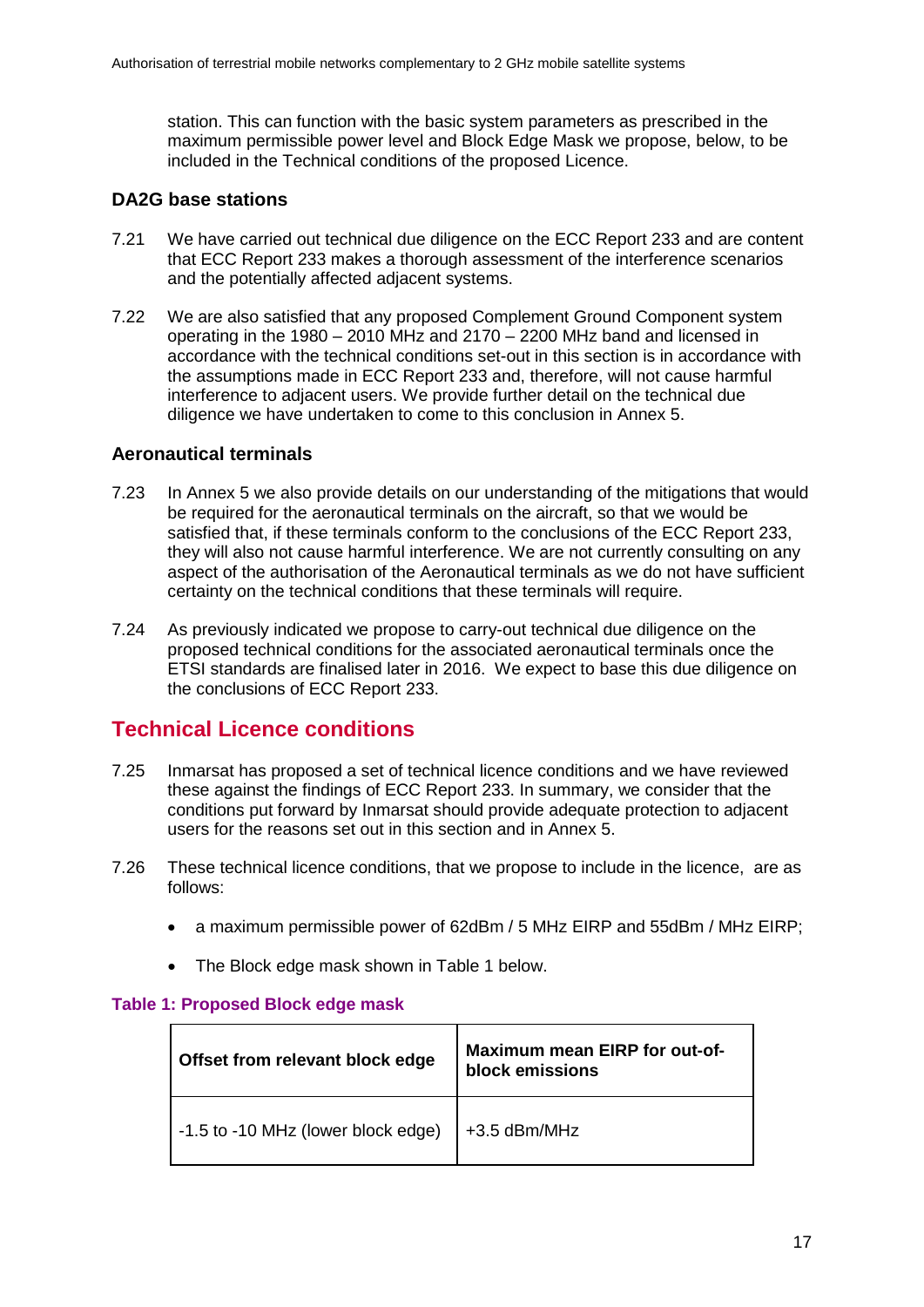| $-1$ to $-1.5$ MHz (lower block edge)      | -9.5 dBm/30 kHz                                       |
|--------------------------------------------|-------------------------------------------------------|
| $-1$ to $-0.2$ MHz (lower block edge)      | Linear from $-9.5$ dBm/30 kHz to $+2.5$<br>dBm/30 kHz |
| $-0.2$ to 0.0 MHz (lower block<br>edge)    | +2.5 dBm/30 kHz                                       |
| $0.0$ to $+0.2$ MHz (upper block<br>edge)  | +2.5 dBm/30 kHz                                       |
| $+0.2$ to $+1.0$ MHz (upper block<br>edge) | Linear from $+2.5$ dBm/30 kHz to $-9.5$<br>dBm/30 kHz |
| $+1.0$ to $+1.5$ MHz (upper block<br>edge) | -9.5 dBm/30 kHz                                       |
| $+1.5$ to $+10$ MHz (upper block<br>edge)  | +3.5 dBm/MHz                                          |

- 7.27 The Technical conditions will also reference the relevant ETSI standard in the Interface Requirements (IR) of the licence. $^{22}$
- 7.28 We provide a sample of the proposed Network 2 GHz Licence in [Annex 6.](#page-41-1) This will take the form of a single Licence with a Schedule attached that provides the location details of the individual locations which the licensee is authorised to install and transmit CGC base stations in UK.

*Question 1: Do you have comments on Inmarsat's planned use of the spectrum, our planned approach to authorising the overall MSS and CGC system, the availability of the Network and Spectrum Access 2 GHz Licences, or any other aspect of the scope and purpose of this document?*

*Question 2: Do you have any comments on the technical conditions we propose to include in the Network 2 GHz Licence?*

<span id="page-21-0"></span> $^{22}$ EN 302 574-1  $\overline{a}$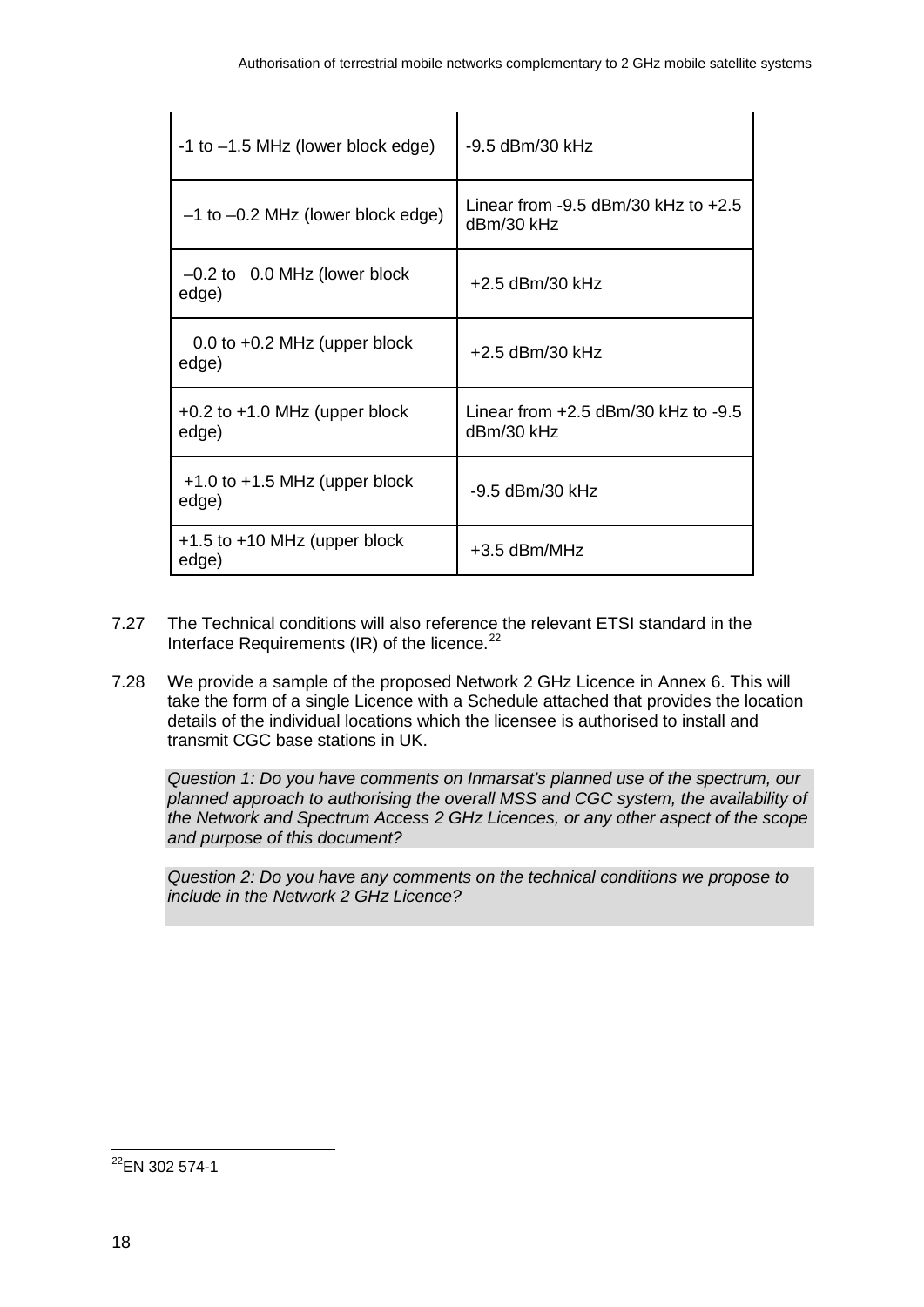## **Section 8**

# <span id="page-22-0"></span>Spectrum fees

## **Introduction**

- 8.1 In this section we set-out our proposals for wireless telegraphy fees for the Network 2 GHz Licence. In doing so we are mindful that there should be a measure of consistency between these fees and those which we concluded on for the Spectrum Access 2 GHz Licence in 2009.
- 8.2 As set out in section 7, we propose to move from a UK-wide Spectrum Access Licence to a site specific Network Licence. We are proposing this because we believe there is merit in providing incentives for the aeronautical CGC operator to locate its base stations outside areas of high population given that:
	- Inmarsat is looking to install a relatively small number of sites  $(10 25$  in UK);
	- there is significant flexibility in where these small number of sites can be located to provide the service and therefore there are opportunities for Inmarsat to make location decisions informed by price; and
	- our current experience indicates that the demand for many/most high value uses of spectrum is largely driven by population density.
- 8.3 In this section, therefore, we provide our proposals and reasoning for:
	- the level of the fee:
	- the structure of the fee;
	- the implementation of the location factor of the fee;
- 8.4 Finally we provide an analysis of the fees options we considered in coming to these proposals.

## **Level of fee**

- 8.5 We explained in section 2 that the Spectrum Access 2 GHz Licence will remain available so that Inmarsat and EchoStar will have a choice as to which form of licence to apply for. We consider that there should be a measure of consistency between these licences on the level of fee charged (at the UK-wide level).
- 8.6 Our 2009 statement set out a fee for the Spectrum Access 2 GHz Licence of £554,000 per 2 x 1MHz per annum UK-wide. We note that this rate for a UK-wide licence recognised the possibility that this spectrum could be used for public terrestrial mobile. However, we also noted a number of uncertainties that argued that the opportunity cost of the 2 GHz spectrum might be lower than that of public terrestrial mobile. This included the uncertainty over how the ecosystem for equipment might develop and the uncertainty of the spectrum becoming available for public terrestrial mobile throughout Europe. As we discussed in our 2009 statement, the implementation of the EU Decisions in respect of the permitted uses of spectrum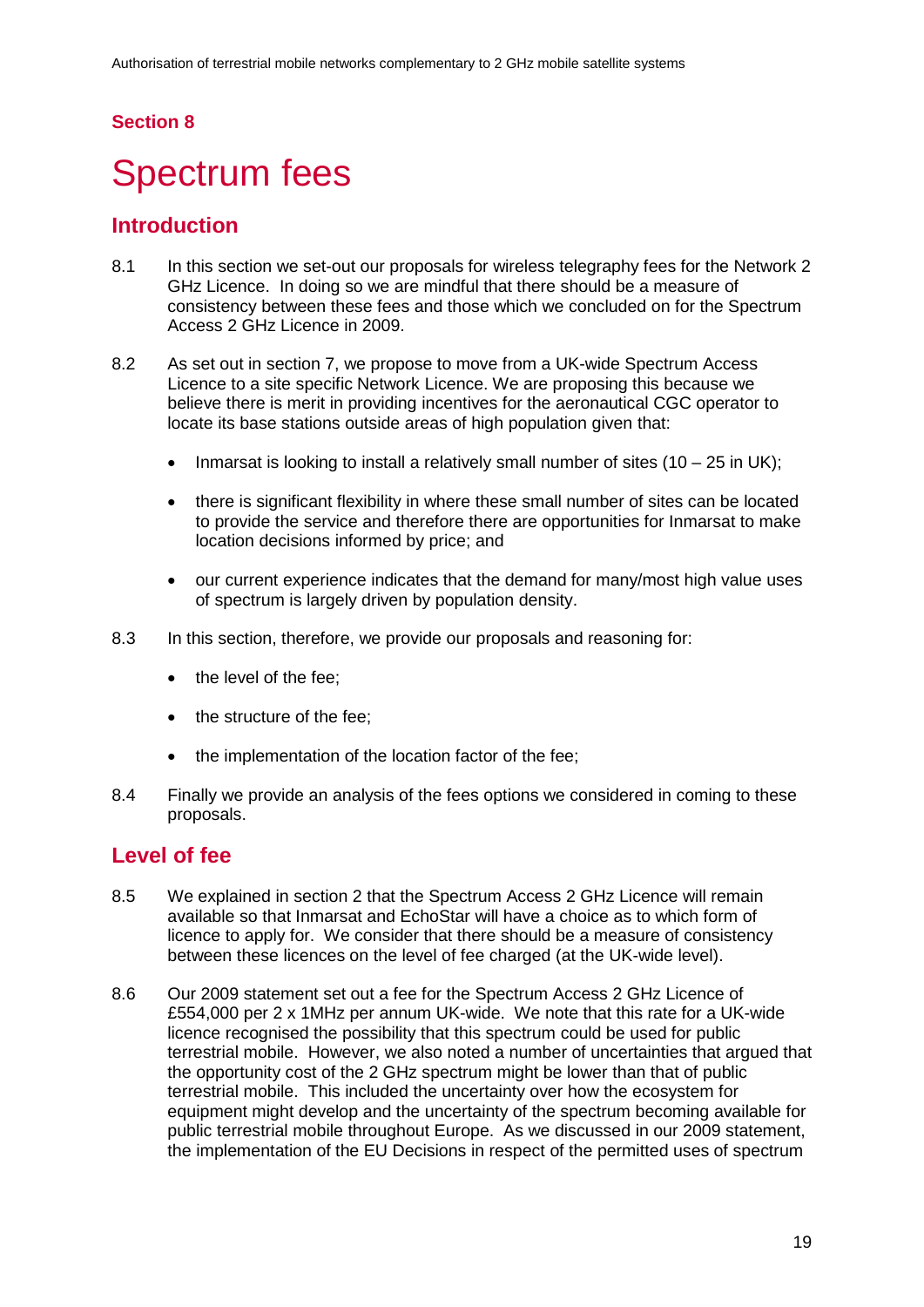for CGCs could vary by administration and, therefore, public mobile use of the CGC spectrum might not be permitted by all administrations in Europe.

- 8.7 We recognised that there might be case to look at the UK-wide level of fee as and when more information became available. However, we believe that the kinds of uncertainties described in our 2009 statement still apply. In particular, they haven't changed in a way that would give us firm grounds to review the fee rate for the Spectrum Access 2 GHz Licence set out in 2009.
- 8.8 In light of the above, we propose to also take the £554,000 per 2 x 1MHz per annum rate for UK-wide spectrum access as the starting point for the fees in the Network 2 GHz Licence.

# **Structure of fee**

- 8.9 However, as we explained above, we propose to adapt the UK-wide fee into a sitebased fee. This will take the form of a fee for each individual base station installed, where this site-based fee includes a location factor based on population density. We propose to do this because, as discussed above, we wish to incentivise the 2 GHz operators to locate their base stations outside of highly populated areas
- 8.10 The proposed Network 2 GHz Licence takes the form of a single Licence with a Schedule attached that provides the location details of the individual locations which the licensee is authorised to install and transmit CGC base stations in UK. We expect that, when the operator applies for the licence initially, it will provide details of all the locations that it plans to install CGC base stations.
- 8.11 The main difference between the Spectrum Access 2 GHz Licence and the Network 2 GHz Licence will, therefore, be that the former is UK-wide and the latter is site specific.

## **Implementation of the location factor in the fees**

- 8.12 We propose that the existing UK-wide fee of £554,000 per 2 x 1 MHz is pro-rated against a set of individual geographical areas (defined by grid squares) within the UK. We propose to do this in a way that reflects the fact that spectrum access is, in general, more valuable in areas with greater population density given that this is what typically drives high value uses.
- 8.13 We propose a pragmatic approach to do this using the existing methodology developed and implemented for our business radio fees.<sup>[23](#page-23-0)</sup> This approach employs a set of grid squares 50 km x 50km that are each characterised, for business radio use, as high, medium or low demand based on the population density in each square.
- 8.14 The business radio methodology resulted in 247 grid squares:
	- one of high demand, which provides coverage of London, Category A;
	- 47 of medium demand, Category B; and
	- 199 of low demand, Category C.

<span id="page-23-0"></span><sup>&</sup>lt;sup>23</sup> <http://stakeholders.ofcom.org.uk/consultations/busrad/statement/>  $\overline{a}$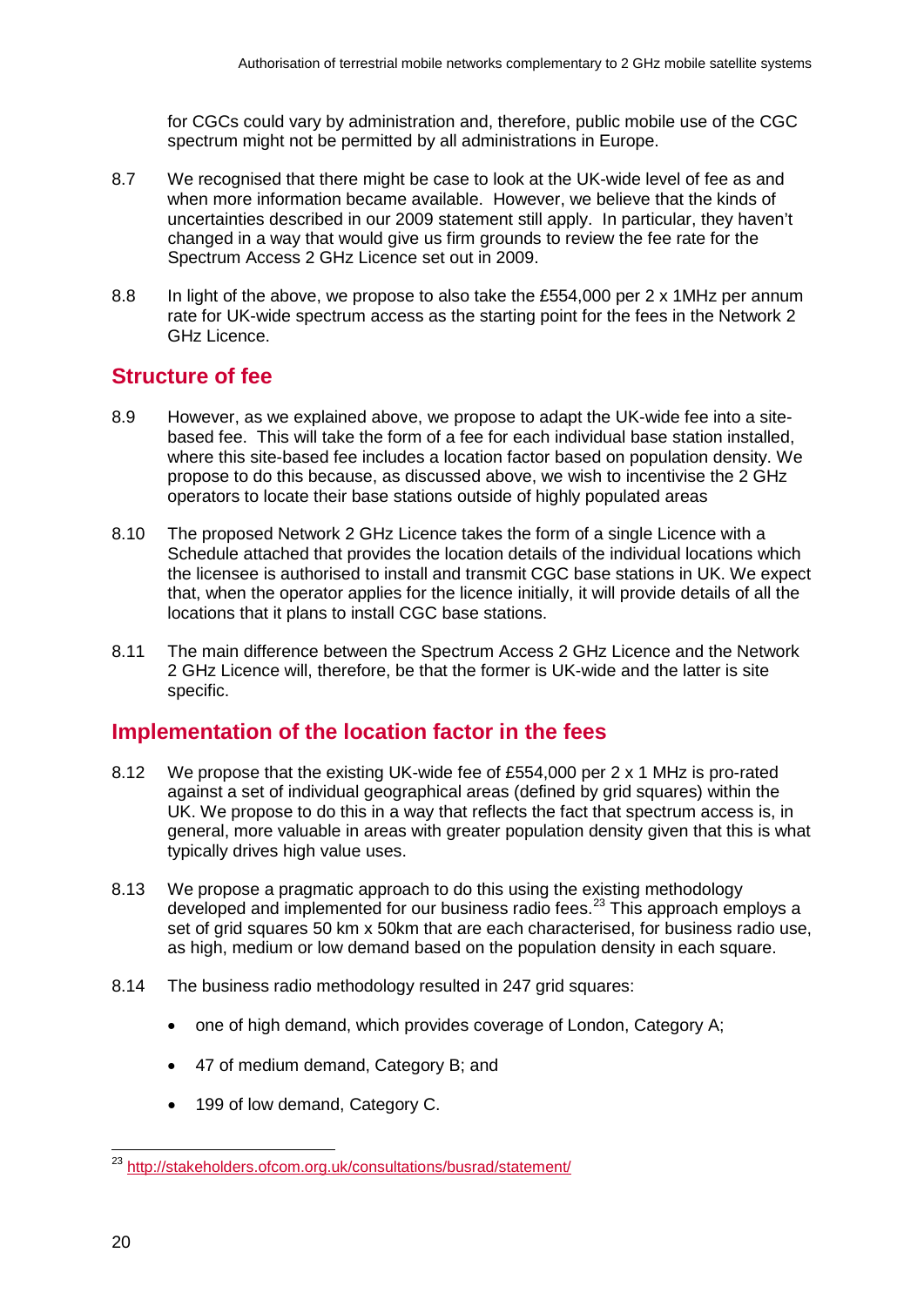8.15 The ratio of fee level between these three tiers of fee is based on relative population density in the three different categories of grid square. Applying these ratios to the £554,000 per 2x 1 MHz UK-wide fee for 2 GHz MSS CGC results in the following fees per base stations per location category provides the following fees:

| <b>Location category</b> | Fee per base<br>station per 2x1<br>MHz | Fee per base<br>station fee per 2<br>$x15$ MHz <sup>24</sup> |
|--------------------------|----------------------------------------|--------------------------------------------------------------|
| A - High demand          | £64,000                                | £960,000                                                     |
| B - Medium demand        | £8025                                  | £120,375                                                     |
| C - Low demand           | £825                                   | £12,375                                                      |

- 8.16 As such, if the CGC operator installed a base station in each of the grid squares in the UK, the applicable fee would be the UK-wide fee as for the Spectrum Access 2 GHz Licence from 2009.
- 8.17 We provide the map in [Figure 3,](#page-25-0) overleaf, identifying the specific geographic locations of these different location categories.

<span id="page-24-0"></span> $24$  Each operator has a maximum of 2 x 15 MHz that can be assigned to the CGC and so this represents the maximum fee per site in each type of location  $\overline{a}$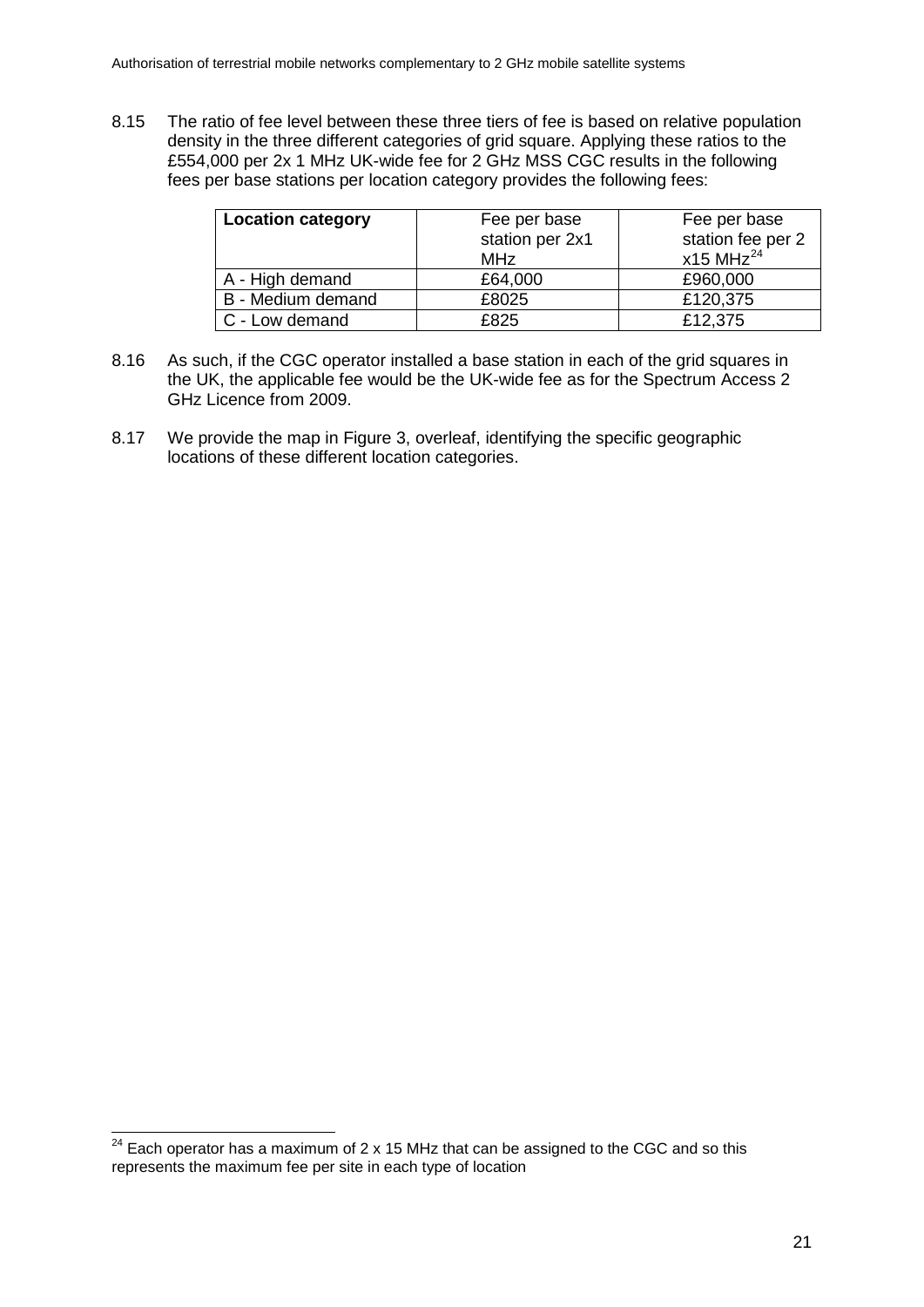### <span id="page-25-0"></span>**Figure 3: Map of population density categories proposed to be used for the Network 2 GHz Licence fees**



8.18 We consider that the use of the business radio model (rather than developing a new methodology) to implement the location factor is a pragmatic one that is proportionate to the need. We note we have consulted on this methodology before and therefore have comfort that it adequately reflects the population density and, therefore the relative demand from alternative services in these locations.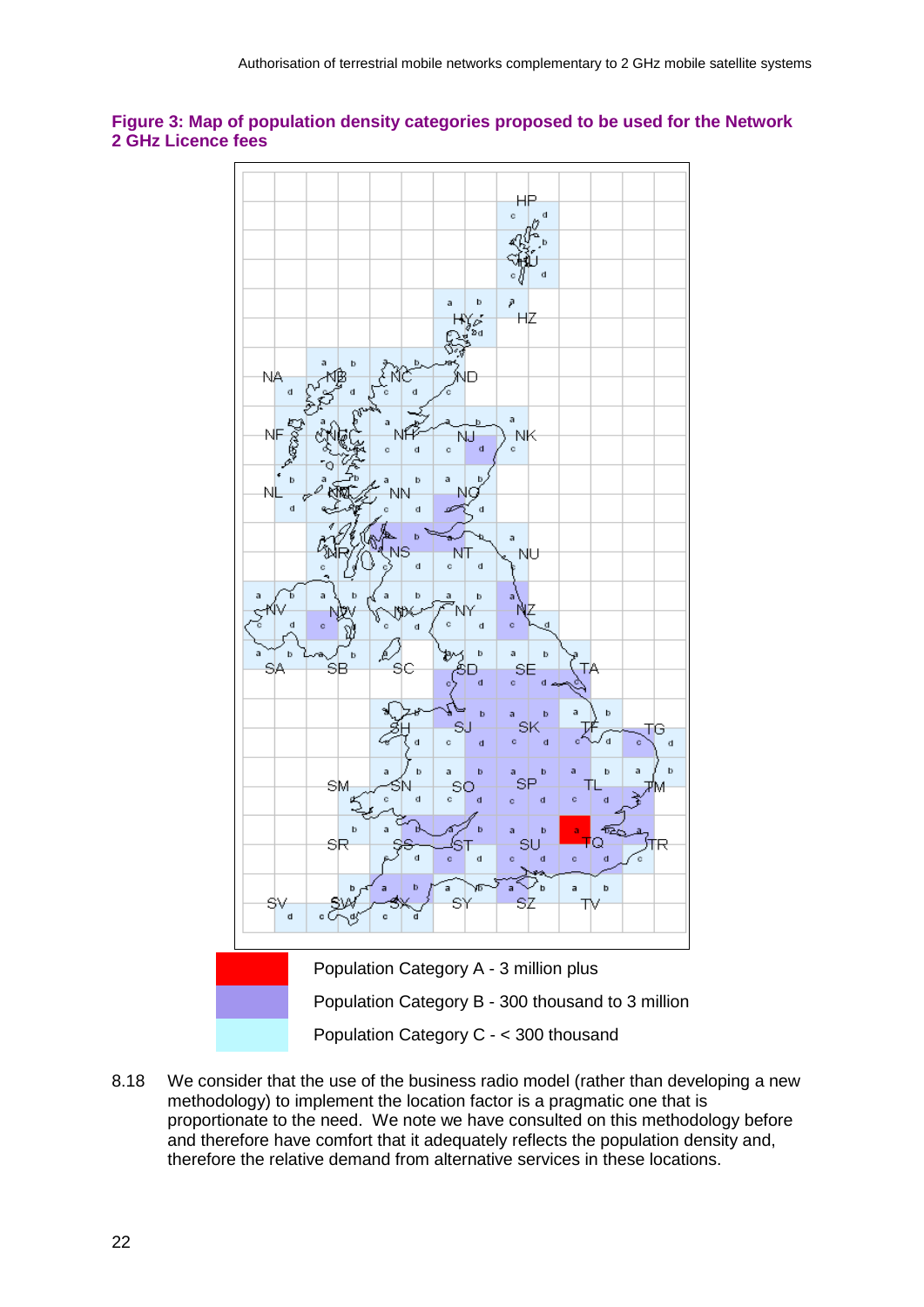- 8.19 If the licensee installs more than one base station in a single square then it will attract a fee for each base station. This approach will discourage the operator from using this Network 2GHz Licence to deploy multiple base stations in urban areas, for example as part of a terrestrial mobile network. Indeed, if the operator were to install multiple base stations in multiple squares, then the applicable fee could become greater than the UK-wide fee under the alternate Spectrum Access 2 GHz Licence for CGC use in this spectrum. However, the operator can choose which of the two CGC licences to apply for, based on its plans for using the spectrum. In the case where the operator wanted to install a large number of sites it would be more appropriate for them to apply for the UK-wide Spectrum Access 2 GHz Licence set out in our 2009 statement.
- 8.20 We consider this approach to be a pragmatic means of implementing a location factor for a Network 2 GHz Licence. We believe that it will give incentives to the CGC operators to locate CGC base stations, where possible, outside of high population locations. It may, therefore, improve future sharing opportunities. We therefore consider this approach to be both reasonable and proportionate in this situation.

# **Analysis of fees options**

- 8.21 This is a unique situation in which the spectrum has not just been mandated to a service through a mandatory EU harmonised allocation, it is also mandated for specific spectrum assignment to specific organisations. Therefore, assuming these companies meet their obligations under the EU process, they alone are able to make use of the spectrum until 2027, unless it is traded (and even following a trade the operator(s) would need to retain the obligations and responsibilities and therefore a significant interest in the use of the spectrum through a concurrent trade).
- 8.22 We therefore wish to derive spectrum fees that, during the term of the licence, provide the appropriate incentives for the licensees to use the spectrum efficiently. We also wish to have fees that provide longer term incentives to use the spectrum efficiently.
- 8.23 In particular, we have a specific strategic objective to facilitate greater sharing of spectrum and anticipate that these will, in many cases, arise from geographic sharing. A major hurdle to geographic sharing can be the locations of existing transmission sites, even when these may be few in number. Transmission sites are costly to relocate and have much longer investment lifecycles than radio equipment. Therefore, where appropriate, we wish to incentivise the location of transmission sites outside of areas of future high value to other services. By doing so we hope to encourage innovation in sharing technologies and techniques by maximising the future gains that such innovation can bring.
- 8.24 We therefore considered two approaches for the Network CGC fees:
	- Option 1: to charge a UK-wide fee for the use of the spectrum at £554,000 per 2x1 MHz, as in the Spectrum Access 2 GHz Licence of 2009; or
	- Option 2: to adapt the UK-wide fee to provide a site based fee for each individual base station installed, where this site based fee includes a location factor based on population density, as we propose.
- 8.25 In deriving appropriate fees for the Inmarsat service we wish to use a pragmatic approach that is proportionate to the incentives the fee is likely to provide. I.e. the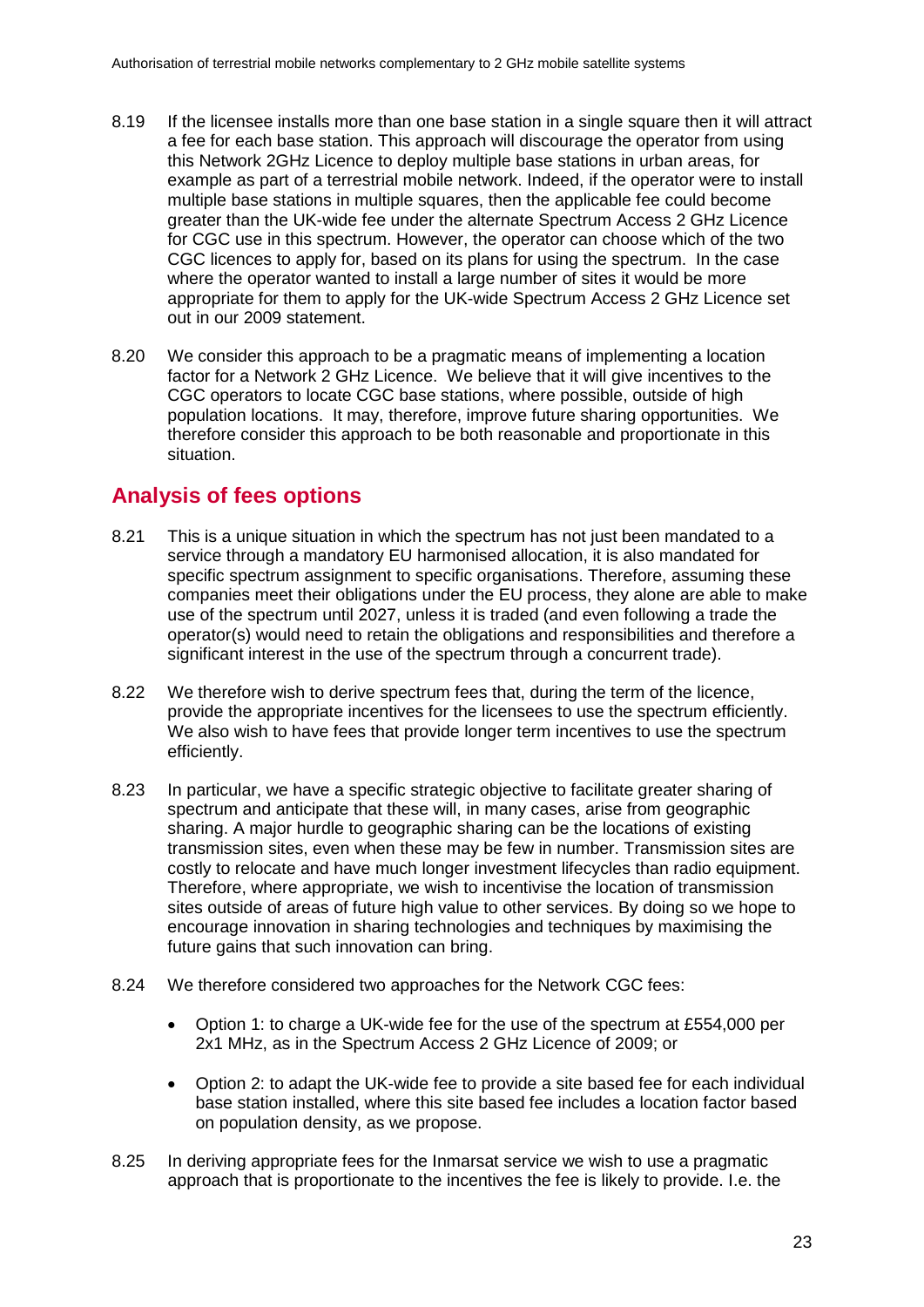likely impact on the investment behaviour of the licensee over the term of the licence. In particular, we are keen to set a fee that provides an appropriate balance between:

- setting a fee that reflects the opportunity cost of its use.
- creating the appropriate medium term incentives, and
- creating the appropriate long term incentive to maximise the future opportunities for innovation and sharing where this does not impose unnecessary constraints on the CGC use.
- 8.26 The first option, to charge a UK-wide fee offers a number of advantages:
	- It provides the licensee with total flexibility to install any number of base station in any location with no impact on the fee it pays;
	- It provides parity between the fees for this licence and the Spectrum Access 2 GHz Licence concluded on in 2009;
	- It reflects the opportunity cost of the use of the band for the highest value alternative use (terrestrial mobile) subject to the same kinds of uncertainties that we discussed in our 2009 statement.
- 8.27 However, the UK-wide fee approach also has some disadvantages:
	- It provides no incentive to limit the number of base stations;
	- It provides no incentive to locate the base stations outside highly populated areas – even though there may be no dis-benefit to Inmarsat of doing so;
	- It is likely to result in long term investments in sites that would deter investment by others in innovation to enable sharing in the high value geographies; and
	- Could therefore make future sharing opportunities both more unlikely and more costly.
- 8.28 We recognise that the opportunities for sharing this spectrum currently are relatively low, not least because of the need to protect the satellite component use. However, we do not have the power to charge fees for MSS satellite component licence.
- 8.29 The second option, to adapt the fee and charge on a location basis for each individual CGC base station provides a number of advantages:
	- It provides incentives to minimise the number of base stations and to avoid locating these in highly populated areas, when not required to deliver the service;
	- The effort and resource to implement the fee remains proportionate to the benefits it is anticipated to deliver to consumers and citizens; and
	- It is likely to maximises the potential "future white space" available for sharing with other services.
- 8.30 The second option has the disadvantages that it is likely to: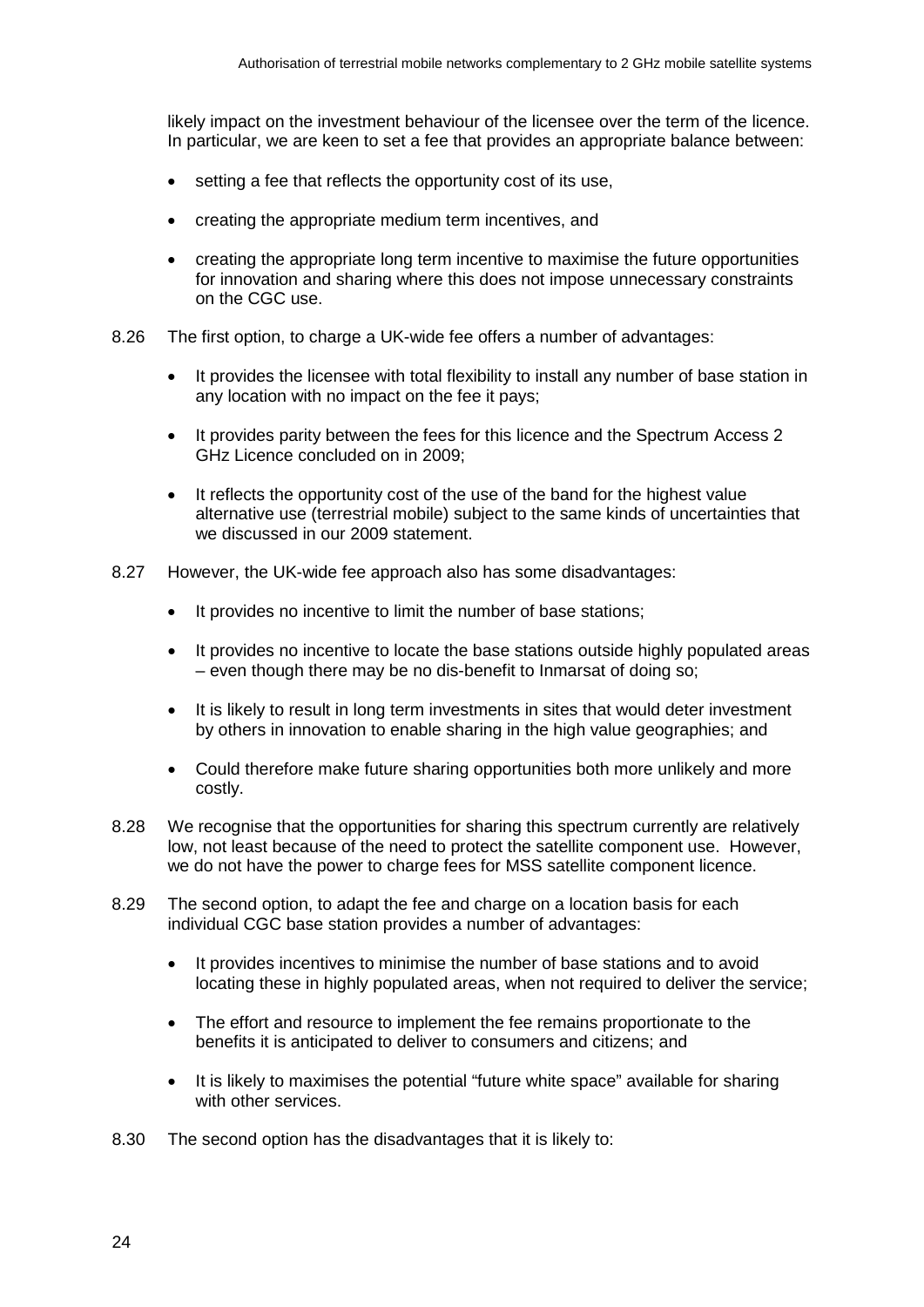- underestimate the relative value of the denial area of the spectrum created by the use of a single CGC base station in a grid square; and
- overestimate the relative value of the denial area of the spectrum created where multiple base stations are located in a single grid square.
- 8.31 However, given the use planned by Inmarsat we note that:
	- If we were to reflect the full opportunity cost of the spectrum we would likely result in a fee at, or close to the UK-wide fee, which would provide no incentive to locate base stations outside highly populated areas and therefore fail to achieve one of our key policy objectives; and
	- Inmarsat plans to locate only a small number (10-25) of base stations in the UK and, therefore, it is unlikely that they will wish to install more than one or exceptionally two base stations in a single grid square limits. This, therefore, limits the risk of over-estimating the opportunity cost through this approach;
	- In the case that Inmarsat wishes to deploy large numbers of base stations, for example to support terrestrial mobile use, the existing Spectrum Access 2 GHz Licence, from 2009, would still be available to them on request.
- 8.32 In conclusion we consider that the second option provides us with the ability to create incentives that could provide greater opportunities for sharing spectrum in the longer term and that this outweighs the disadvantages of this approach given the planned use by Inmarsat.

*Question 3: Do you have any comments on our proposals for the fee level, fee structure and implementation of the location factor for the fee for the Network 2 GHz Licence?*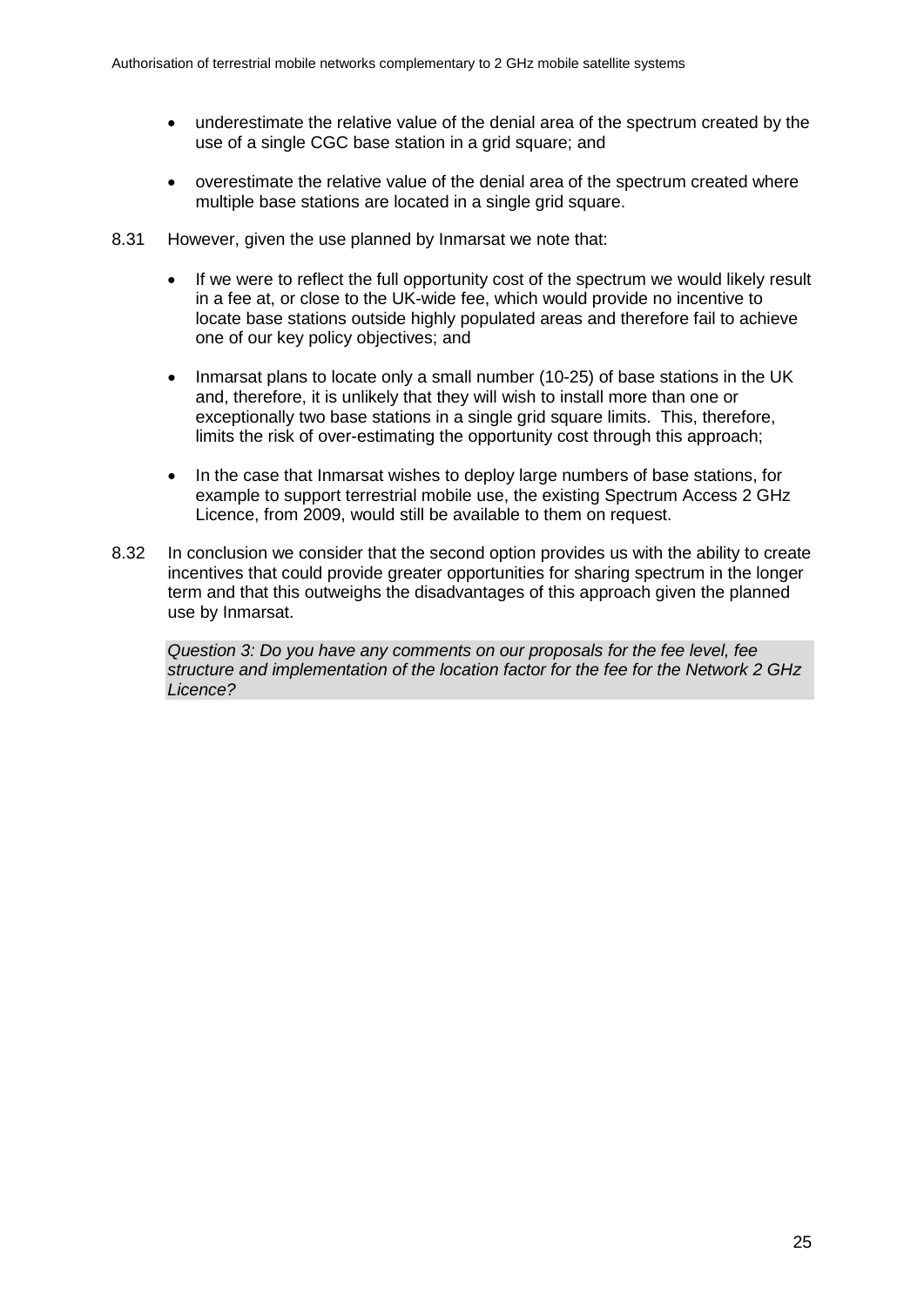## **Section 9**

# <span id="page-29-0"></span>**Next steps**

- 9.1 We expect to publish a Statement on the authorisation of aeronautical use of the 2 GHz MSS spectrum and, in particular, on the proposed DA2G licence and associated fees, following consideration of stakeholder responses to this consultation. We would also need to publish a Notice on the associated fees regulations, and then make the necessary fees regulations, before issuing a Network 2 GHz Licence.
- 9.2 As noted in section 2, this document is consulting only on the licensing arrangements for the ground station element of the CGC component of Inmarsat's service. We will also need to have arrangements in place to authorise the terminals and Wi-Fi router on the aircraft before Inmarsat can commence service. We expect to consult on the arrangements to authorise these later in 2016, once the necessary work has been completed in ETSI.
- 9.3 As noted in section 2, we also propose that the Network 2 GHz Licence only becomes available to the operators following the:
	- successful launch of their MSS satellite;  $25$  and
	- conclusion of our subsequent consultation(s) on the authorisations for the remaining elements of the system on board the aircraft.

<span id="page-29-1"></span><sup>&</sup>lt;sup>25</sup> And subject to the conclusion of the current enforcement action  $\overline{a}$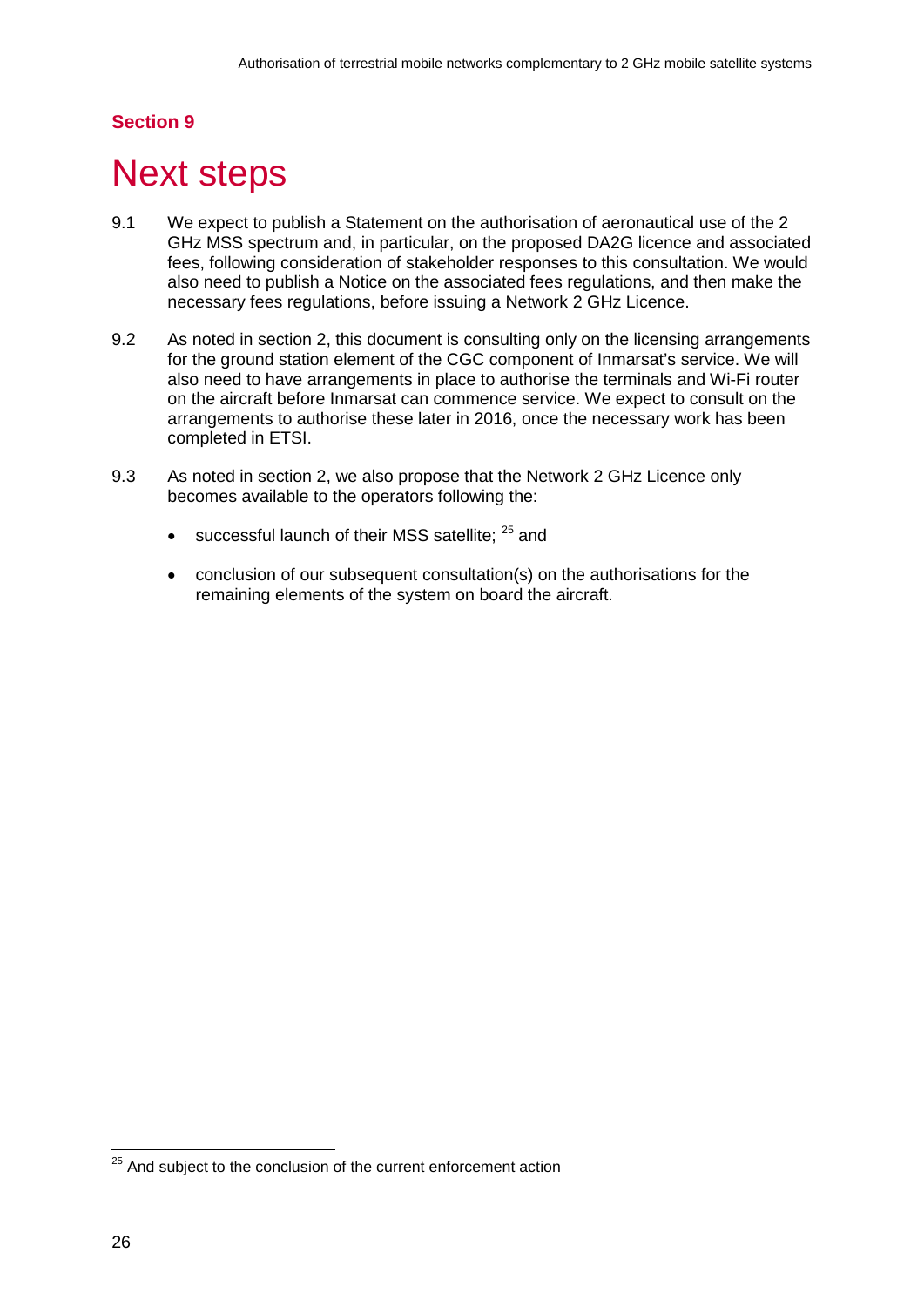## **Annex 1**

# <span id="page-30-0"></span>Responding to this consultation

## **How to respond**

- A1.1 Ofcom invites written views and comments on the issues raised in this document, to be made **by 5pm on 18 April 2016**.
- A1.2 Ofcom strongly prefers to receive responses using the online web form at https://stakeholders.ofcom.org.uk/consultations/2GHz-mobile-satellitesystems/howtorespond/form, as this helps us to process the responses quickly and efficiently. We would also be grateful if you could assist us by completing a response cover sheet (see Annex 3), to indicate whether or not there are confidentiality issues. This response coversheet is incorporated into the online web form questionnaire.
- A1.3 For larger consultation responses particularly those with supporting charts, tables or other data - please email [MSS\\_CGC@ofcom.org.uk](mailto:MSS_CGC@ofcom.org.uk) attaching your response in Microsoft Word format, together with a consultation response coversheet.
- A1.4 Responses may alternatively be posted or faxed to the address below, marked with the title of the consultation.

Alison Esslemont Floor 3 General Policy Team, Spectrum Group Riverside House 2A Southwark Bridge Road London SE1 9HA

Note that we do not need a hard copy in addition to an electronic version. Ofcom will acknowledge receipt of responses if they are submitted using the online web form but not otherwise.

A1.5 It would be helpful if your response could include direct answers to the questions asked in this document, which are listed together at Annex 4. It would also help if you can explain why you hold your views and how Ofcom's proposals would impact on you.

## **Further information**

A1.6 If you want to discuss the issues and questions raised in this consultation, or need advice on the appropriate form of response, please contact Alison Esslemont on 020 7981 3147.

# **Confidentiality**

A1.7 We believe it is important for everyone interested in an issue to see the views expressed by consultation respondents. We will therefore usually publish all responses on our website, [www.ofcom.org.uk,](http://www.ofcom.org.uk/) ideally on receipt. If you think your response should be kept confidential, can you please specify what part or whether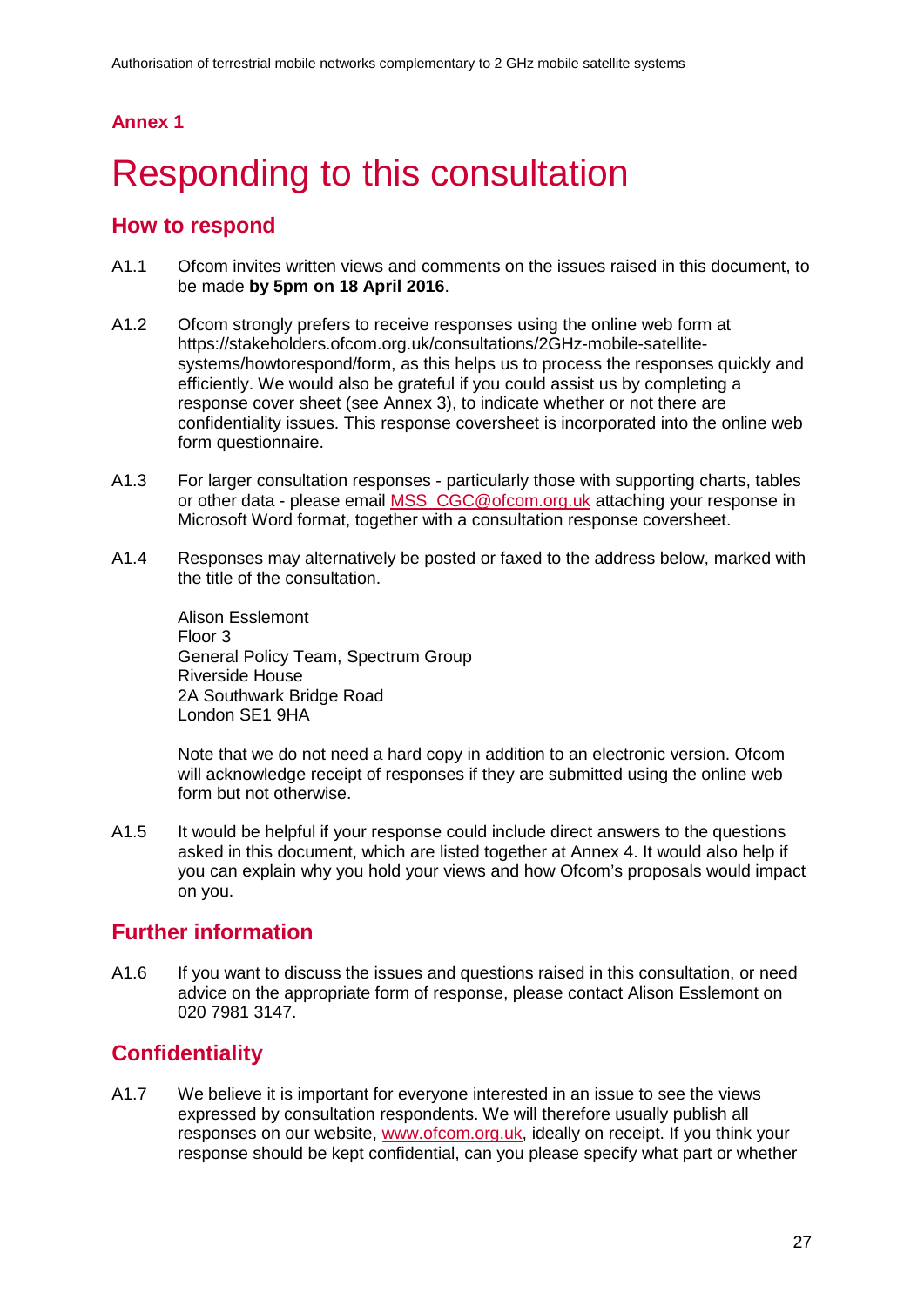all of your response should be kept confidential, and specify why. Please also place such parts in a separate annex.

- A1.8 If someone asks us to keep part or all of a response confidential, we will treat this request seriously and will try to respect this. But sometimes we will need to publish all responses, including those that are marked as confidential, in order to meet legal obligations.
- A1.9 Please also note that copyright and all other intellectual property in responses will be assumed to be licensed to Ofcom to use. Ofcom's approach on intellectual property rights is explained further on its website at [http://www.ofcom.org.uk/terms](http://www.ofcom.org.uk/terms-of-use/)[of-use/](http://www.ofcom.org.uk/terms-of-use/)

## **Next steps**

- A1.10 Following the end of the consultation period, Ofcom intends to publish a statement later in 2017.
- A1.11 Please note that you can register to receive free mail Updates alerting you to the publications of relevant Ofcom documents. For more details please see: <http://www.ofcom.org.uk/email-updates/>

## **Ofcom's consultation processes**

- A1.12 Ofcom seeks to ensure that responding to a consultation is easy as possible. For more information please see our consultation principles in Annex 2.
- A1.13 If you have any comments or suggestions on how Ofcom conducts its consultations, please call our consultation helpdesk on 020 7981 3003 or e-mail us at [consult@ofcom.org.uk](mailto:consult@ofcom.org.uk) . We would particularly welcome thoughts on how Ofcom could more effectively seek the views of those groups or individuals, such as small businesses or particular types of residential consumers, who are less likely to give their opinions through a formal consultation.
- A1.14 If you would like to discuss these issues or Ofcom's consultation processes more generally you can alternatively contact Graham Howell, Secretary to the Corporation, who is Ofcom's consultation champion:

Graham Howell **Ofcom** Riverside House 2a Southwark Bridge Road London SE1 9HA

Tel: 020 7981 3601

Email [Graham.Howell@ofcom.org.uk](mailto:Graham.Howell@ofcom.org.uk)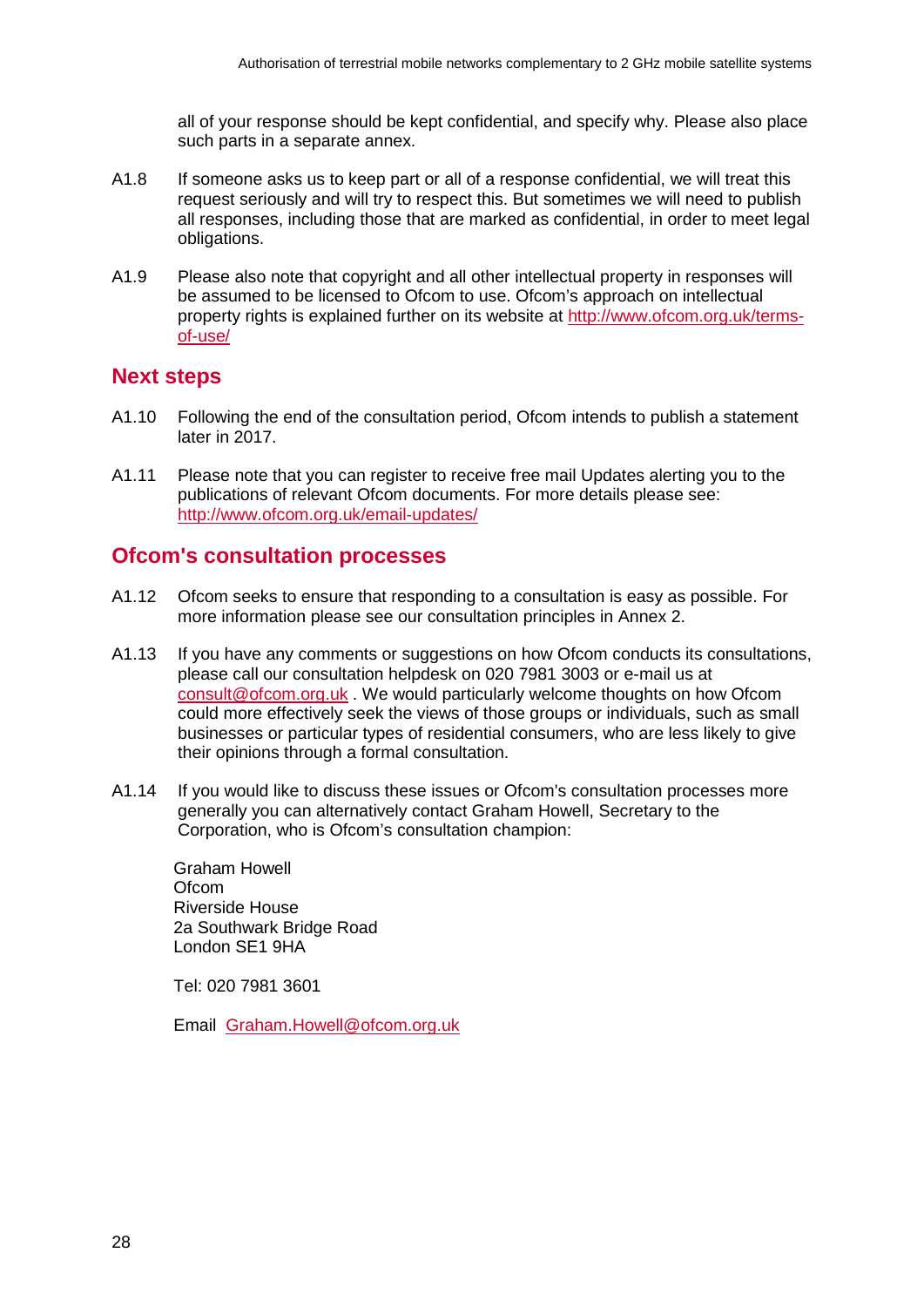# **Annex 2**

# <span id="page-32-0"></span>**Ofcom's consultation principles**

A2.1 Ofcom has published the following seven principles that it will follow for each public written consultation:

## **Before the consultation**

A2.2 Where possible, we will hold informal talks with people and organisations before announcing a big consultation to find out whether we are thinking in the right direction. If we do not have enough time to do this, we will hold an open meeting to explain our proposals shortly after announcing the consultation.

## **During the consultation**

- A2.3 We will be clear about who we are consulting, why, on what questions and for how long.
- A2.4 We will make the consultation document as short and simple as possible with a summary of no more than two pages. We will try to make it as easy as possible to give us a written response. If the consultation is complicated, we may provide a shortened Plain English Guide for smaller organisations or individuals who would otherwise not be able to spare the time to share their views.
- A2.5 We will consult for up to 10 weeks depending on the potential impact of our proposals.
- A2.6 A person within Ofcom will be in charge of making sure we follow our own guidelines and reach out to the largest number of people and organisations interested in the outcome of our decisions. Ofcom's 'Consultation Champion' will also be the main person to contact with views on the way we run our consultations.
- A2.7 If we are not able to follow one of these principles, we will explain why.

## **After the consultation**

A2.8 We think it is important for everyone interested in an issue to see the views of others during a consultation. We would usually publish all the responses we have received on our website. In our statement, we will give reasons for our decisions and will give an account of how the views of those concerned helped shape those decisions.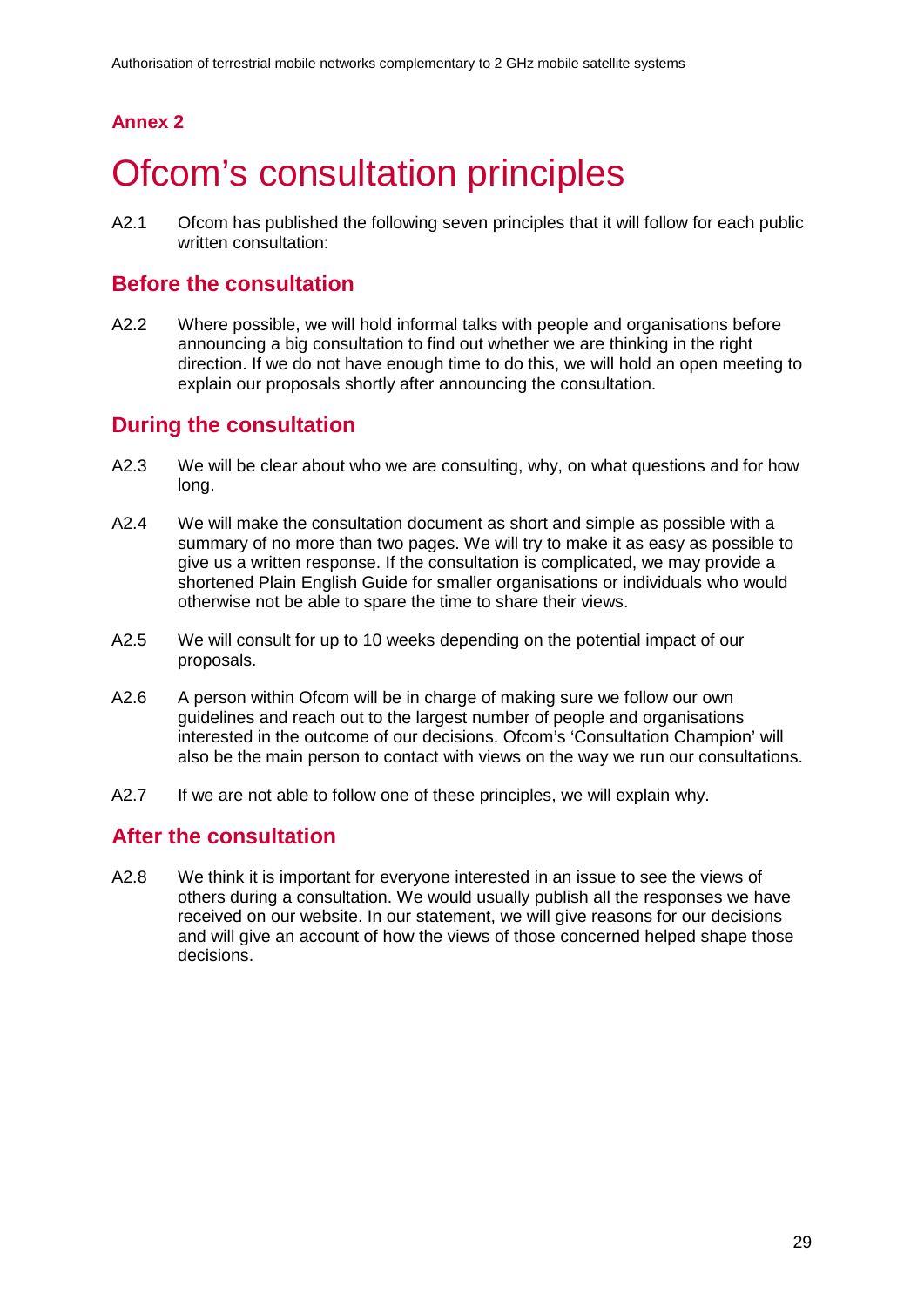# **Annex 3**

# <span id="page-33-0"></span>3 Consultation response cover sheet

- A3.1 In the interests of transparency and good regulatory practice, we will publish all consultation responses in full on our website, [www.ofcom.org.uk.](http://www.ofcom.org.uk/)
- A3.2 We have produced a coversheet for responses (see below) and would be very grateful if you could send one with your response (this is incorporated into the online web form if you respond in this way). This will speed up our processing of responses, and help to maintain confidentiality where appropriate.
- A3.3 The quality of consultation can be enhanced by publishing responses before the consultation period closes. In particular, this can help those individuals and organisations with limited resources or familiarity with the issues to respond in a more informed way. Therefore Ofcom would encourage respondents to complete their coversheet in a way that allows Ofcom to publish their responses upon receipt, rather than waiting until the consultation period has ended.
- A3.4 We strongly prefer to receive responses via the online web form which incorporates the coversheet. If you are responding via email, post or fax you can download an electronic copy of this coversheet in Word or RTF format from the 'Consultations' section of our website at [http://stakeholders.ofcom.org.uk/consultations/consultation-response-coversheet/.](http://stakeholders.ofcom.org.uk/consultations/consultation-response-coversheet/)
- A3.5 Please put any parts of your response you consider should be kept confidential in a separate annex to your response and include your reasons why this part of your response should not be published. This can include information such as your personal background and experience. If you want your name, address, other contact details, or job title to remain confidential, please provide them in your cover sheet only, so that we don't have to edit your response.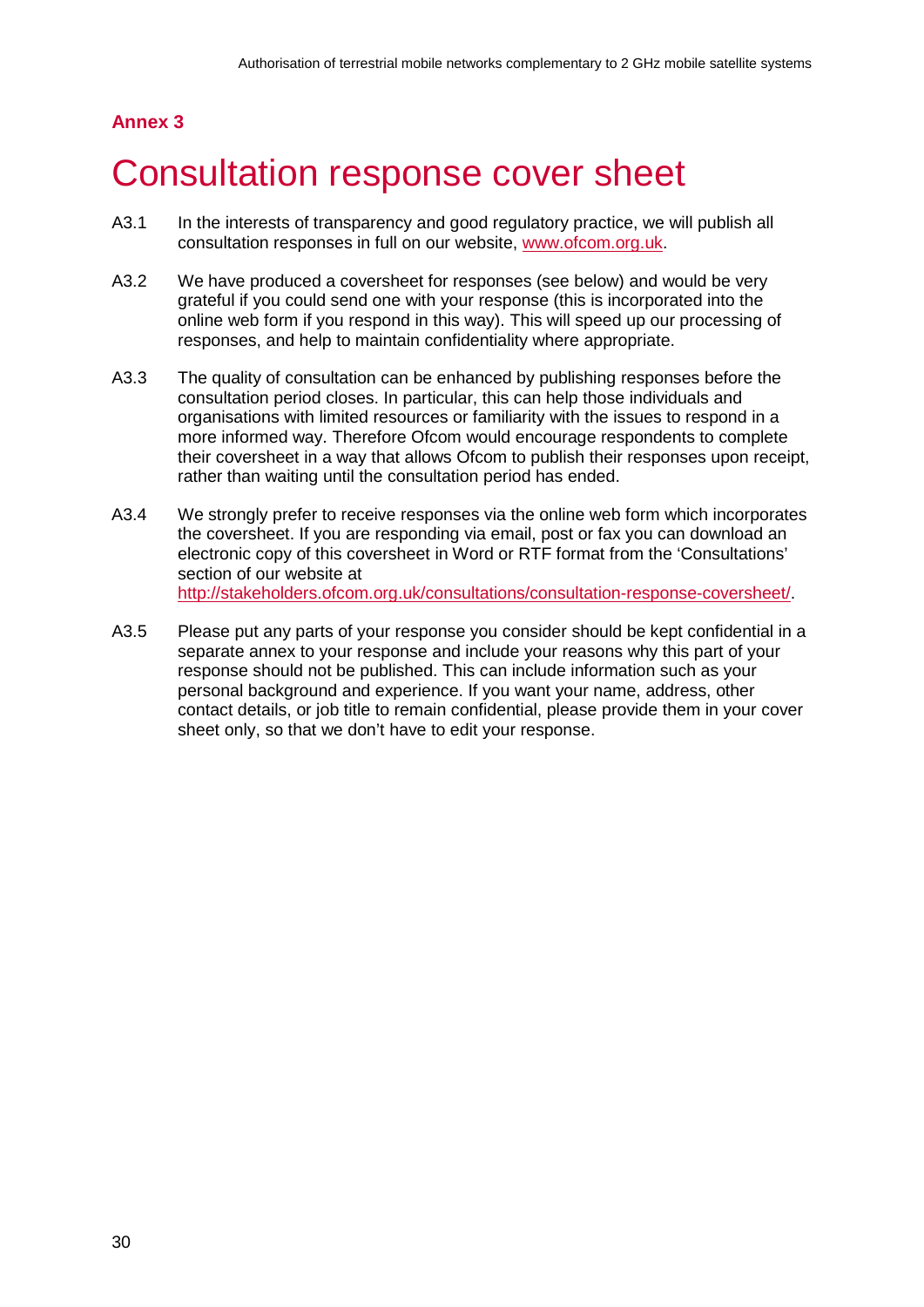# **Cover sheet for response to an Ofcom consultation**

| <b>BASIC DETAILS</b>                                                                                                                                                                                                                                                                                                                                                                                                                                                |  |  |
|---------------------------------------------------------------------------------------------------------------------------------------------------------------------------------------------------------------------------------------------------------------------------------------------------------------------------------------------------------------------------------------------------------------------------------------------------------------------|--|--|
| Consultation title:                                                                                                                                                                                                                                                                                                                                                                                                                                                 |  |  |
| To (Ofcom contact):                                                                                                                                                                                                                                                                                                                                                                                                                                                 |  |  |
| Name of respondent:                                                                                                                                                                                                                                                                                                                                                                                                                                                 |  |  |
| Representing (self or organisation/s):                                                                                                                                                                                                                                                                                                                                                                                                                              |  |  |
| Address (if not received by email):                                                                                                                                                                                                                                                                                                                                                                                                                                 |  |  |
| <b>CONFIDENTIALITY</b>                                                                                                                                                                                                                                                                                                                                                                                                                                              |  |  |
| Please tick below what part of your response you consider is confidential, giving your<br>reasons why                                                                                                                                                                                                                                                                                                                                                               |  |  |
| Nothing<br>Name/contact details/job title                                                                                                                                                                                                                                                                                                                                                                                                                           |  |  |
| Whole response<br>Organisation                                                                                                                                                                                                                                                                                                                                                                                                                                      |  |  |
| Part of the response<br>If there is no separate annex, which parts?                                                                                                                                                                                                                                                                                                                                                                                                 |  |  |
| If you want part of your response, your name or your organisation not to be published, can<br>Ofcom still publish a reference to the contents of your response (including, for any<br>confidential parts, a general summary that does not disclose the specific information or<br>enable you to be identified)?                                                                                                                                                     |  |  |
| <b>DECLARATION</b>                                                                                                                                                                                                                                                                                                                                                                                                                                                  |  |  |
| I confirm that the correspondence supplied with this cover sheet is a formal consultation<br>response that Ofcom can publish. However, in supplying this response, I understand that<br>Ofcom may need to publish all responses, including those which are marked as confidential,<br>in order to meet legal obligations. If I have sent my response by email, Ofcom can disregard<br>any standard e-mail text about not disclosing email contents and attachments. |  |  |
| Ofcom seeks to publish responses on receipt. If your response is<br>non-confidential (in whole or in part), and you would prefer us to<br>publish your response only once the consultation has ended, please tick here.                                                                                                                                                                                                                                             |  |  |
| Signed (if hard copy)<br>Name                                                                                                                                                                                                                                                                                                                                                                                                                                       |  |  |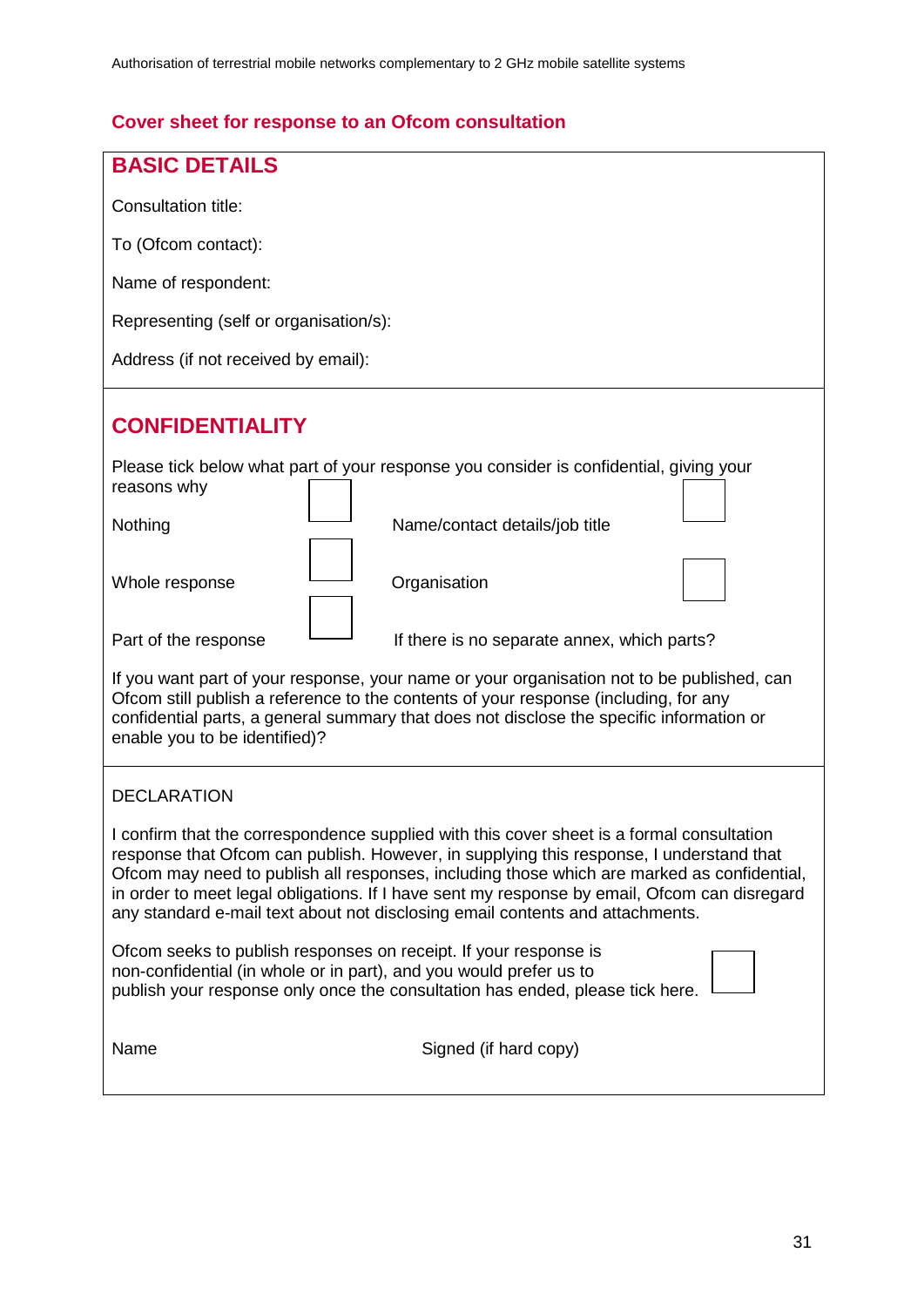## **Annex 4**

# <span id="page-35-0"></span>**Consultation questions**

A4.1 This consultation asks for stakeholders' views on the following:

*Question 1: Do you have comments on Inmarsat's planned use of the spectrum, our planned approach to authorising the overall MSS and CGC system, the availability of the Network and Spectrum Access 2 GHz Licences, or any other aspect of the scope and purpose of this document?*

*Question 2: Do you have any comments on the technical conditions we propose to include in the Network 2 GHz Licence?*

*Question 3: Do you have any comments on our proposals for the fee level, fee structure and implementation of the location factor for the fee for the Network 2 GHz Licence?*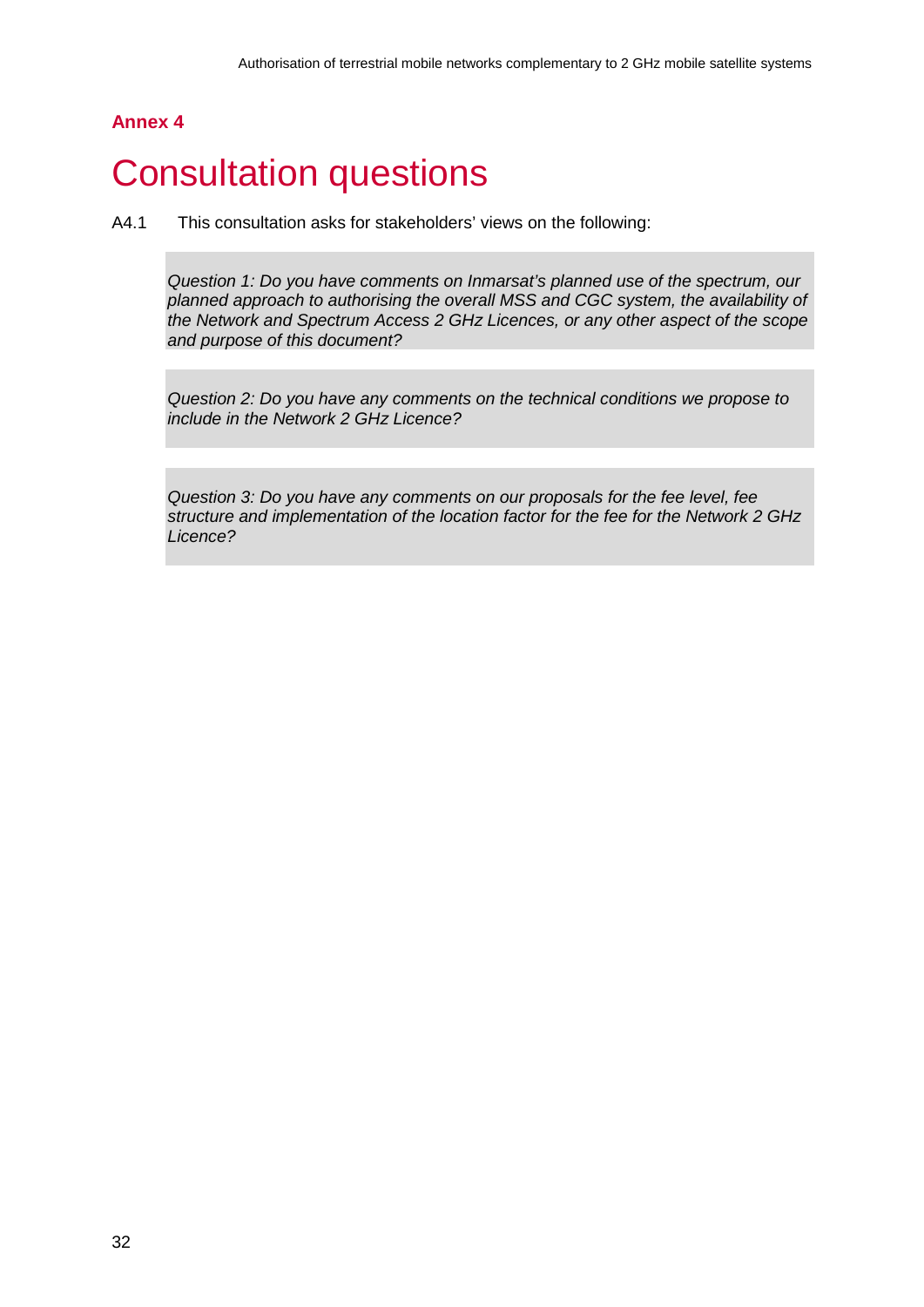## <span id="page-36-1"></span>**Annex 5**

# <span id="page-36-0"></span>5 Technical due diligence

## **Introduction**

- A5.1 The following annex explains the technical due diligence we have undertaken to satisfy ourselves that the technical conditions we propose to include in the Network 2 GHz Licence will not cause harmful interference to adjacent users.
- A5.2 This annex also provides some technical information on the aeronautical terminals. This information is provided for completeness and so that we are satisfied that, if these terminals conform to the conclusions of the compatibility studies undertaken, they will also not cause harmful interference.

## **Current status of compatibility studies for aeronautical CGC use**

- A5.3 CEPT has studied the co-existence issues for Inmarsat's planned aeronautical use and systems operating in the adjacent bands. The conclusions are presented in ECC Report 233. We understand that representatives of the potentially affected parties participated in this work and concurred with its conclusions. The report looks at eleven potential interference scenarios to other adjacent systems. Systems studied are:
	- Direct to Air to Ground (DA2G).
	- Cellular networks,

 $\overline{a}$ 

- Video Program Making and Special Events (PMSE), Video Link Cordless Cameras (VLCC),
- Mobile Communication on Aircraft (MCA) and
- LTE-public mobile use by CGC of other MSS systems. $^{26}$  $^{26}$  $^{26}$
- A5.4 We are content that ECC Report 233 makes a thorough assessment of the interference scenarios and the potentially affected adjacent systems. To come to this conclusion we have:
	- assessed the input assumptions in ECC Report 233. All assumptions are reasonable and representative of both the proposed CGC system and the potentially affected systems;
	- reviewed the 11 interfering scenarios studied in ECC Report 233. These adequately study the co-existence issues between the proposed CGC system and potentially affected systems; and

<span id="page-36-2"></span> $26$  See ECC Report 233 for details of the compatibility analysis and required mitigations: <http://www.ecodocdb.dk/doks/relation.aspx?docid=2561>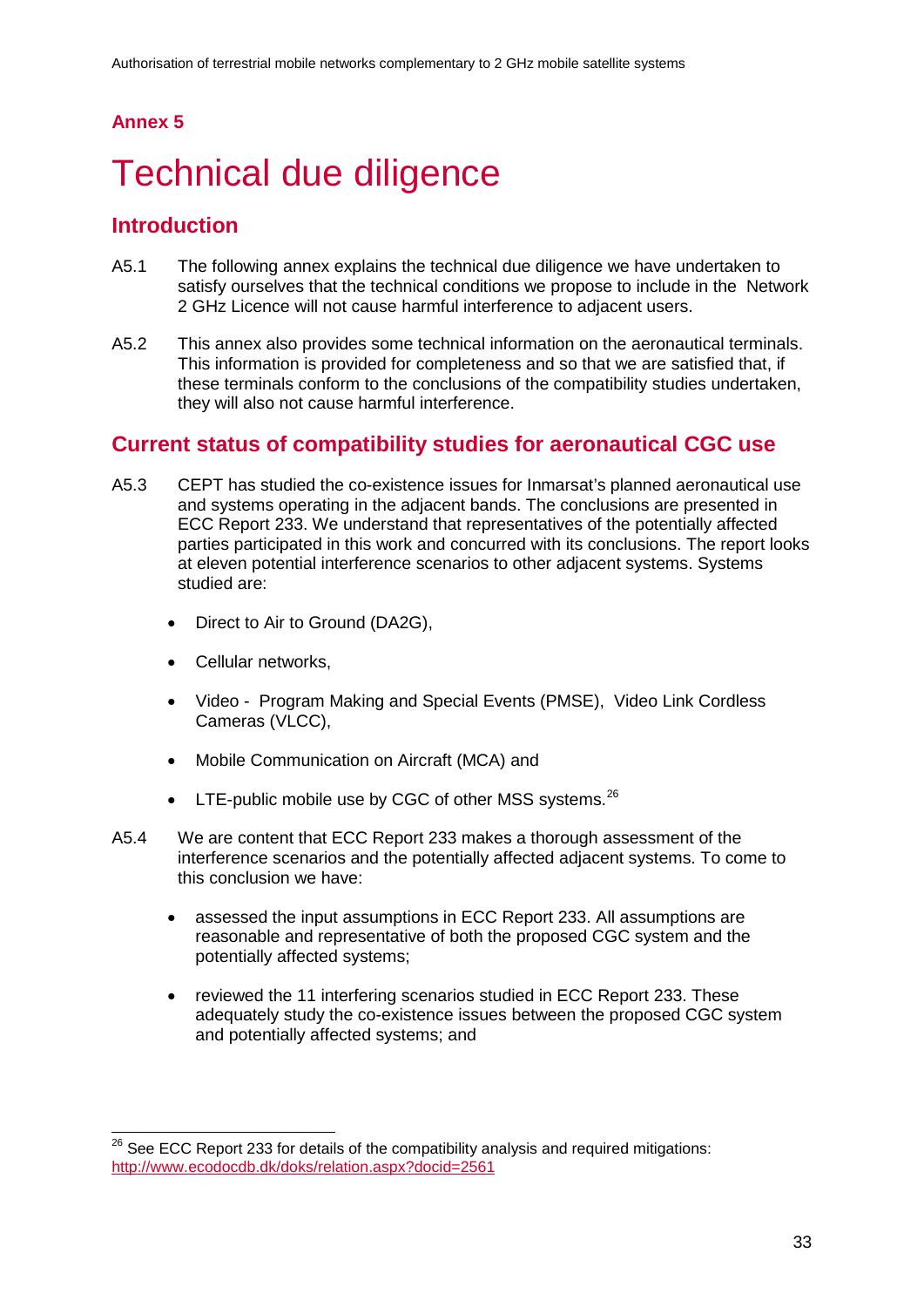- reviewed the mitigations to prevent harmful interference. These mitigations align with the 11 interference scenarios and will be adequate to reduce the risk of harmful interference.
- A5.5 The report recommends five mitigation measures to prevent harmful interference. All mitigations measures relate to the first six interference scenarios involving the Aeronautical CGC terminal. Three mitigation measures apply directly to the Aeronautical CGC terminal while two measures apply to the adjacent systems.
	- i) The first Recommendation is for the aircraft terminal: Improved transmitter filtering and EIRP reduction depending on the altitude and fuselage attenuation that the aircraft provides. These mitigations are required so that the power flux density limits derived in the conclusions of ECC Report 233 can be obeyed and harmful interference does not occur;
	- ii) The second recommendation is for the PMSE / VLCC equipment: PMSE/ VLCC receivers may need to be de-pointed or shielded from Aeronautical CGC terminals to avoid interference. In ECC Report 233, interference scenarios 5 and 6 identified that the interference to noise threshold of a PMSE / VLCC receiver could be exceeded when it is pointed towards the interferer or at an aircraft fitted with a DA2G terminal. On balance we consider that this recommendation is a realistic mitigation and that harmful interference is unlikely. We consider that:
		- There are only some situations and applications where PMSE / VLCC will need to be pointed at aircraft;
		- A conservative method was used in the interference assessment and it would be unlikely systems would be operated close to receive thresholds;
		- The minimum PMSE / VLCC receiver performance criteria of 30 dB ACS was assumed. This is the worst case; typically equipment should be better, depending on brand make and model
		- PMSE / VLCC operators can increase the power when operating to aircraft to overcome any interference. Some units may have a selection of power amplifiers that can be fitted;
		- PMSE / VLCC operators can decrease the modulation index for more robustness / margin;
		- Any interference will be short term when the aircraft flies past and error correction codes should reduce the effect; and
		- There is the possibly an option for additional filtering to be added and some units already have different filtering options available.

The UK licenses the adjacent 2010 – 2025 MHz band for PMSE / VLCC use and there are currently around 70 licences. In addition the European Commission is now considering a Harmonisation Decision for PMSE in the band.

iii) The third recommendation is for the ground component of DA2G systems in the adjacent 2010 – 2025 MHz band; this proposes co-siting of different ground stations, where both CGC and DA2G are installed at the same or nearby locations. This is so that the Aeronautical CGC terminal only transmits at high power when it is a large distance from the CGC and DA2G ground stations keeping interference below the criterion. Because DA2G is not now expected to be implemented in the adjacent band to CGC, this recommendation has been superseded. This is because the European Commission decided not to pursue a decision on harmonisation for DA2G, but instead opted to consider harmonisation of this band for PMSE use.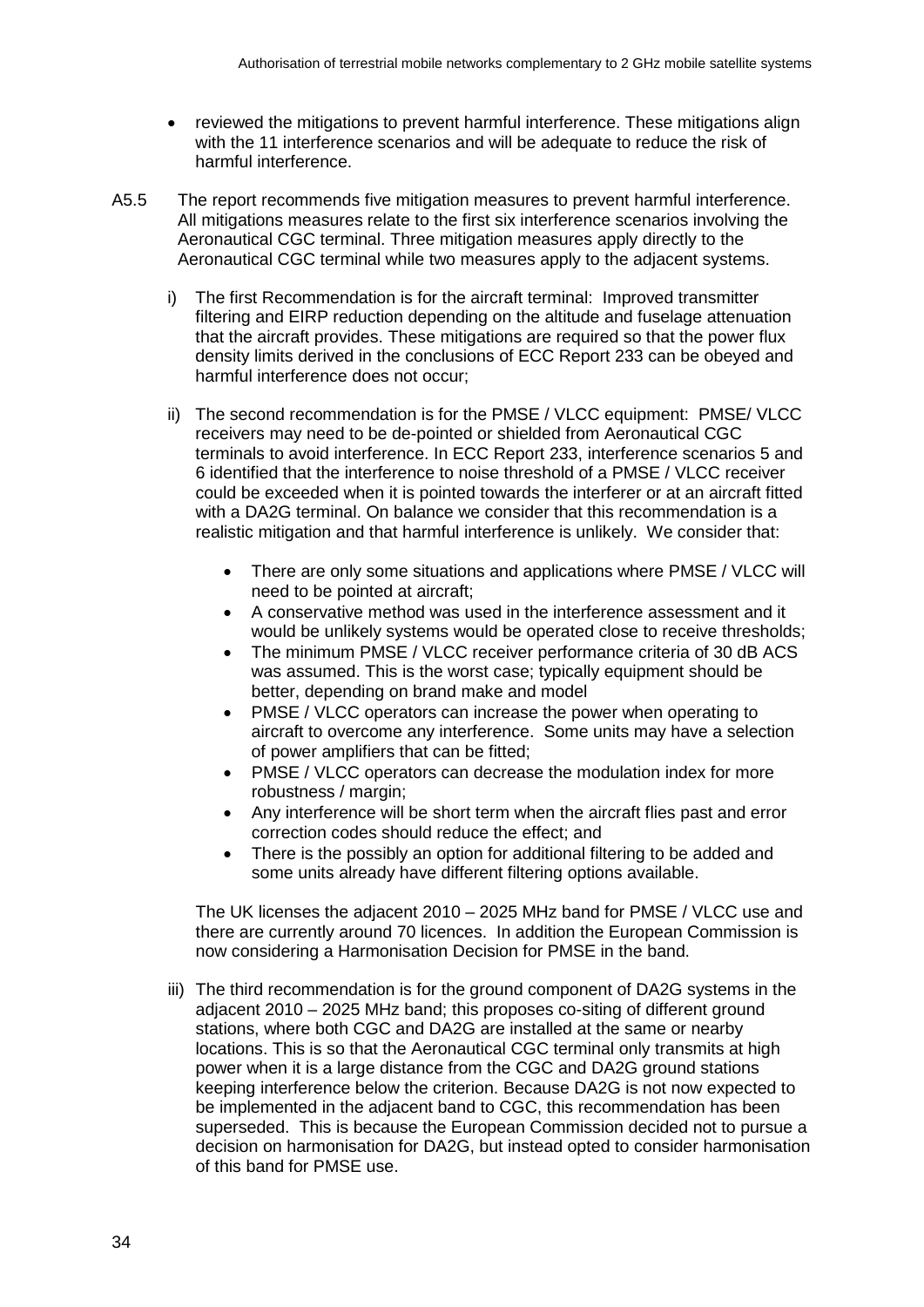A5.6 The ECC Report concludes that no special mitigation measures are required for the CGC base station. This can function with the basic system parameters as prescribed in ETSI TS 136 104 V11.6.0 which will be reflected in EN 302 574-1 and the Block Edge Mask proposed to be included in the Technical conditions of the Licence and provided in the Network 2 GHz Licence provided in [Annex 6.](#page-41-1)

# **CGC Ground Station**

- A5.7 The CGC base station uses the LTE Radio Access Network (eNodeB). CGC base stations are intended to be installed throughout Europe. Ground based CGC components are planned to be deployed within the confines of the satellite footprint. Inmarsat plans to install a number of base stations in the UK. Network planning still needs to be completed and the exact number of base stations needs to be determined.
- A5.8 Each base station is planned to consist of three or more Remote Radio Heads (Sectors). Each sector is planned to have an EIRP 62 dBm / 5 MHz or 55 dBm / MHz and have an up tilt between 5 and 15 degrees above the horizon. The antenna height is planned to be typically 50m AGL but may vary between 25 – 50m. The typical coverage (cell radius) achieved is planned to be 90 km with a costal coverage of 150 km maximum.
- A5.9 Inmarsat is currently working in ETSI to update the Harmonised standards EN 302 574-1. This will apply to the CGC base station and is intended to be consistent with the recommendations of the ECC Report 233. EN 302 574-1 is now at its final draft stage and is expected that this will start its approval process in January 2016. Following successful approval it is forecast for publication in October 2016 and citing in the Official Journal of the EU in early 2017.
- A5.10 ECC Report 233 assumed in its interference analysis that the adjacent channel leakage ratio was in accordance with ETSI EN 301 908-14 V6.2.1 (2013-10), Clause 4.2.3, Tables 4.2.3.2-1 and 4.2.3.2-2. These values are consistent with other 2100 MHz IMT licences in the UK and the Commission Implementing Decision 2012/688/EU. The values in the new draft Harmonised standard EN 302 574-1 are consistent with the above and will be reflected in the Block Edge Mask in the licences.
- A5.11 The ground based CGC base station is comparable to mobile cellular base stations operating in the adjacent bands. Both systems are operating with a comparable EIRP and have similar block edge emission masks. A comparison of the systems can be found in ECC Report 233 Table 17. Any additional interference to user equipment (handsets) from ground based CGC is unlikely be greater than two mobile cellular networks operating adjacent to each other.
- A5.12 Studies in the ECC Report 233 assumed an antenna up tilt of 10 degrees above the horizon. We do not believe that this is a key mitigating factor. Our view is that if the antenna was pointed closer to the horizon it might lead to a small increase in interference on the ground in the adjacent band at large distances from the base station. But the highest interference level is very close to the base station, about 100° from the peak direction, and there would be no increase at that point. We therefore do not think it necessary to include antenna up tilt levels as a condition of the Licence.
- A5.13 Studies in the ECC Report 233 assumed an antenna height of 30 metres. We do not believe that this is a key mitigating factor. The analysis compared the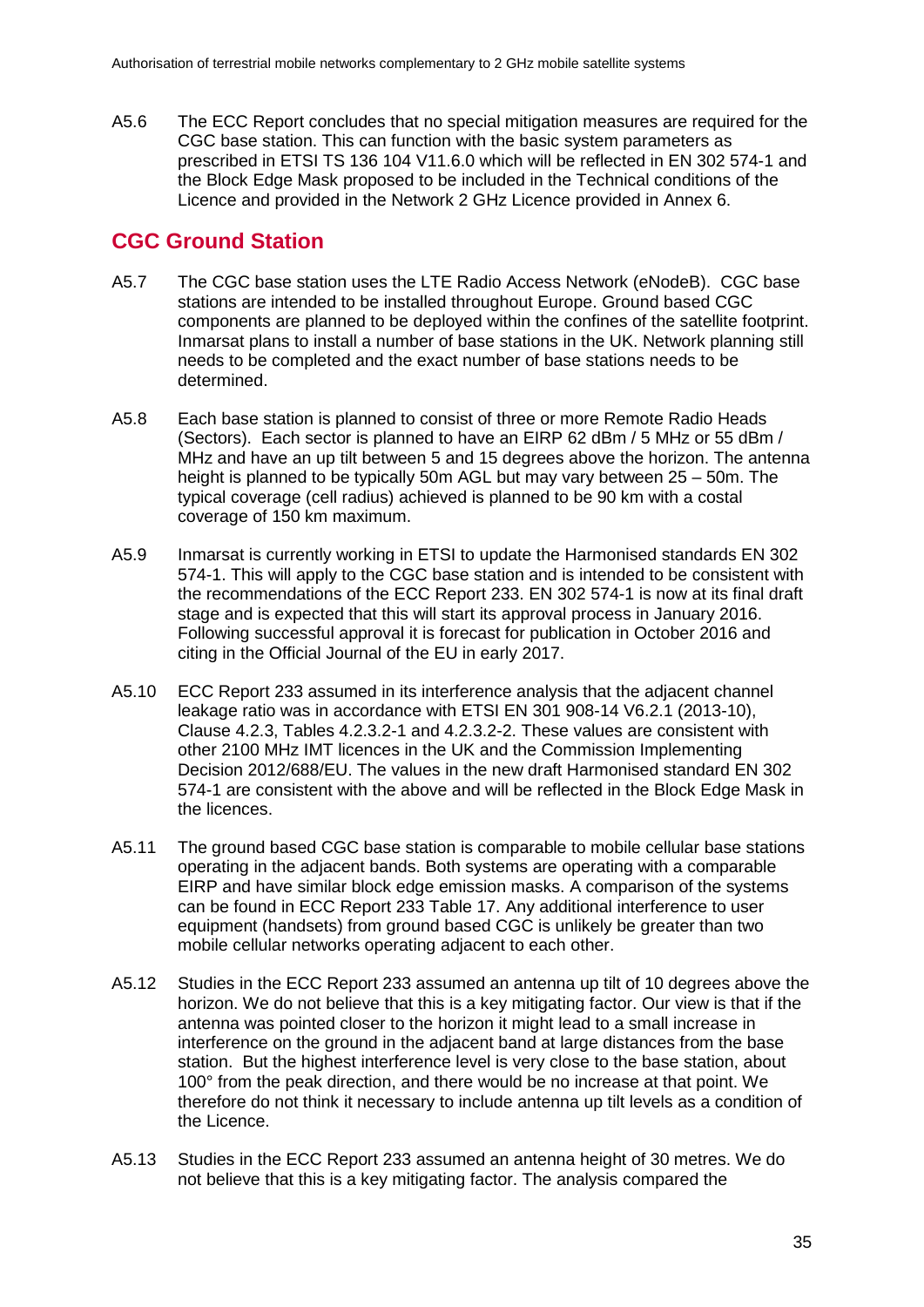interference from a CGC base station with that of a conventional mobile cellular base station of the same antenna height. It is possible that if a lower antenna height was used (say 10m AGL) a higher level of emission in adjacent band is possible. This would not be higher than a mobile cellular base station of the same height and therefore does not increase the risk of harmful interference. It is noted that using a low antenna height may be undesirable as it could be in the clutter and obstructed by buildings, trees etc. We therefore do not think it necessary to include antenna height as a condition of the Licence.

# **Aeronautical CGC Terminal**

- A5.14 The aircraft is planned to be fitted with a DG2A terminal, mounted on the bottom of the fuselage of the aircraft to communicate with the ground component (uplink and downlink). CGC terminals transmit in the 1980 – 2010 MHz band and receive in the 2170 – 2200 MHz band, using LTE technology. CGC is part of a hybrid MSS network.
- A5.15 The ground facing DG2A terminals are still under development but are expected to support bandwidths of 5, 10 and 15 MHz. Inmarsat plans to ensure that terminals are developed and operated in accordance recommendations conclusions and mitigation measures in ECC Report 233. Ofcom will ensure that appropriate restrictions such as EIRP limits will be placed on the authorisations for the aeronautical terminal when this authorisation is considered by us.
- A5.16 The aircraft is planned to also be fitted with an aeronautical terminal mounted on the top of the aircraft to communicate with the satellite (uplink and downlink). Like the DG2A terminal, the satellite facing terminal is planned to transmit in the 1980 – 2010 MHz band and receive in the 2170 – 2200 MHz band. It is expected to be a different technology to the CGC terminal, more suited to a satellite communication channel.
- A5.17 EN 302 547-2 is the applicable ETSI Harmonised standard being developed for the ground facing aeronautical CGC terminal. EN 301 473 is applicable for the satellite facing aeronautical terminal. These are currently being updated in ETSI and are now at a final draft. It is expected that ETSI will start its approval process in January 2016. They are forecast for publication in October 2016 and expected to be cited in the Official Journal of the EU in early 2017. Inmarsat plans to ensure that EN 302 574-2 and EN 301 473 will be consistent with ECC Report 233 and incorporate the appropriate mitigations measures. Ofcom will ensure that the authorisation of the aircraft terminals is consistent with the conclusions of ECC Report 233 when we consult on their authorisation.
- A5.18 Inmarsat informs us that the Aeronautical CGC terminal, as a result of the improved transmitter filtering, will be able to be operated above 1000 metres altitude without any reduction in EIRP. Below 1000 metres altitude EIRP reduction is required and initially terminals will automatically determine the altitude and be deactivated below this altitude. In future years it expects to develop automatic mitigation that will permit operation below 1000m altitude. Restrictions are expected to be reflected in the authorisation conditions of the aeronautical terminal when we consider this.
- A5.19 Inmarsat plans that the ground facing Aeronautical CGC terminal will have a maximum transmit power of 37 dBm with an antenna gain of 3 dBi. The maximum EIRP is planned to be 40 dBm. ECC Report 233 assumed an adjacent channel leakage ratio of 37 dB. The report identified that improved transmitter filtering was required for some interference scenarios. The new draft EN 302 574-2 reflect this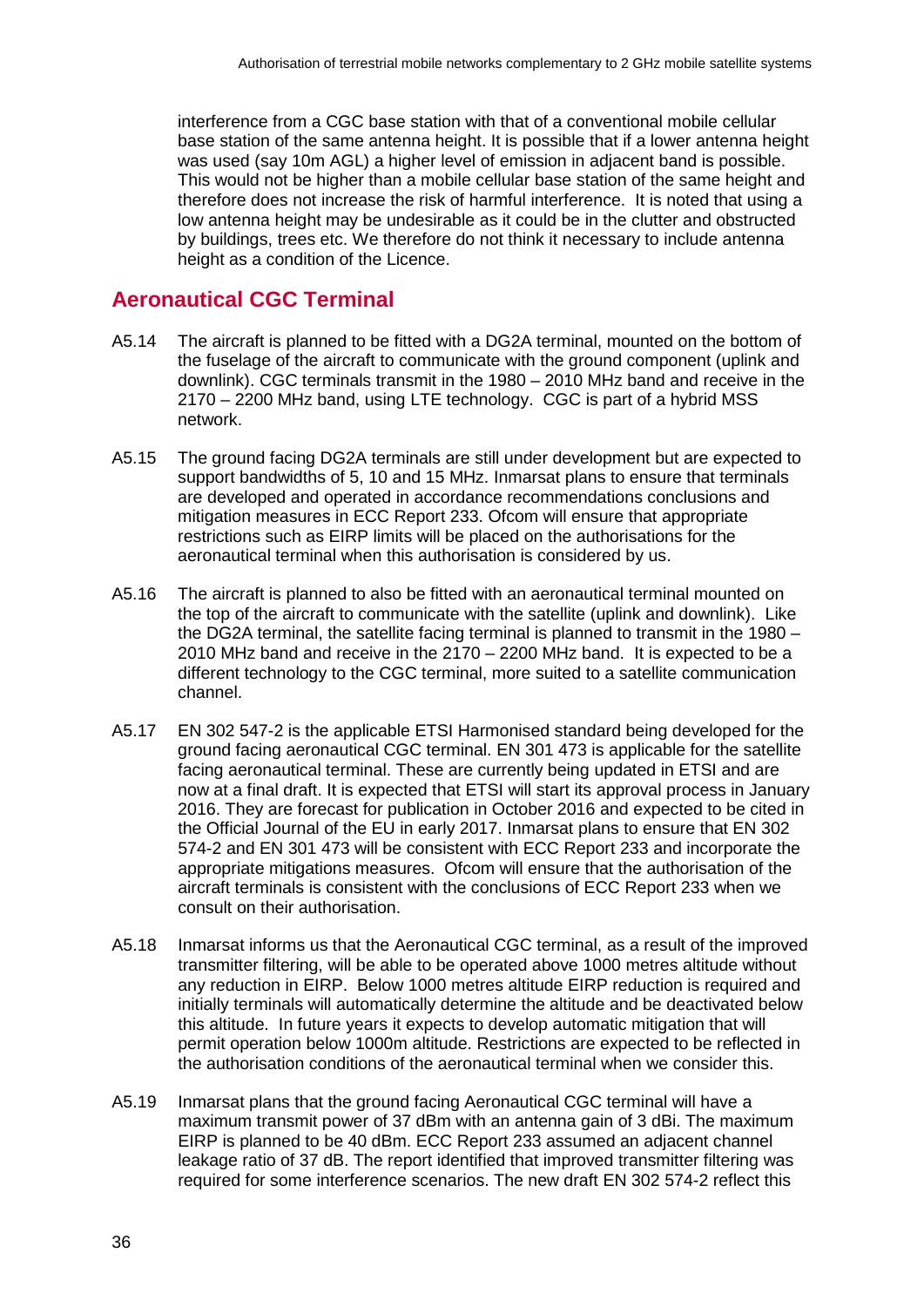improvement where the adjacent channel leakage ratio has been improved 7 dB from 37  $dB^{27}$  $dB^{27}$  $dB^{27}$  to now 44 dB.

- A5.20 The satellite facing Aeronautical CGC terminal is planned to have a maximum transmit power of 30 dBm and an antenna gain of 15 dBi. The maximum EIRP will be 45 dBm. Although this is 5 dB higher than the assumptions used in ECC Report 233 we do not believe that this will have any additional impact on the risk of harmful interference. The new draft EN 301 473 sets absolute levels for the unwanted emission mask, meaning that it is independent of the transmitter power. The levels set reflect the improved transmitter filtering and the conclusions of ECC Report 233.
- A5.21 We are satisfied that the proposed Complement Ground Component system operating in the 1980 – 2010 MHz and 2170 – 2200 MHz and licensed in accordance with the technical schedule of the Network 2 GHz Licence in [Annex 6](#page-41-1) is in accordance with the assumptions made in ECC Report 233 and, therefore, will not cause harmful interference to adjacent users.
- A5.22 For the Aeronautical CGC terminal the improved transmitter filtering (improved unwanted emissions) mitigating measure will be reflected in the new draft harmonised standards EN 302 574-2 and EN 301 473.
- A5.23 In any event, as previously indicated the Licence we are currently consulting on will not become available to the 2 GHz MSS Operators until the successful conclusion of our subsequent consultation(s) on the authorisations for the terminals installed on the aircraft.

<span id="page-40-0"></span> $^{27}$  This was the assumed ACLR in in Table 6 of ECC Report 233  $\overline{a}$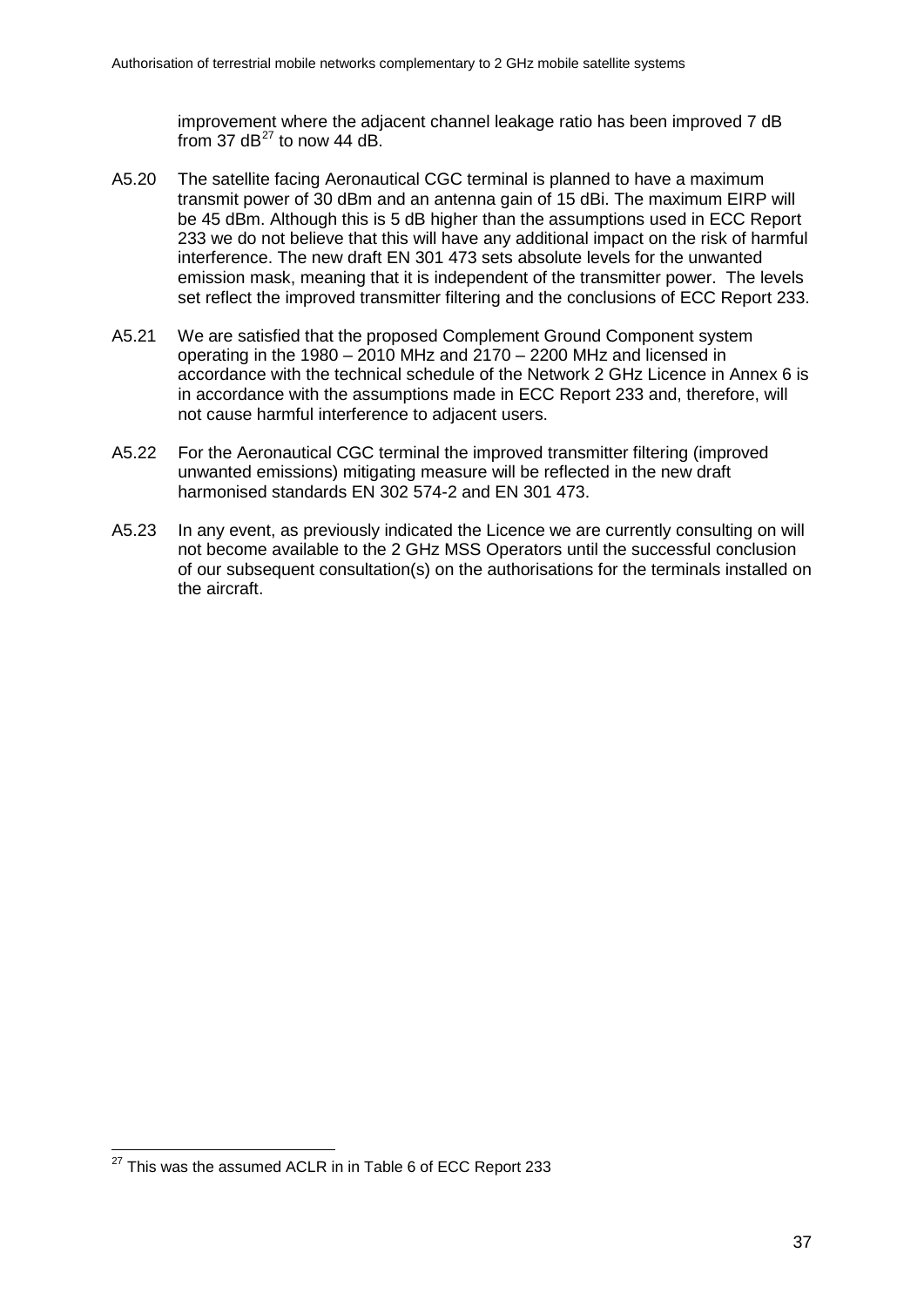## <span id="page-41-1"></span>**Annex 6**

# <span id="page-41-0"></span>**Example Network 2 GHz Licence**

A6.1 This Annex provides an example of the Network 2 GHz Licence we propose to make available for the installation and operation of the 2 GHz MSS CGC networks in UK. This licence refers to the entire frequency bands made available to 2 GHz MSS CGC. Each company, however, would only be able to apply for a licence that covers the frequencies it is authorised to use (i.e. Inmarsat could apply for a licence in respect of the frequencies 2170 to 2185 MHz and EchoStar could apply for a licence in respect of in respect of the frequencies 2185 to 2200 MHz).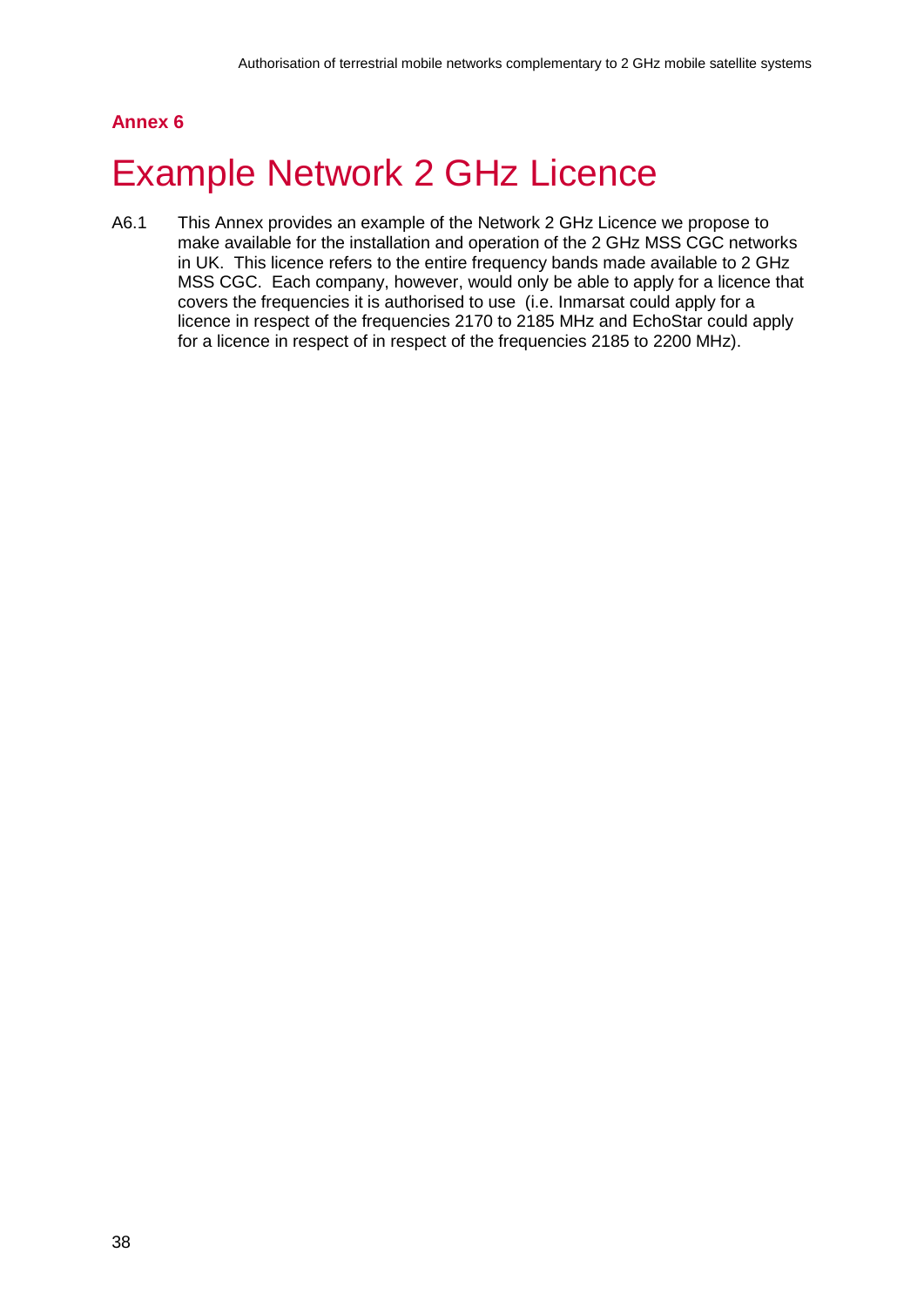# **Wireless Telegraphy Act 2006 Office of Communications (Ofcom)**



**NETWORK LICENCE 2170 to 2185 MHz[28](#page-42-0)**

Licence no. **xxxxx**

Date of issue: **xx xxxxx 2016** 

**1.** The Office of Communications (Ofcom) grants this licence to

| <b>Company Name</b>      |
|--------------------------|
| (Company Reg No: xxxxxx) |
| ("the Licensee")         |
| <b>Address</b>           |
| <b>XXXXXX</b>            |
| xxxxxxxxxxxxxx           |
| xxxxxxxxxxxxxx           |
| XXXXXXXX                 |
| XXXXXXXXX                |

to establish, install and use wireless telegraphy stations and/or wireless telegraphy apparatus as described in the schedule(s) ("the Radio Equipment") subject to the terms set out below.

### **Licence Term**

 $\overline{a}$ 

**2.** This Licence shall continue in force until 13 May 2027 unless earlier revoked by Ofcom or surrendered by the Licensee.

### **Licence Variation and Revocation**

- **3.** Pursuant to Schedule 1, paragraph 8 of the Wireless Telegraphy Act 2006 ("the Act") Ofcom may not revoke or vary this Licence under Schedule 1, paragraph 6 of the Act except:
	- (a) at the request, or with the consent, of the Licensee;
	- (b) if there has been a breach of any of the terms of this Licence;
	- $(c)$  in accordance with schedule 1 paragraph 8(5) of the Act;
	- (d) if it appears to Ofcom to be necessary or expedient to revoke the Licence for the purpose of complying with a direction by the Secretary of State given to

<span id="page-42-0"></span><sup>&</sup>lt;sup>28</sup> Note this sample Licence includes the frequencies awarded to Inmarsat. If EchoStar were to apply for a licence this would include the frequencies awarded to it, namely 2185 to 2200 MHz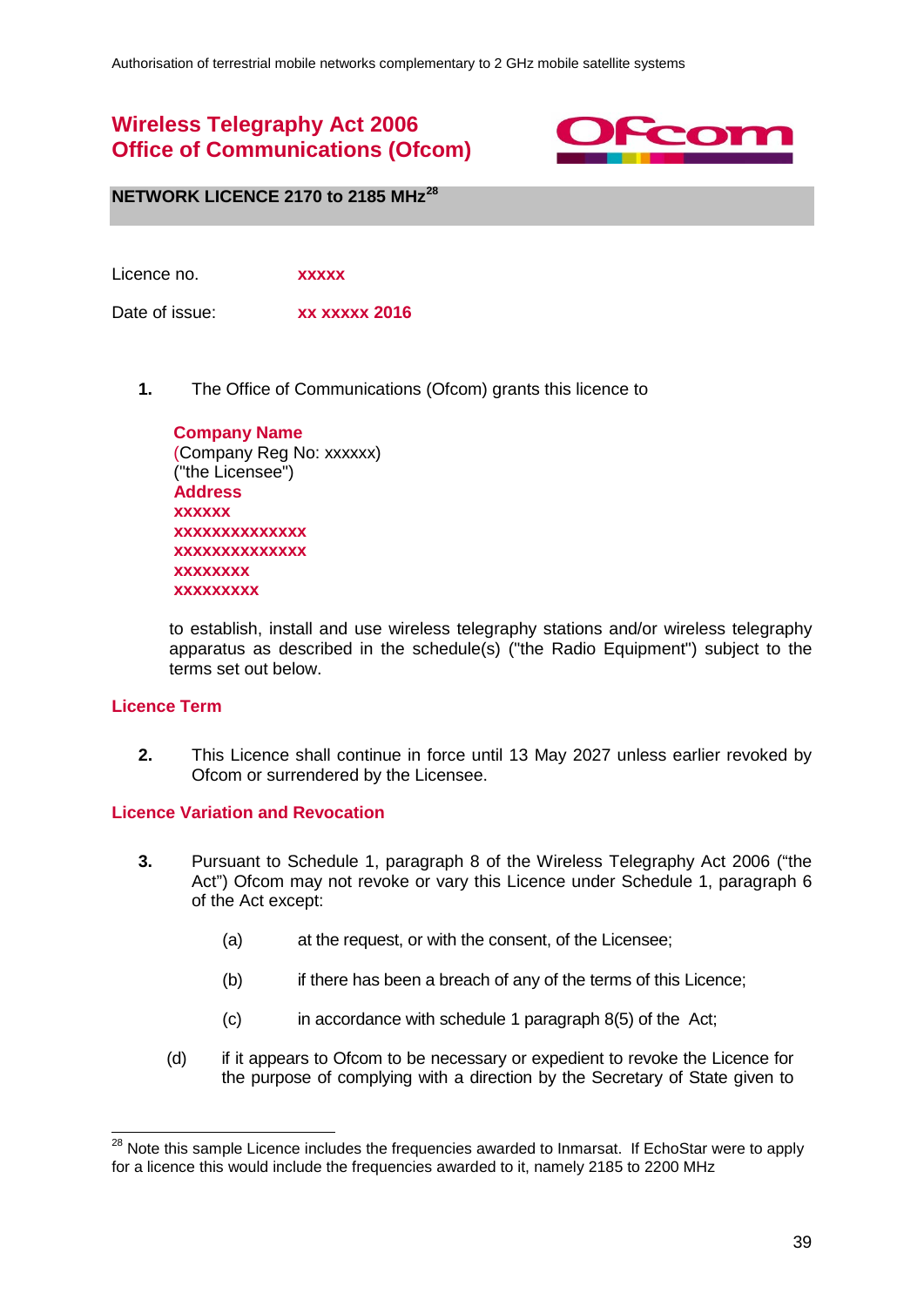Ofcom under section 5 of the Act or section 5 of the Communications Act 2003;

- (e) if, in connection with the transfer or proposed transfer of rights and obligations arising by virtue of the Licence, there has been a breach of any provision of regulations made by Ofcom under the powers conferred by section 30(1) and 30(3) of the Act<sup>29</sup>;
- (f) if UK [Licence number: xxx] is no longer in force
- **4.** Ofcom may only revoke or vary this Licence by notification in writing to the Licensee and in accordance with Schedule 1 paragraphs 6, 6A and 7 of the Act.

## **Failure of Mobile Satellite Component**

- **5.** In the event of failure of the Mobile Satellite Component, independent operation of the Radio Equipment shall not exceed 18 months before the Mobile Satellite Component is restored.
- **6.** This Licence may not be transferred. The transfer of rights and obligations arising by virtue of this Licence may however be authorised in accordance with regulations made by Ofcom under powers conferred by section 30(1) and 30 (3) of the  $Act^{30}$  $Act^{30}$  $Act^{30}$ .

### **Changes to Licensee details**

**7.** The Licensee shall give prior notice to Ofcom in writing of any changes to the Licensee's name and/or address as recorded in paragraph 1 of this Licence.

### **Fees**

- **8.** The Licensee shall pay to Ofcom the relevant sums as provided in section 12 of the Act and the regulations made thereunder:
	- a) on or before the date of issue of the Licence;
	- b) on or before the payment date shown on the Licence for subsequent payments; or such other date or dates as shall be notified in writing to the Licensee, in accordance with those regulations and any relevant terms, provisions and limitations of the Licence.
- **9.** The Licensee shall also pay interest to Ofcom on any amount which is due under the terms of this Licence or provided for in any regulations made by Ofcom under sections 12 and 13(2) of the Act, from the date such amount falls due until the date of payment, calculated with reference to the Bank of England base rate from time to time. In accordance with section 15 of the Act any such amount and any such interest is recoverable by Ofcom.

<span id="page-43-0"></span><sup>&</sup>lt;sup>29</sup> These are regulations on spectrum trading.

<span id="page-43-1"></span> $30$  http://www.ofcom.org.uk/radiocomms/ifi/trading/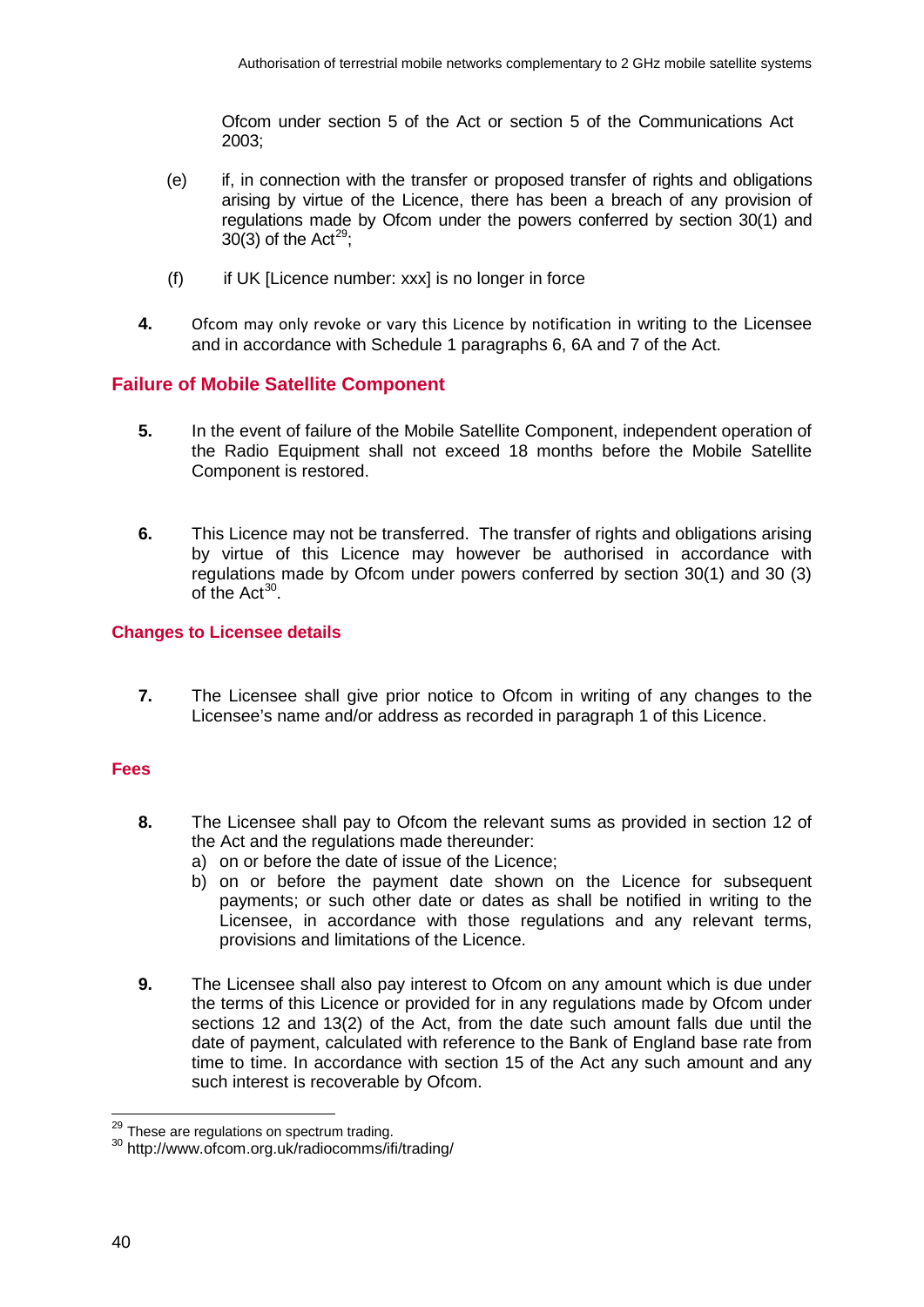**10.** If the Licence is surrendered or revoked, no refund, whether in whole or in part of any amount which is due under the terms of this Licence or provided for in any regulations made by Ofcom under sections 12 and 13(2) of the Act will be made, except at the absolute discretion of Ofcom.

## **Radio Equipment Use**

- **11.** The Licensee shall ensure that the Radio Equipment is established, installed and used only in accordance with the provisions specified in Schedule(s) of this Licence. Any proposal to amend any detail specified in Schedule(s) of this Licence must be agreed with Ofcom in advance and implemented only after this Licence has been varied or reissued accordingly.
- **12.** The Licensee shall ensure that the Radio Equipment is operated in compliance with the terms of this Licence and is used only by persons who have been authorised in writing by the Licensee to do so and that such persons are made aware of, and of the requirement to comply with, the terms of this Licence.

## **Access and Inspection**

- **13.** The Licensee shall permit a person authorised by Ofcom:
	- (a) to have access to the Radio Equipment; and
	- (b) to inspect this Licence and to inspect, examine and test the Radio Equipment,

at any and all reasonable times or, when in the opinion of that person an urgent situation exists, at any time to ensure the Radio Equipment is being used in accordance with the terms of this Licence.

### **Modification, Restriction and Closedown**

- **14.** A person authorised by Ofcom may require the Radio Equipment or any part thereof, to be modified or restricted in use, or temporarily or permanently closed down immediately if in the opinion of the person authorised by Ofcom:
	- (a) a breach of a term of the Licence has occurred; and/or
	- (b) the use of the Radio Equipment is causing or contributing to interference to the use of other authorised radio equipment.
- **15.** Ofcom may require any of the wireless telegraphy stations or wireless telegraphy apparatus that comprise the Radio Equipment to be modified or restricted in use, or temporarily closed down either immediately or on the expiry of such period as may be specified in the event of a national or local state of emergency being declared. Ofcom may only exercise this power after a written notice is served on the Licensee or a general notice applicable to holders of a named class of Licence is published.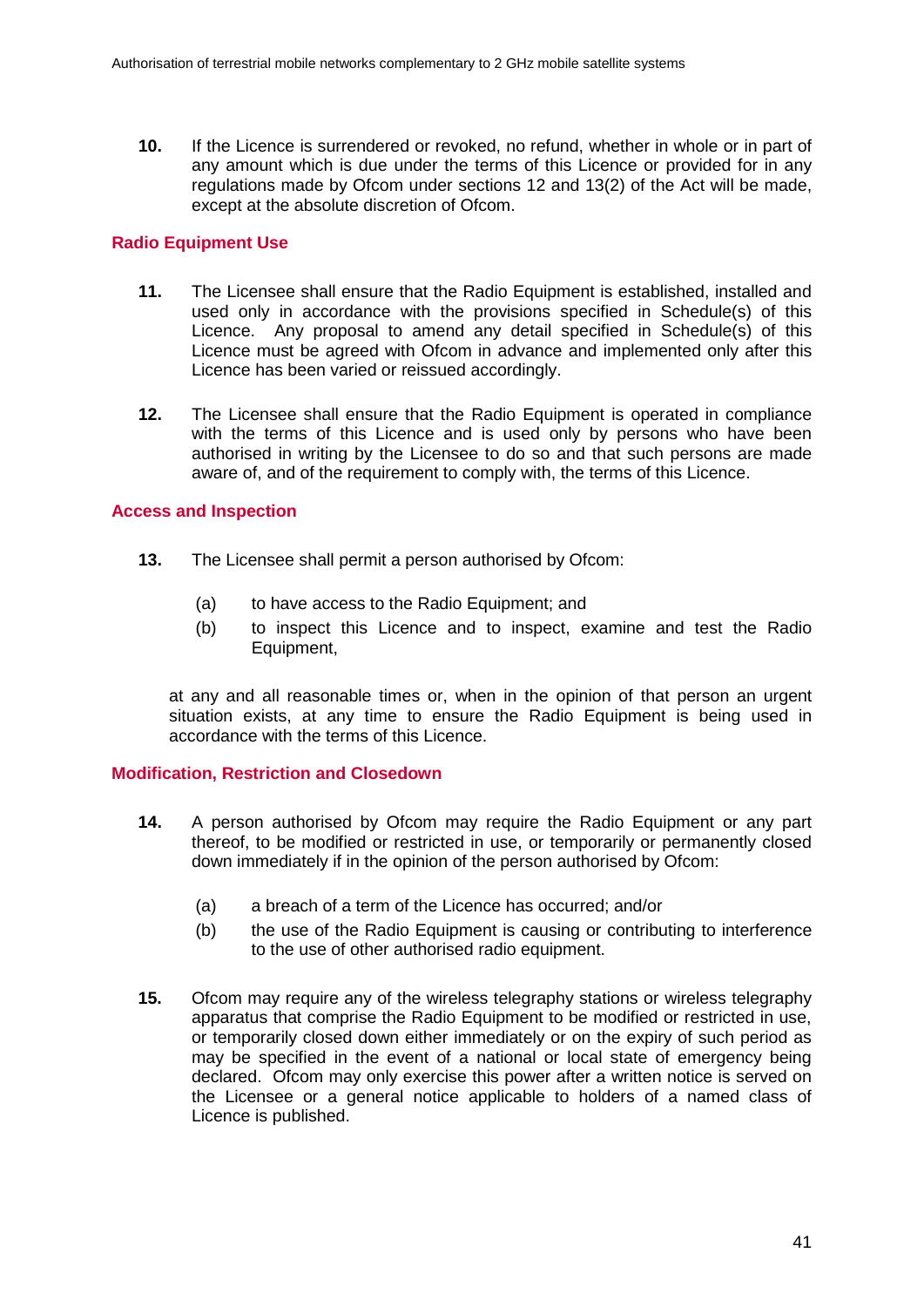## **Interpretation**

- **16.** In this Licence:
	- (a) the establishment, installation and use of the Radio Equipment shall be interpreted as establishment and use of stations and installation and use of apparatus for wireless telegraphy as specified in section 8(1) of the Act;
	- (b) the expression "interference" shall have the meaning given by section 115 of the Act;
	- (c) the expressions "wireless telegraphy apparatus" and "wireless telegraphy station" shall have the meanings given by section 117 of the Act;
	- (d) "mobile satellite component" shall mean all elements required to provide a mobile satellite service and shall include the space station or stations required to provide the mobile satellite service and any gateway earth stations required for the delivery of mobile satellite services;
	- (e) "space station" shall mean a station located on an object which is beyond, is intended to go beyond or has been beyond, the major portion of the earth's atmosphere;
	- (f) "station" shall mean one or more transmitters or receivers or a combination of transmitters and receivers, including the accessory equipment, necessary at one location for carrying on a radiocommunication service";
	- (g) The schedule(s) to this Licence form(s) part of this Licence together with any subsequent schedule(s) which Ofcom may issue as a variation to this Licence at a later date.
	- (h) The Interpretation Act 1978 shall apply to the Licence as it applies to an Act of Parliament.

## **Issued by Ofcom**

Signed by

**For the Office of Communications**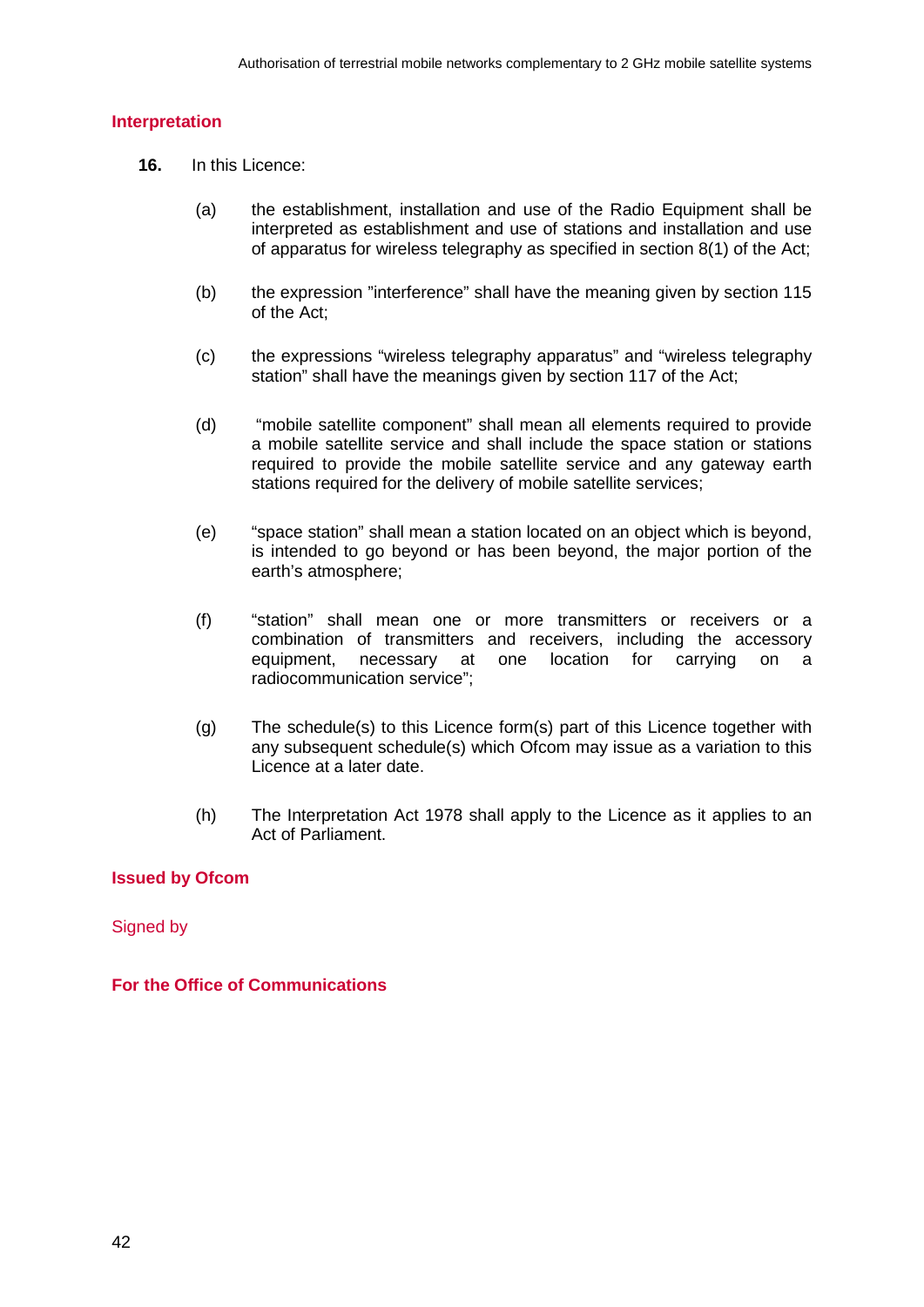Draft Schedule for 2170-2200 MHz

### **THIS DRAFT SCHEDULE PROVIDES AN EXAMPLE OF A LICENCE SCHEDULE IN RESPECT OF THE 2170-2200 MHz BAND.**

### **SCHEDULE [1 ] TO LICENCE NUMBER: xxxxxx**

## **Schedule Date: xx xxxxx 20xx**<br> **Licence Category: NETWORK A Licence Category: NETWORK ACCESS [ XXXX – XXXX MHz ]**

#### **1. The Licensee may establish and use**

Radio Equipment at the location(s) specified in Schedule 2 for the purpose of providing Wireless Telegraphy.

#### **2. Description of Radio Equipment Licensed**

In this Licence, the Radio Equipment means the base stations (base transceiver stations or repeater stations) forming part of the Network (as defined in paragraph 3 below) that transmit in accordance with the requirements of paragraphs  $8 - 12$  of this schedule.

#### **3. Purpose of the Radio Equipment**

The Radio Equipment shall form part of a radio telecommunications network ("the Network"), in which Mobile Earth Stations or User Stations which meet the appropriate technical performance requirements as set out in the relevant Wireless Telegraphy (Exemption) Regulations made by Ofcom communicate by radio with the Radio Equipment to provide services as part of a mobile satellite system.

The Network shall constitute an integral part of a mobile satellite system; it shall be controlled by that satellite's radio spectrum management resource and Network management mechanism.

### **4. Interface Requirements for the Radio Equipment use**

Use of the Radio Equipment shall be in accordance with the following Interface Requirement:

IRxxxx "Spectrum Access xxxxxxxxxxx"

#### **5. Special Conditions relating to the Operation of the Radio Equipment**

During the period that this Licence remains in force, unless consent has otherwise been given by Ofcom, the Licensee shall compile and maintain accurate written records of:

(i) the following details relating to the base stations: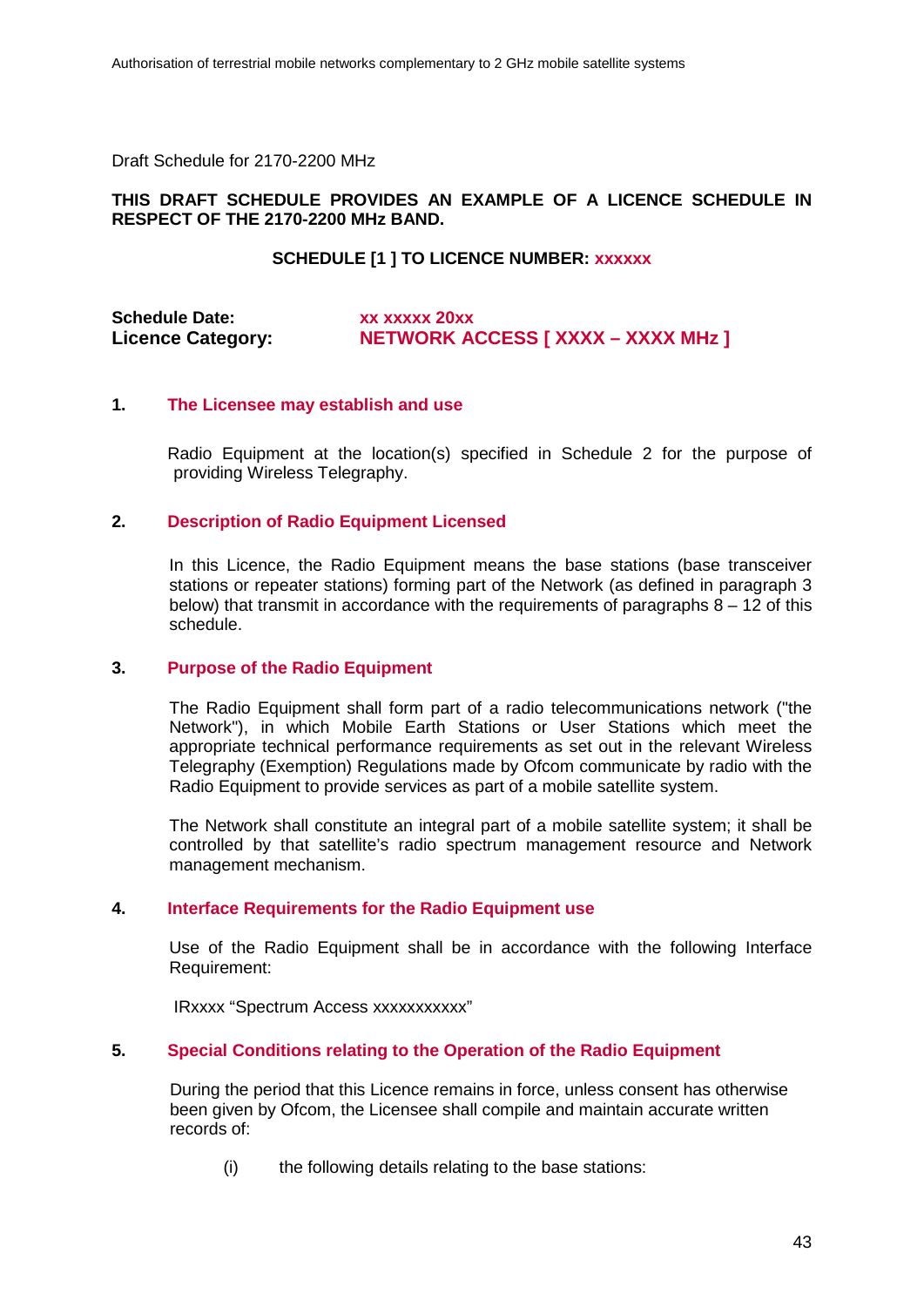- a) postal address (including post code);
- b) National Grid Reference, (to 100 metres resolution);
- c) antenna height (above ground level) and type, bearing east of true north;
- d) radio frequencies which the Radio Equipment is able to use and radio frequencies which the Radio Equipment uses;
- e) the technical characteristics of the Radio Equipment both in terms of transmission and reception of wireless telegraphy;

and the Licensee must produce these records if requested by a person authorised by Ofcom.

- a) The Licensee shall inform Ofcom of the address of the premises at which this Licence and the information detailed at sub-paragraph 4(c) shall be kept.
- b) The Licensee must submit to Ofcom copies of such parts of the records detailed in sub-paragraph 4(c) at such intervals as Ofcom shall notify to the Licensee. Without prejudice to any information which Ofcom is required by law to publish or disclose, Ofcom may, from time to time, publish such extracts of this information as it sees fit, regarding-
	- (i) the total number of base stations of the Radio Equipment which are operational;
	- (ii) the locations, aggregated by outward postcode, of those base stations;
	- (ii) the frequencies used by the Radio Equipment.
- c) The Licensee must also submit to Ofcom in such manner and at such times, all information relating to the establishment, installation or use of the Radio Equipment, whether stored in hard copy or electronic form, as reasonably requested for the purposes of verifying compliance with this Licence, for statistical purposes and more generally for the purpose of ensuring that Ofcom can perform its spectrum management functions.
- d) The Licensee must submit to Ofcom an annual compliance report indicating that the use of Radio Equipment is in accordance with the following conditions of its licence:
	- (i) the Radio Equipment constitutes an integral part of a mobile satellite system and is controlled by the satellite resource and network management mechanism; it uses the same direction of transmission and the same portions of frequency bands as the associated mobile satellite component;
	- (ii) independent operation of the Radio Equipment, in case of failure of the mobile satellite component associated with the Radio Equipment has not exceeded 18 months.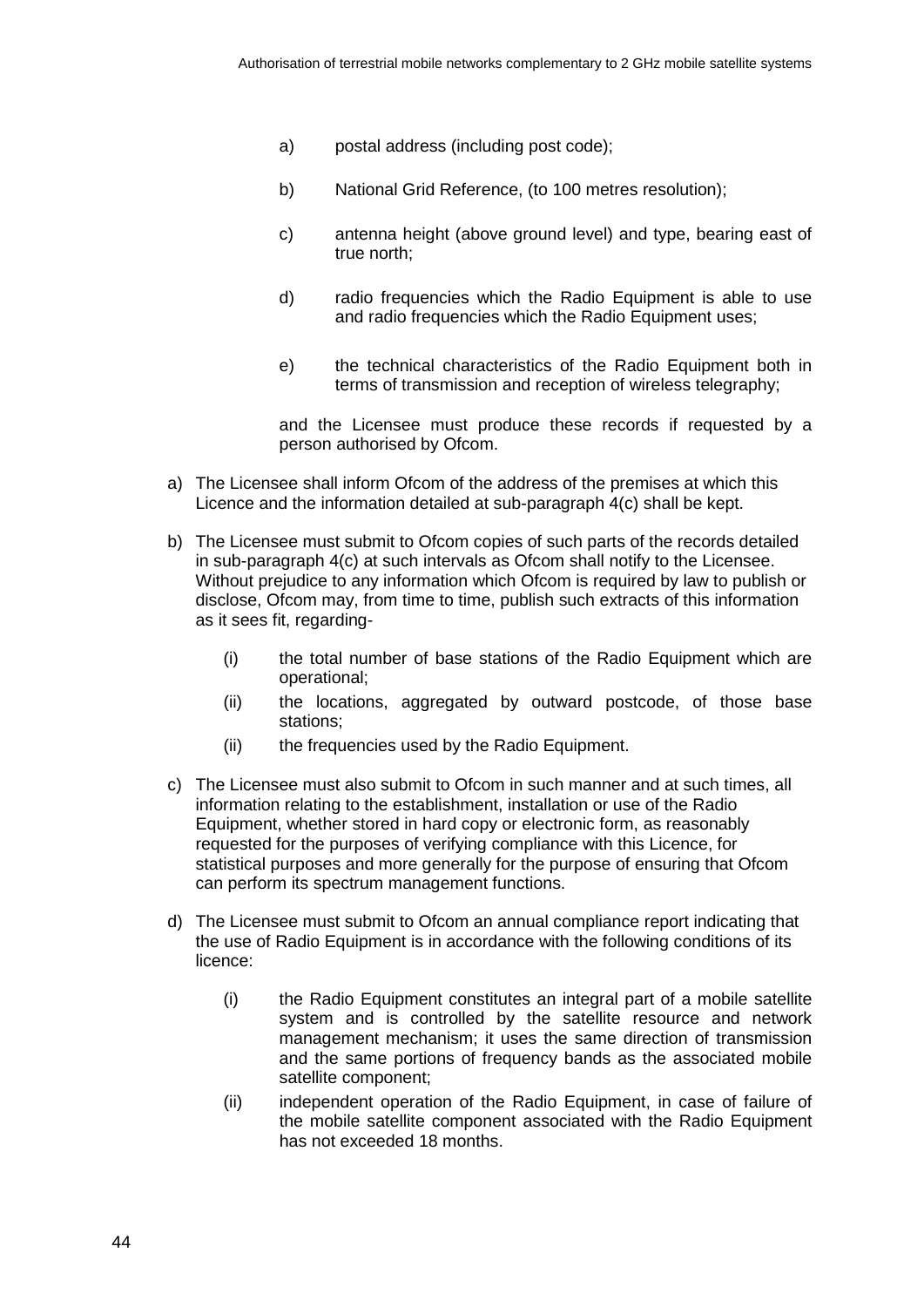#### **6. National Co-ordination (e.g. at Frequency and Geographical Boundaries)**

The Radio Equipment shall be operated in compliance with such co-ordination procedures as may be necessary and notified to the Licensee by Ofcom.

CGC base stations are not permitted to operate within 8km of the following sites:

- a) Oakhanger (SU 776 357);
- b) Colerne (ST 808 717);

Menwith Hill (SE 209 561).

#### **7. International Cross-border Co-ordination**

The Licensee must ensure that the Radio Equipment is operated in compliance with such cross-border co-ordination and sharing procedures as may be notified to the Licensee by Ofcom.

#### **8. Permitted Frequencies**

Subject to the out-of-block emissions permitted under paragraph 9, the Radio Equipment must only transmit in the following frequency band the "permitted assigned frequency block":

*(i)* The Radio Equipment shall transmit in the following band *[assignment, or subset, given by the Decision No 626/2008/EU process in the 2170-2200MHz band]* – Base Transmit "the downlink";

(ii) The Radio Equipment shall receive in the following band *[assignment, or subset of, given by the Decision No 626/2008/ECprocess in 1980-2010* MHz band*]* – Base Receive "the uplink".

## **9. Maximum Permissible Transmitted Power**

The maximum mean power transmitted in the permitted assigned frequency block shall not exceed the more stringent of:

- 62 dBm/5 MHz EIRP
- 55 dBm/MHz EIRP

The power limits above apply within the frequency range 2170-2200 MHz. Outside of the permitted assigned frequency block the permissible out-of-block emissions requirement will apply (see below).

Where technologies are deployed that actively transmit in bursts then the above limits shall be applied to the active part of the transmission.

#### **10. Permissible out-of-block emissions**

The permissible out-of-block emission limit for the downlink use of frequencies is provided in the Table below: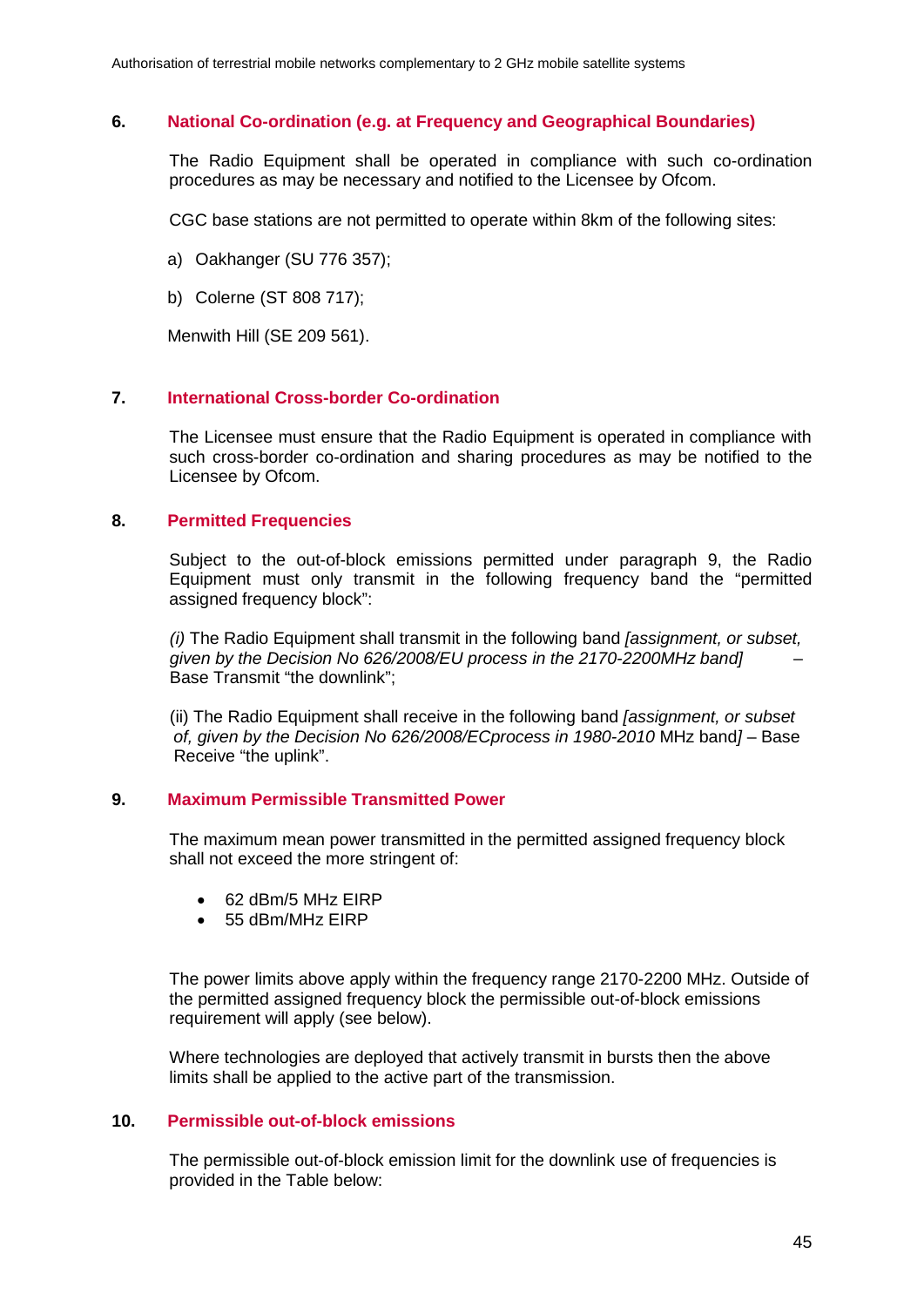| Offset from relevant block edge         | <b>Maximum mean EIRP for</b><br>out-of-block emissions |
|-----------------------------------------|--------------------------------------------------------|
| -1.5 to -10 MHz (lower block edge)      | $+3.5$ dBm/MHz                                         |
| $-1$ to $-1.5$ MHz (lower block edge)   | -9.5 dBm/30 kHz                                        |
| $-1$ to $-0.2$ MHz (lower block edge)   | Linear from -9.5 dBm/30 kHz<br>to $+2.5$ dBm/30 kHz    |
| $-0.2$ to 0.0 MHz (lower block edge)    | $+2.5$ dBm/30 kHz                                      |
| 0.0 to +0.2 MHz (upper block edge)      | $+2.5$ dBm/30 kHz                                      |
| +0.2 to +1.0 MHz (upper block edge)     | Linear from $+2.5$ dBm/30 kHz<br>to -9.5 dBm/30 kHz    |
| $+1.0$ to $+1.5$ MHz (upper block edge) | -9.5 dBm/30 kHz                                        |
| +1.5 to +10 MHz (upper block edge)      | $+3.5$ dBm/MHz                                         |

Where:

- frequency offset is from the relevant block edge (in MHz);
- the lower block edge is the lower frequency of the "permitted assigned frequency block"; and
- the upper block edge is the upper frequency of the "permitted assigned frequency block"."

#### **11. Application of the Maximum Permissible Transmitted Power to base stations with multiple transmit antennas**

(a) In cases where the inputs to different antennas are not correlated, the maximum mean EIRP transmitted in the Permitted Frequency assignment band referred to in section 7 above is calculated from the sum of the EIRP for each separate antenna;

> Note: this applies for MIMO, transmit diversity and "antenna combining" (where different transmitter channels are fed to different branches of a diversity antenna system).

(b) In cases where the inputs to different antennas or antenna elements are correlated, the maximum mean EIRP transmitted in the Permitted Frequency Blocks referred to in section 7 above is calculated as follows:

$$
EIRP_{effective} = \Sigma P_{nom} (dBm) + 10 log 180/\theta + 10 log 360/\phi
$$

Where:

 $\Sigma$  P<sub>nom</sub> is the sum of the nominal maximum powers of the transmitter outputs feeding each element, measured at the antenna port;

Θ is the -3 dB beamwidth of the antenna array in the vertical plane (if this beamwidth can vary, the minimum value should be used); and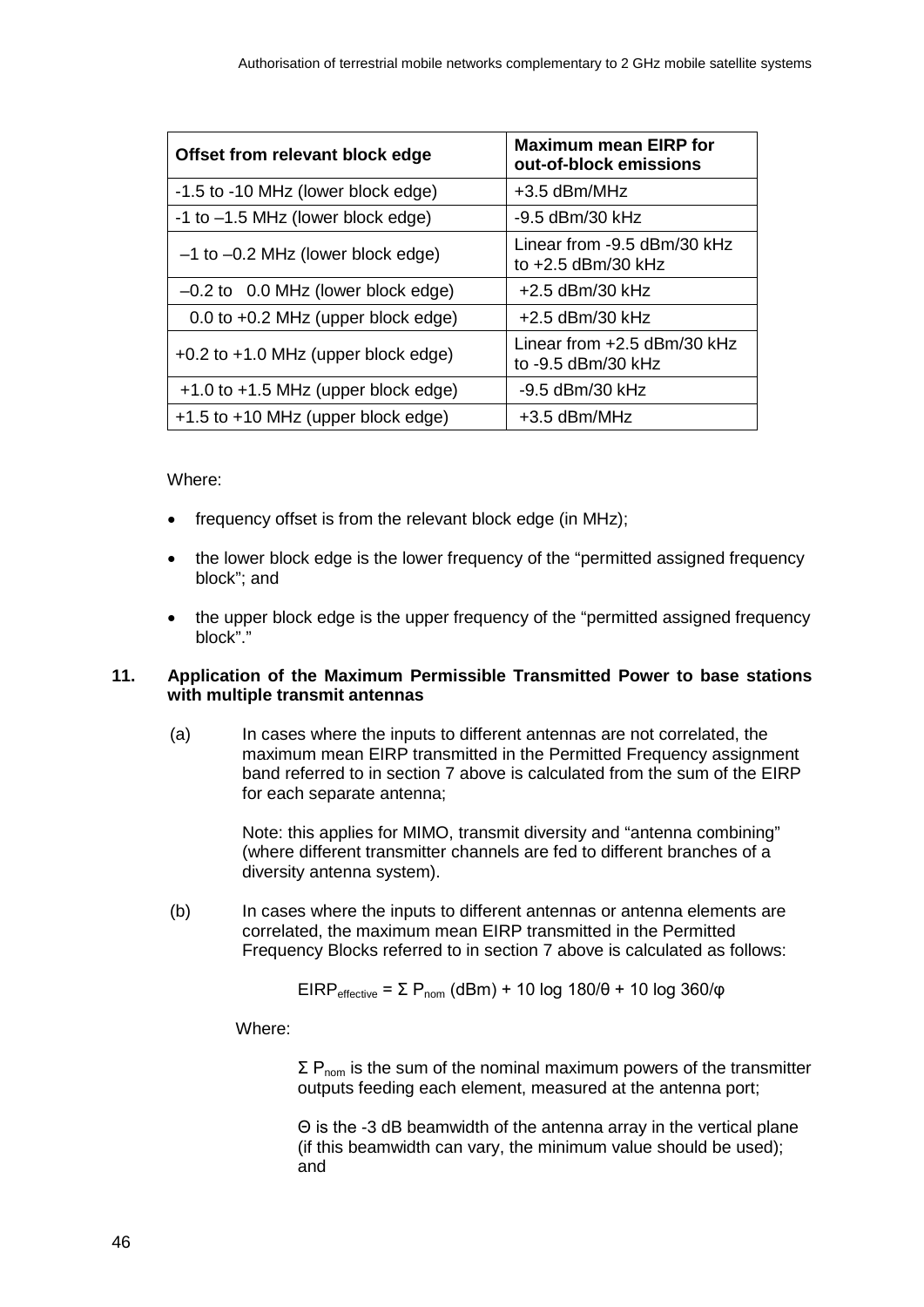φ is the angle in the horizontal plane for which the antenna system is intended to provide service (e.g. for an antenna system that is intended to provide 360° coverage with four arrays, this angle would be 90°).

Note: this applies to adaptive or beam forming antenna arrays where, averaged over time, the power radiated by the antenna system is spread evenly over its angle of operation (where this is not the case the calculation method in (a) above applies).

## **12. Interpretation of terms in this Schedule**

In this Schedule:

- (a) "EIRP" means the equivalent isotropic radiated power. This is the product of the power supplied to the antenna and the antenna gain in a given direction relative to an isotropic antenna (absolute or isotropic gain);
- (b) "dBm" means the power level in decibels (logarithmic scale) referenced against 1milli-Watt (i.e. a value of 0 dBm is 1 milli-Watt);
- (c) "out-of-block emissions" means radio frequency emissions generated by the Radio Equipment and radiated into the frequency bands adjacent (in terms of frequency) to the licensee's Permitted Frequency Assignment;
- (d) "uplink" refers to transmissions from Mobile Earth stations or User stations to a base station or space station;
- (e) "downlink" refers to transmissions from a base station or space station to a Mobile Earth Station or User station;
- (f) "The expression "mobile satellite systems" shall mean electronic communications networks and associated facilities capable of providing radiocommunications services between a mobile earth station and one or more space stations, or between mobile earth stations by means of one or more space stations, or between a mobile earth station and one or more complementary ground components used at fixed locations. Such a system shall include at least one space station;
- (g) "complementary ground components" of mobile satellite systems shall mean ground based stations used at fixed locations, in order to improve the availability of the mobile satellite service in geographical areas within the footprint of the system's satellite(s), where communications with one or more space stations cannot be ensured with the required quality;
- (h) "base station", means any station that is providing communications services to associated Mobile Earth Stations or User stations and forms part of an electronic communications network;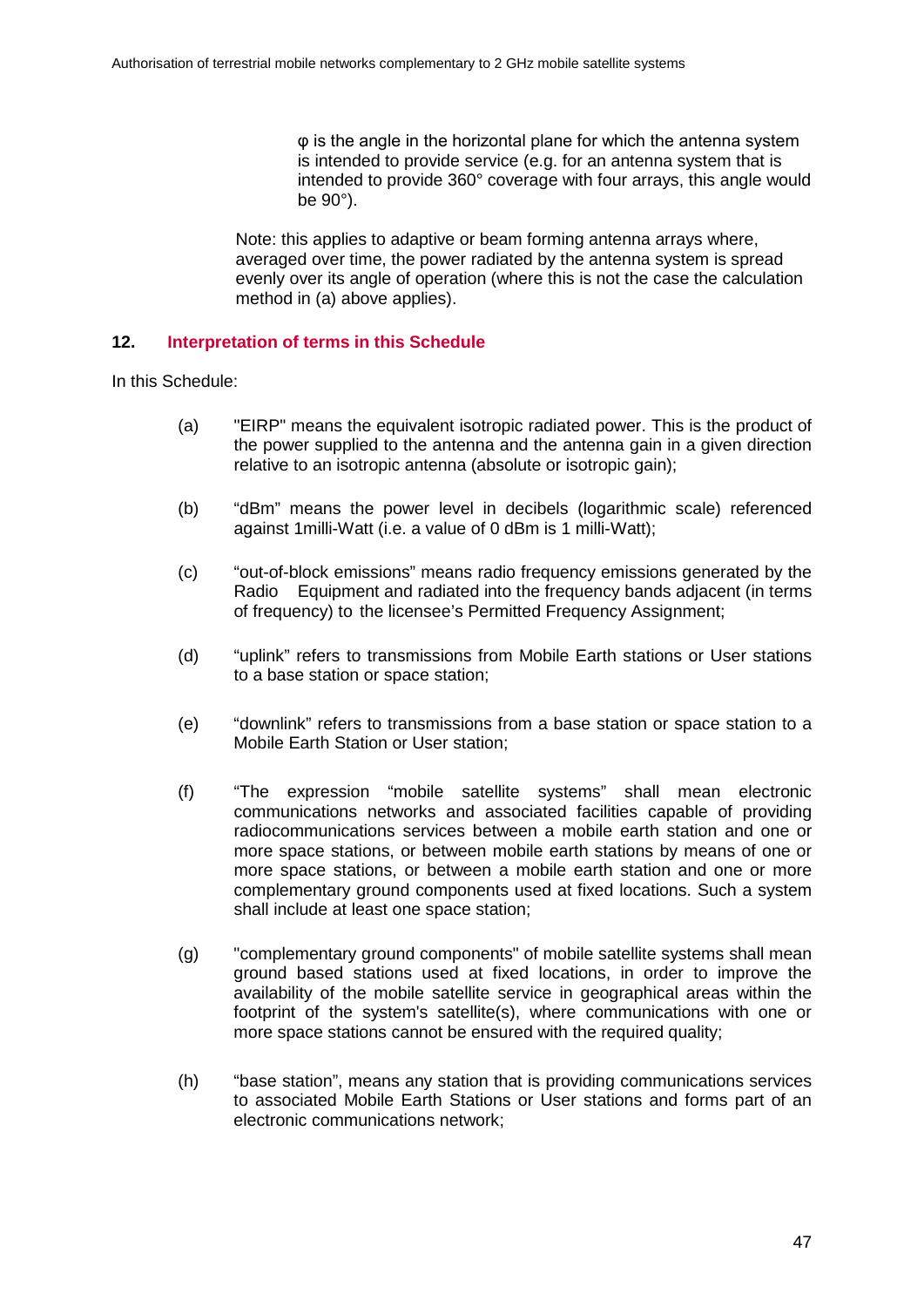- (i) "mobile earth station" shall mean an earth station in the mobile satellite service intended to be used while in motion or during halts at unspecified points"
- (j) "space station" shall mean a station located on an object which is beyond, is intended to go beyond or has been beyond, the major portion of the earth's atmosphere;
- (k) "station" shall mean one or more transmitters or receivers or a combination of transmitters and receivers, including the accessory equipment, necessary at one location for carrying on a radiocommunication service";
- (l) "mobile satellite component" shall mean the space station or stations required and any earth stations required to support services provided over the mobile satellite system;
- (m) "earth station" shall mean a station located either on the Earth's surface or within the major portion of the Earth's atmosphere and intended for communication.
- (n) "a satellite resource and network management mechanism" means a facility which assigns frequencies to terminals within the mobile satellite system.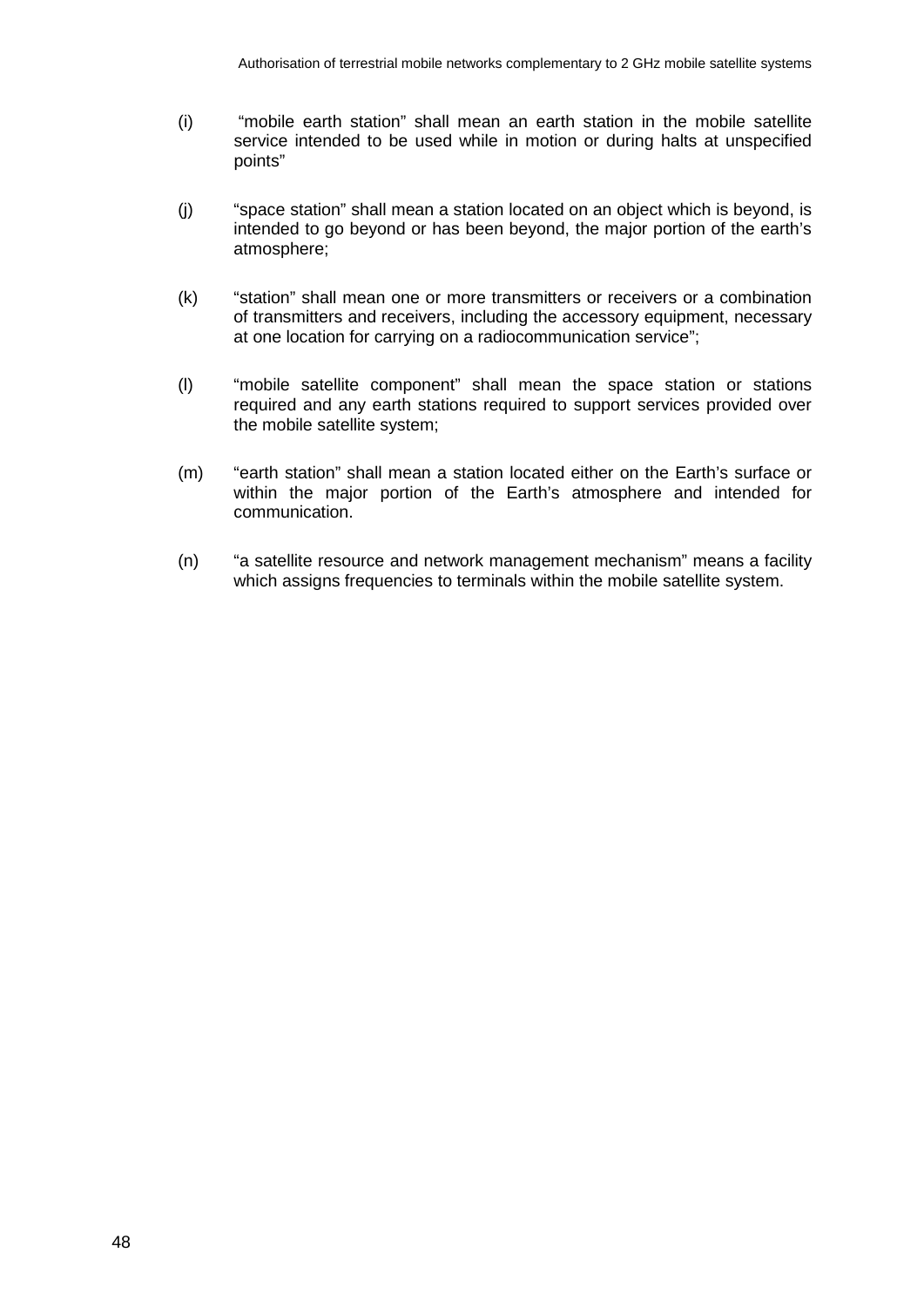## Schedule 2

| ≧No.<br>_icence_ | ucence.         | 'avment  |  |
|------------------|-----------------|----------|--|
|                  | date<br>version | interval |  |

Station details

| <b>Station ID</b> | <b>Station NGR</b> | <b>Station Address</b> |
|-------------------|--------------------|------------------------|
|                   |                    |                        |
|                   |                    |                        |
|                   |                    |                        |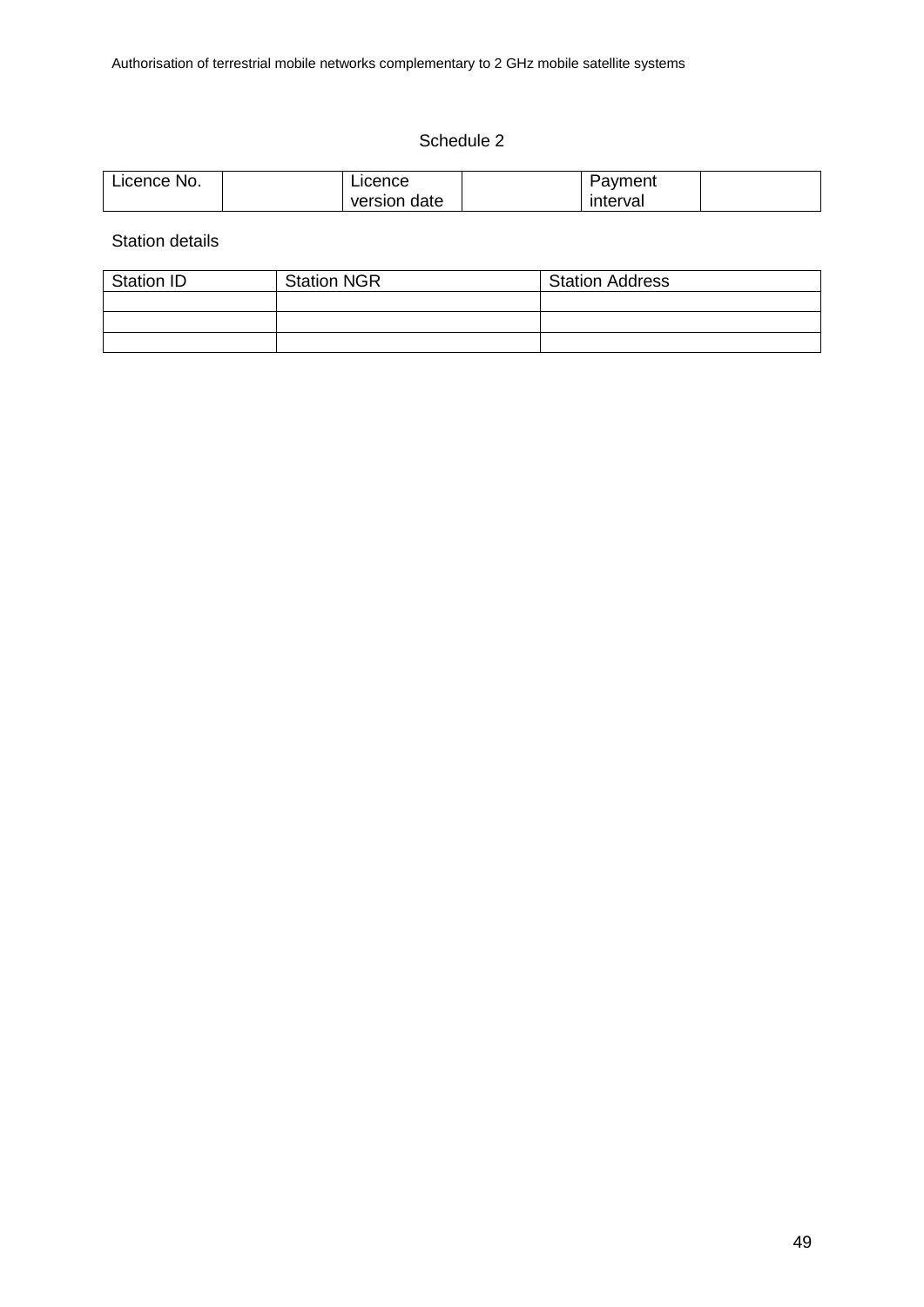# **Annex 8**

# <span id="page-53-0"></span>**Glossary**

| Administration | Any governmental department or service responsible for<br>discharging the obligations undertaken in the Constitution of the<br>ITU, in the Convention of the ITU and in the Administrative<br>Regulations.                                                                                                                       |
|----------------|----------------------------------------------------------------------------------------------------------------------------------------------------------------------------------------------------------------------------------------------------------------------------------------------------------------------------------|
| <b>AIP</b>     | Administered incentive pricing - setting charges for spectrum<br>holdings to reflect the value of the spectrum in order to promote<br>efficient use of the spectrum.                                                                                                                                                             |
| Allocation     | Use of a frequency band. Entry in the table of frequency<br>allocations of a given frequency band for the purpose of its use<br>by one or more terrestrial or space radio communications<br>services or the radio astronomy service under specified<br>conditions. This term is also applied to the frequency band<br>concerned. |
| Assignment     | Use of a radio frequency or radio frequency channel.<br>Authorisation given by an administration for a radio station to use<br>a radio frequency or radio frequency channel under specified<br>conditions.                                                                                                                       |
| <b>CEPT</b>    | European Conference of Postal and Telecommunications<br>Administrations. A body of national policy-makers and regulators<br>in the telecoms and postal sectors which co-operate on<br>regulatory and technical standardisation issues, including<br>harmonisation within their field of responsibility.                          |
| CGC            | Complementary Ground Component. A terrestrial network which<br>forms as integral part of a MSS system and uses the same<br>frequencies, in the same direction as the satellite and which does<br>not increase the spectrum demands of the MSS system.                                                                            |
| <b>COCOM</b>   | Communication Committee of the European Commission. Its<br>members are EU Member States and it assists the Commission<br>in carrying out its executive powers at the top level. It provides a<br>platform for an exchange of information on market developments<br>and regulatory activities.                                    |
| Concurrent     | (Of spectrum trading) a transaction in which rights and obligations<br>are transferred while continuing to be rights and obligations of the<br>transferor.                                                                                                                                                                       |
| EС             | European Commission. The executive body of the European<br>Union.                                                                                                                                                                                                                                                                |
| ECC            | Electronic Communications Committee. One of two committees<br>at the highest level of CEPT which deals with all matters relating<br>to electronic communications.                                                                                                                                                                |
| <b>ERC</b>     | European Radiocommunications Committee, a previous<br>committee within CEPT, the responsibilities of which are now<br>undertaken by the ECC.                                                                                                                                                                                     |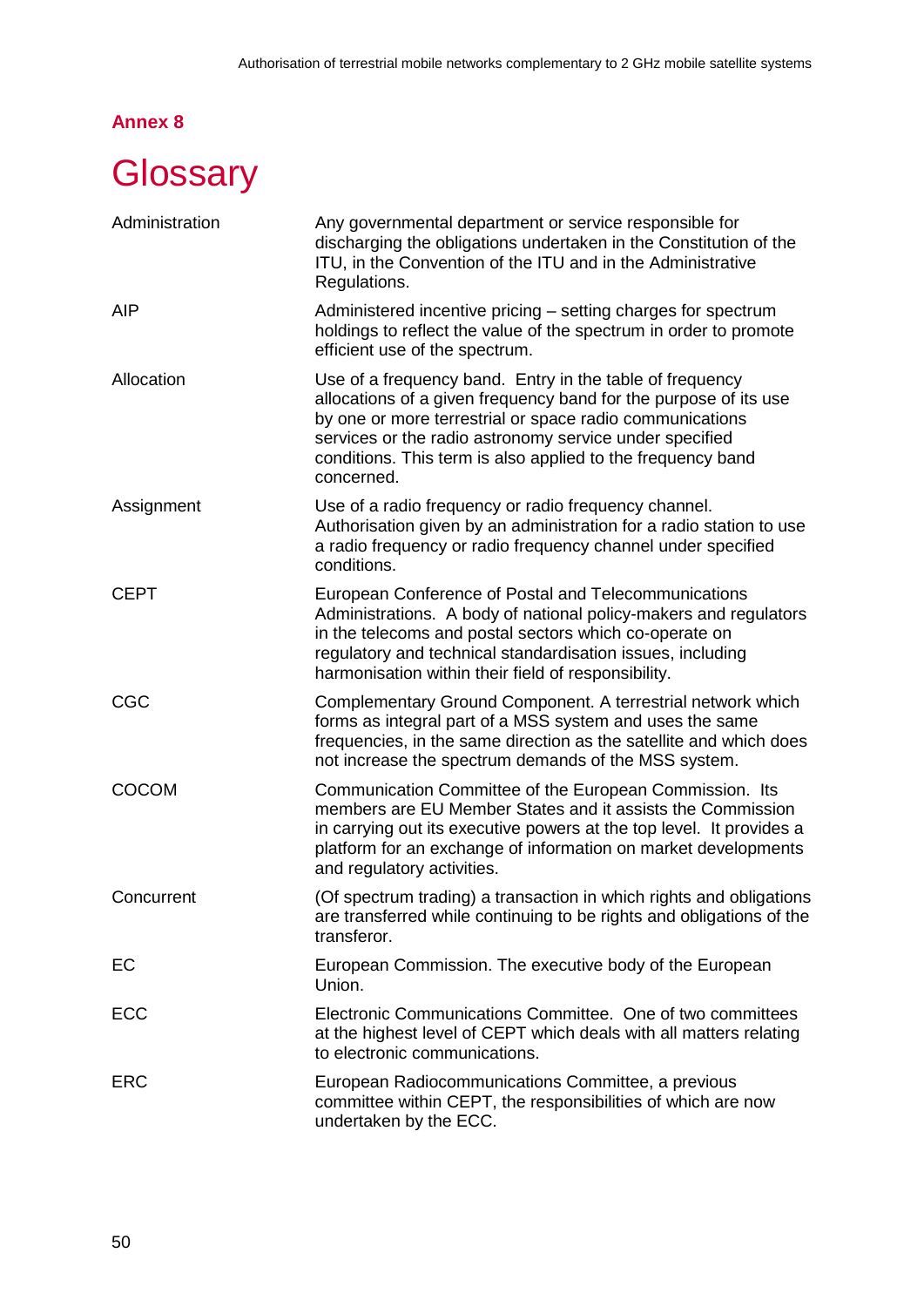| Exemption             | Exemption regulations made by Ofcom allow anyone to use<br>specified radio equipment without the need to have a WT Act<br>licence.                                                                                                                                                                                                                                                                              |
|-----------------------|-----------------------------------------------------------------------------------------------------------------------------------------------------------------------------------------------------------------------------------------------------------------------------------------------------------------------------------------------------------------------------------------------------------------|
| <b>Frequency Band</b> | A defined range of frequencies that may be allocated for a<br>particular radio service, or shared between radio services.                                                                                                                                                                                                                                                                                       |
| <b>FSS</b>            | Fixed Satellite Service. A Satellite service which provides<br>communications between fixed earth stations.                                                                                                                                                                                                                                                                                                     |
| Geo-synchronous orbit | An orbit around the earth that is at a distance which results in it<br>orbiting at the same speed and direction as the earth spins on its<br>axis.                                                                                                                                                                                                                                                              |
| GHz                   | Gigahertz – unit of frequency equal to one thousand MHz.                                                                                                                                                                                                                                                                                                                                                        |
| GSO                   | Geostationary satellite orbit. A geo-synchronous orbit of the<br>earth, directly above the equator, in which the satellite appears to<br>be stationary when viewed from earth.                                                                                                                                                                                                                                  |
| Harmonisation         | The identification of common frequency bands throughout a<br>region (e.g. Europe) for a particular application and, in some<br>cases, technology.                                                                                                                                                                                                                                                               |
| Hz                    | Basic unit of frequency – one hertz is equivalent to one cycle per<br>second.                                                                                                                                                                                                                                                                                                                                   |
| Interference          | Unwanted disturbance caused in a radio receiver or other<br>electrical circuit by electromagnetic radiation emitted from an<br>external source.                                                                                                                                                                                                                                                                 |
| <b>ITU</b>            | International Telecommunication Union - the United Nations<br>agency for information and communication technology<br>responsible for developing and publishing the International Radio<br>Regulations.                                                                                                                                                                                                          |
| <b>JPT</b>            | Joint Project Team.                                                                                                                                                                                                                                                                                                                                                                                             |
| Market mechanisms     | Approach to managing spectrum where key decisions, e.g. on<br>acquiring or disposing of spectrum and what service to provide<br>are made by spectrum users rather than by the regulator.                                                                                                                                                                                                                        |
| <b>MSS</b>            | An RSC Decision definition of 'systems providing mobile satellite<br>services': systems capable of providing Radiocommunications<br>services between a mobile earth station and one or more space<br>stations, or between mobile earth stations by means of one or<br>more space stations, or between a mobile earth station and one<br>or more complementary ground based stations used at fixed<br>locations. |
| <b>MSS</b>            | An ITU definition of a Mobile Satellite Service: a<br>Radiocommunications service between mobile earth stations and<br>one or more space stations or between space stations used by<br>this service; or between mobile earth stations by means of one or<br>more space stations. This service may also include Feeder links<br>necessary for its operation.                                                     |
| <b>MHz</b>            | Megahertz – unit of frequency equal to one million Hz.                                                                                                                                                                                                                                                                                                                                                          |
| Ofcom                 | Office of Communications. Of com is the regulator for the UK<br>communications industries, with responsibilities across television,<br>radio, telecommunications and wireless communications<br>services.                                                                                                                                                                                                       |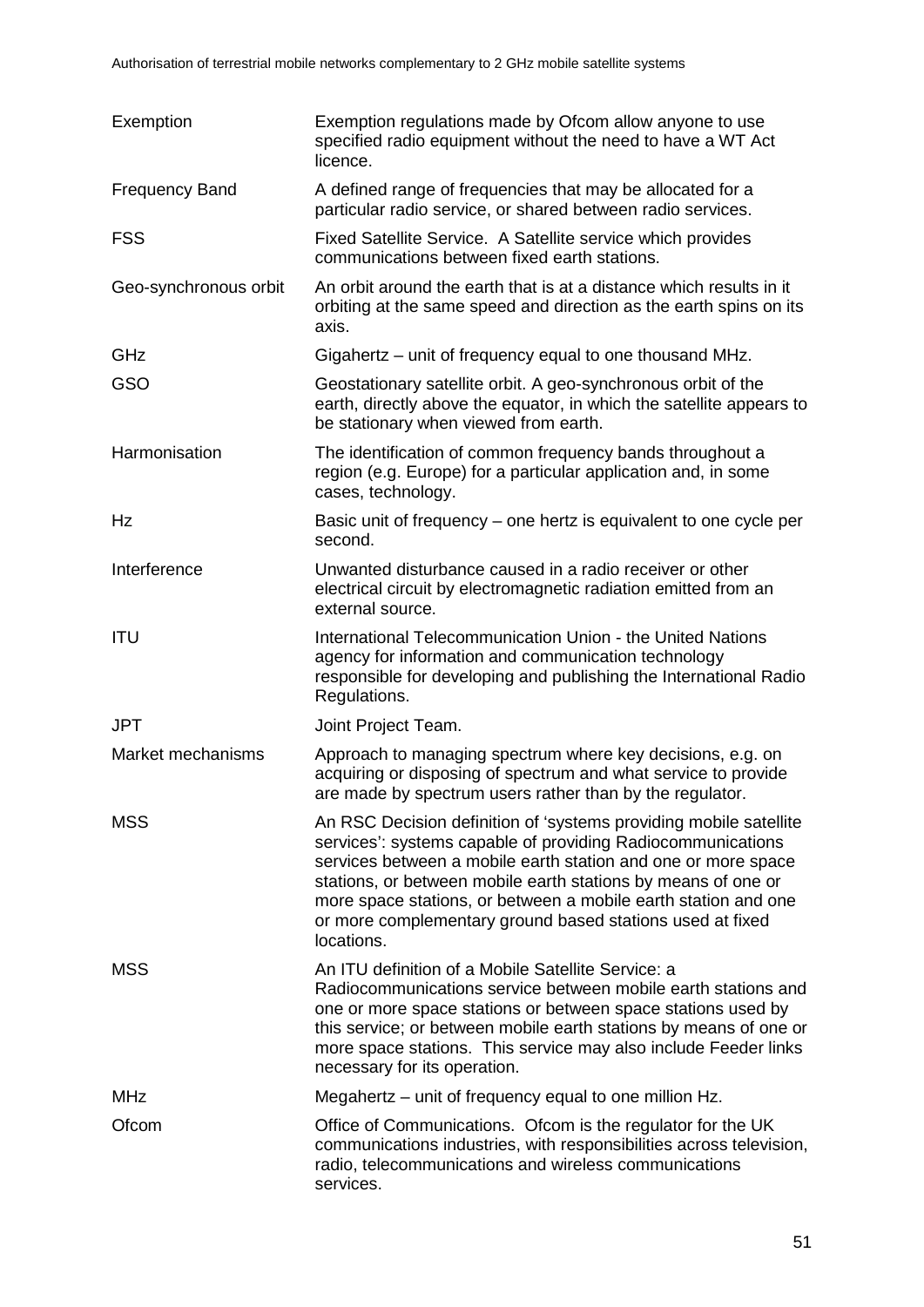| Opportunity cost         | The cost of a decision or choice in terms of the benefits which<br>would have been received from the most valuable of the<br>alternatives that was foregone.                                                                                                                                                                                                                                                                                      |
|--------------------------|---------------------------------------------------------------------------------------------------------------------------------------------------------------------------------------------------------------------------------------------------------------------------------------------------------------------------------------------------------------------------------------------------------------------------------------------------|
| Outright                 | (Of spectrum trading) a transaction in which the transferred rights<br>and obligations pass to the transferee and no longer appertain to<br>the transferor.                                                                                                                                                                                                                                                                                       |
| Partial                  | (of spectrum trading) a transaction in which some of the rights<br>and obligations are transferred while others are not.                                                                                                                                                                                                                                                                                                                          |
| <b>PMSE</b>              | Programme Making and Special Events – a class of radio<br>application that supports a wide range of activities in<br>entertainment, broadcasting, news gathering and community<br>events.                                                                                                                                                                                                                                                         |
| <b>Radio Regulations</b> | International Radio Regulations made by the ITU, which have the<br>status and force of a treaty, allocate frequencies globally to<br>various applications and deal with cross-border interference.                                                                                                                                                                                                                                                |
| Radio spectrum           | The portion of the electromagnetic spectrum below 3000 GHz<br>that is used for radiocommunications.                                                                                                                                                                                                                                                                                                                                               |
| <b>RSC</b>               | Radio Spectrum Committee of the EC, made up of EU.<br>administrations and which assists the EC in the adoption of<br>technical implementing measures in support of Community<br>policies.                                                                                                                                                                                                                                                         |
| <b>Satellite</b>         | An object which is located in an orbit around a celestial body. In<br>Radiocommunications, a man-made electronic device which<br>receives and transmits signals to and from earth stations on the<br>earth's surface.                                                                                                                                                                                                                             |
| Spectrum                 | The range of electromagnetic radio frequencies from LF<br>frequencies to x-rays and gamma rays.                                                                                                                                                                                                                                                                                                                                                   |
| Spectrum liberalisation  | Removal of restrictions from WT licences and RSA to allow<br>holders greater flexibility to change how they use spectrum.                                                                                                                                                                                                                                                                                                                         |
| Spectrum trading         | Ability of spectrum users to transfer rights and obligations under<br>WT licences to another person in accordance with regulations<br>made by Ofcom. Trades may be total, partial, outright or<br>concurrent.                                                                                                                                                                                                                                     |
| Total                    | (Of spectrum trading) a transaction in which all the rights and<br>obligations are transferred to the transferee.                                                                                                                                                                                                                                                                                                                                 |
| <b>UKFAT</b>             | UK Frequency Allocation Table. This identifies responsibilities for<br>the management of frequency bands or services showing<br>whether they are managed by Ofcom, the MOD or another<br>Government department or Agency. It also includes the ITU<br>Table of Frequency Allocations contained in the current Radio<br>Regulations. It is published by Ofcom on behalf of the National<br>Frequency Planning Group, a sub-committee of the UKSSC. |
| <b>UKSSC</b>             | Cabinet Office committee that discusses matters relating to the<br>use of the radio spectrum, including by government departments<br>and other public sector bodies.                                                                                                                                                                                                                                                                              |
| <b>WRC</b>               | A World Radiocommunication Conference, one of the principal<br>activities of the ITU Radiocommunication Sector (ITU-R), is<br>convened normally every three to four years to consider specific                                                                                                                                                                                                                                                    |